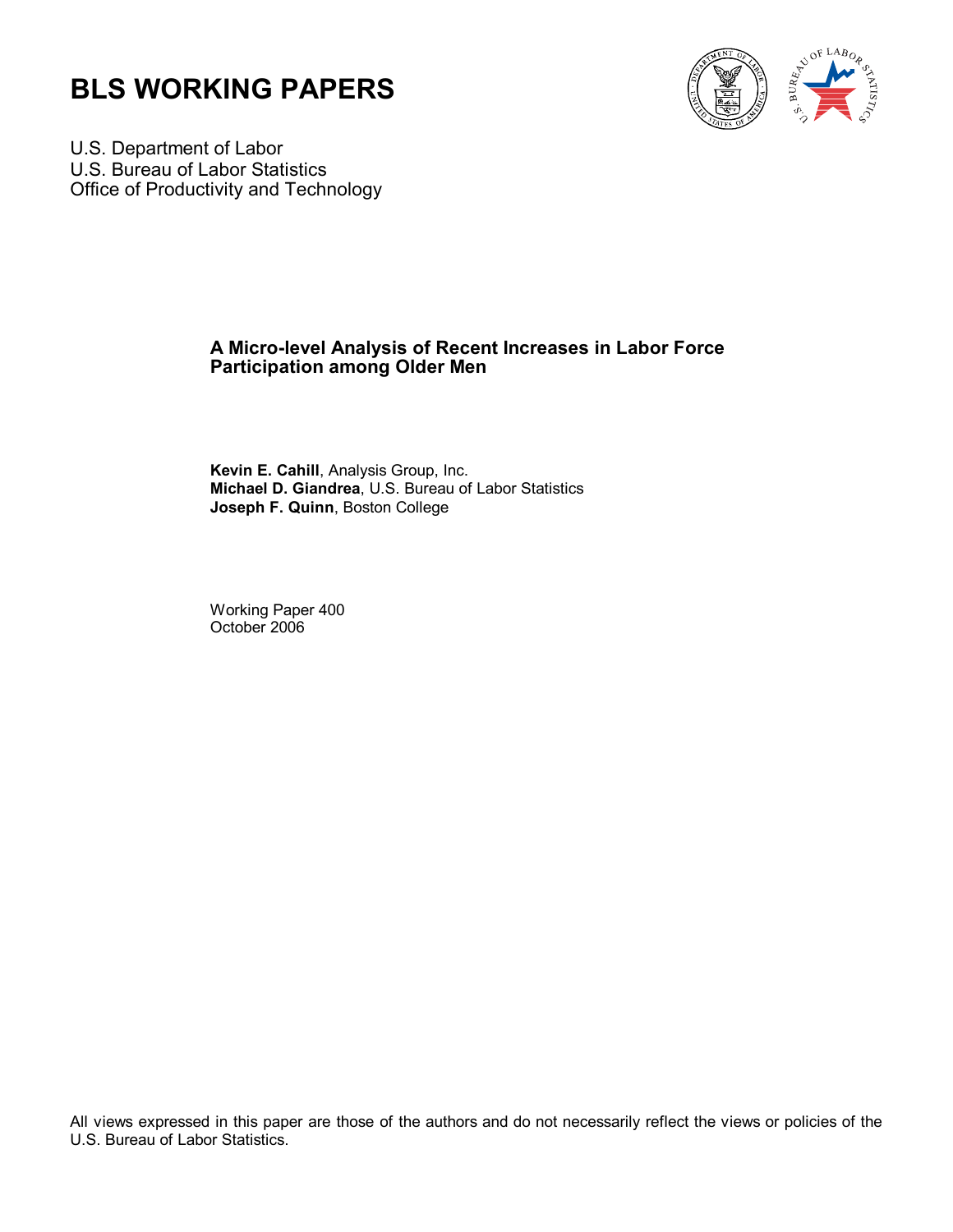### **A Micro-level Analysis of Recent Increases in Labor Force Participation among Older Workers**

Kevin E. Cahill, Ph.D. (corresponding author) Analysis Group, Inc. 111 Huntington Avenue,  $10^{th}$  Floor Boston, MA 02199 Email: kcahill@analysisgroup.com Phone: (617) 425-8380

Michael D. Giandrea, Ph.D. U.S. Bureau of Labor Statistics Office of Productivity and Technology Postal Square Building, Room 2180 2 Massachusetts Ave., NE Washington, DC 20212-0001 Email: [giandrea.michael@bls.gov](mailto:giandrea.michael@bls.gov) Phone: (202) 691-5628

Joseph F. Quinn, Ph.D. Department of Economics Gasson Hall 103 Boston College Chestnut Hill, MA 02467-3803 Email: [joseph.quinn@bc.edu](mailto:joseph.quinn@bc.edu) Phone: (617) 552-2393

September 29, 2006

\* All views expressed in this paper are those of the authors and do not necessarily reflect the views or policies of the U.S. Bureau of Labor Statistics.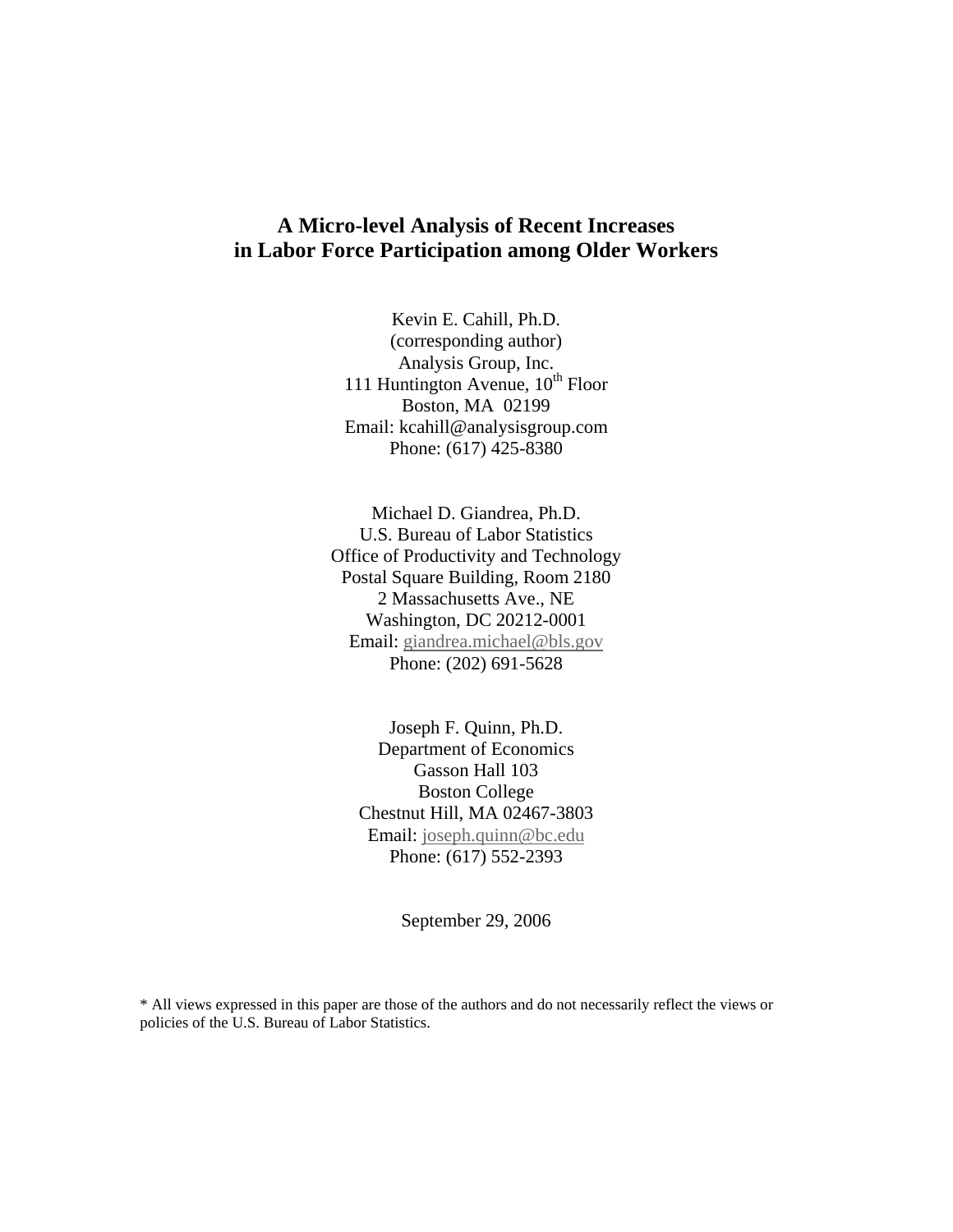### **A Micro-level Analysis of Recent Increases in Labor Force Participation among Older Workers**

Kevin E. Cahill Michael D. Giandrea Joseph F. Quinn

Abstract

Aggregate data reveal a sizable increase in labor force participation rates since 2000 among workers on the cusp of retirement, reverting back to levels for older men not seen since the 1970s. These aggregate numbers are useful in that they document overall trends, but they lack the ability to identify the reasons behind workers' decisions. The Health and Retirement Study (HRS) spans the last dozen years from 1992 to 2004, includes two cohorts of retirees, and provides micro-level data regarding these recent trends. Moreover, the HRS contains information on older Americans and the types of jobs they are taking (full-time versus part-time, self-employed versus wage-and-salary, low-paying versus high-paying, blue collar versus white collar, etc.). This study capitalizes on the richness of the HRS data and explores labor force determinants and outcomes of older Americans, with an emphasis on retirees' choices in recent years. We present a cross-sectional and longitudinal description of the financial, health, and employment situation of older Americans. We then explore retirement determinants using a multinomial approach to model gradual retirement and a two-step approach to model the work-leisure and hours intensity decisions of older workers. Evidence suggests that the majority of older Americans retire gradually, in stages, and that younger retirees continue to respond to financial incentives just as their predecessors did. In addition, recent macro-level changes appear to have blurred the distinction between younger and middle-aged retirees.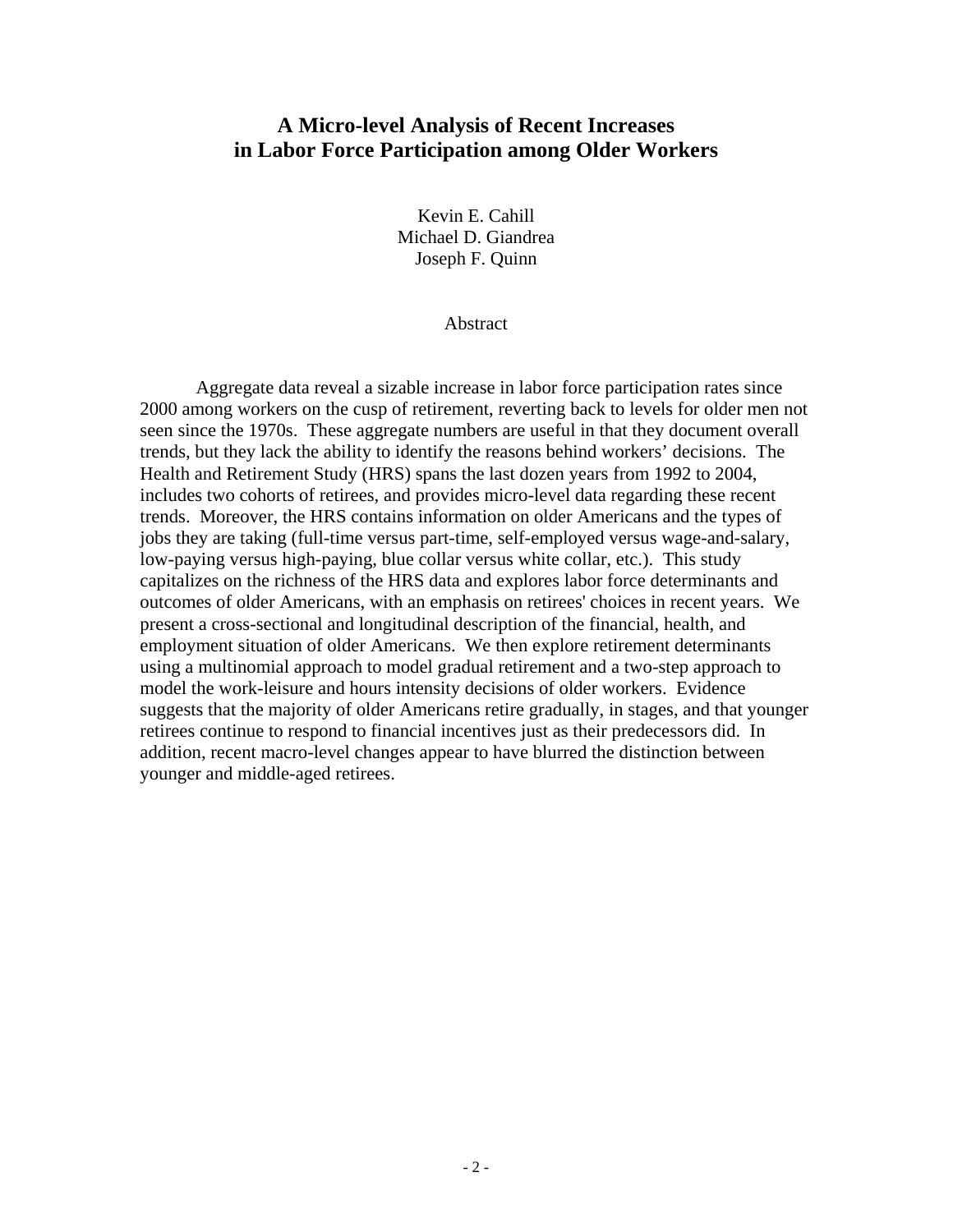#### **I. Introduction**

The 2001 recession was unique in that older workers experienced increases in labor force participation rates while other workers' rates followed the typical pattern during a recession and declined. Older workers' choices during this recessionary period are even more notable since their decisions reversed a broader trend of ever-earlier retirements that bottomed out in the mid-80s and held steady through the 90s. Another key feature of today's retirees is the way they exit the labor force. Traditional one-time, permanent retirements appear to be the exception rather than the rule, as older workers increasingly change jobs later in life or reenter the labor force after "retiring." Why are so many of today's older Americans breaking from the traditional retirement pattern?

The answer to the pro-work mindset of many of today's older Americans is likely a reflection of many factors, on both the supply and the demand sides. People are living longer, healthier lives, and have higher levels of formal education compared to earlier generations. Jobs are also less physically demanding than in the past, as the economy shifts away from manufacturing occupations towards service ones. At the same time, a strong labor market, like that of the 1990s and mid-2000s, provides older workers with many job opportunities. These changes have allowed older workers to remain productive well beyond their late 50s and early 60s.

Many of the financial incentives surrounding retirement have changed as well. Today's retirees have experienced a general shift towards a "do-it-yourself" approach to retirement. Defined-benefit pension plans, which offer a set annuity payment upon retirement, are less common in today's private sector and many existing defined-benefit plans are being converted to cash balance plans or replaced with defined-contribution plans managed by the worker. Social Security, the bedrock of financial security late in life, is facing financial strain and will likely provide lower replacement rates than in the past. Finally, private saving, the third pillar of retirement income, has always been directed by the individual. Thus, workers are now in charge of their retirement finances more so than at any time in the post-war era.

While these long-term trends will undoubtedly impact retirement patterns in the long run, they do not, in and of themselves, explain why labor force participation rates have jumped so abruptly in recent years. For insight here we examine how long-term

- 3 -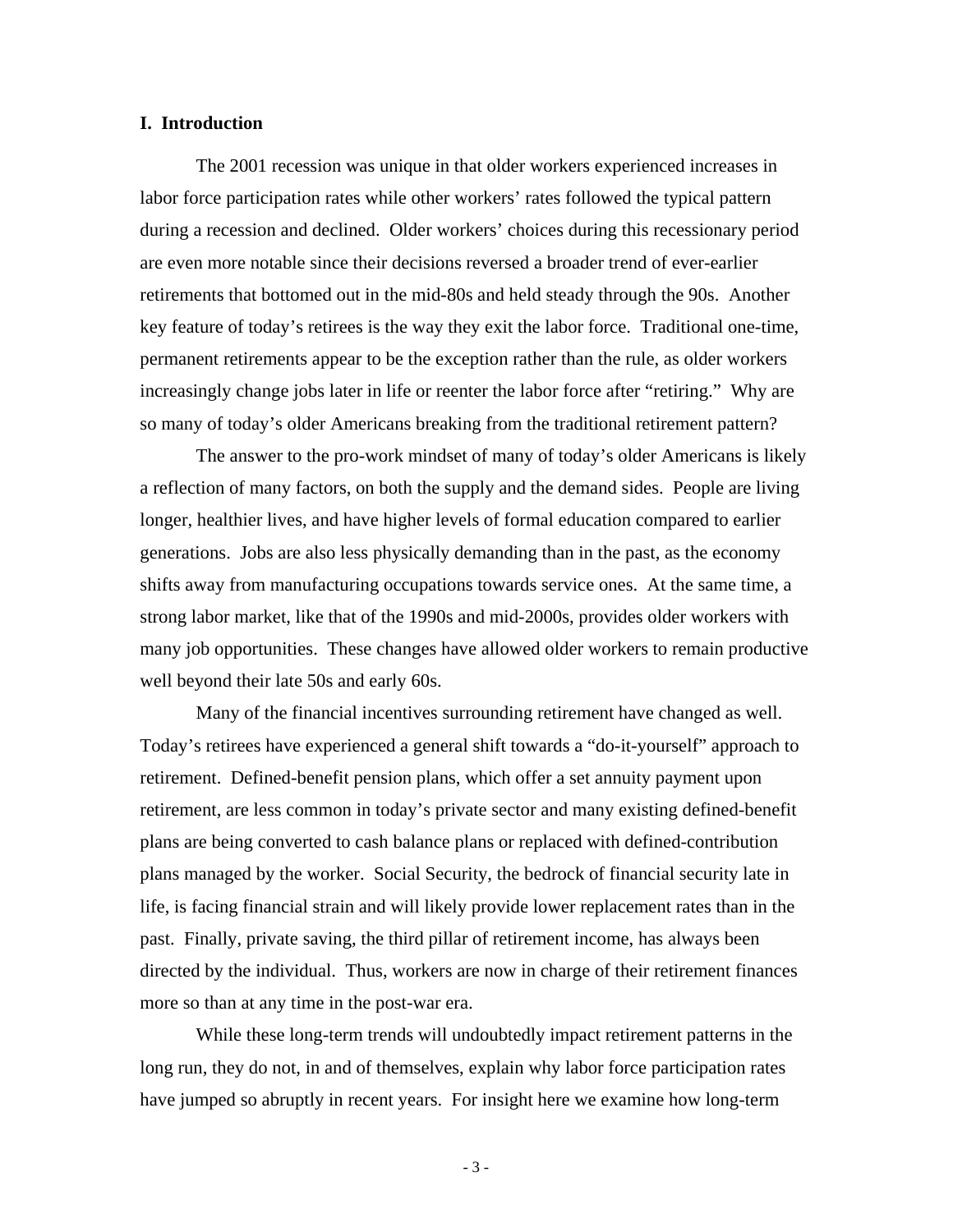changes have made retirees vulnerable to short-run market forces. Perhaps it took a shock in the financial markets, such as the 2001 recession, to uncover the impact of the "do-it-yourself" approach. Seen this way, the key to understanding workers' retirement decisions in recent years is to understand the interaction between long-run incentives and short-term market fluctuations. This interaction may explain why the early retirement trend subsided in the mid-80s and 90s and why older workers returned to the labor force in the early part of this decade. The interaction may also explain why the trend subsided somewhat in recent years as the economy improved.

Under this hypothesis, we expect the timing of retirement to be cyclical, as workers' expectations and plans are continuously updated in response to the changing state of financial markets. This is a fundamental shift from the past. Before, the timing of retirement was largely immune to changes in market conditions, as investment risk was borne by the federal government and an individual's employer. With the advent of 401(k)s and with the extension of Social Security's Normal Retirement Age (NRA) from 65 to 66, and eventually to 67, a worker's retirement benefit now depends on the current state of the market. One possible implication, going forward, is that more older workers can be expected to reenter the labor market during a recession, and then retreat from the labor force during a boom.

Aggregate data on work force participation are consistent with this explanation; however, micro-level data are required to test this hypothesis. We analyze data from the Health and Retirement Study (HRS), a nationally-representative dataset of two cohorts of older Americans (Juster and Suzman, 1995). The first group of respondents, the "HRS Core," was born between 1931 and 1941 and was 51 to 61 years old in 1992, the first year data were collected. The second group, the "HRS War Babies," was born between 1942 and 1946 and was 51 to 56 years old in 1998, the year of their first interview. Both cohorts were interviewed every other year, so by 2004 twelve years of data were available for the first group and six years for the War Babies. Detailed information on demographics, health status, work history, income, wealth, and more are available for each respondent, making the HRS an ideal data set for this study.

 This paper is structured as follows. Section II provides some background on retirement trends and exit patterns, with a focus on recent developments. Sections III, IV,

- 4 -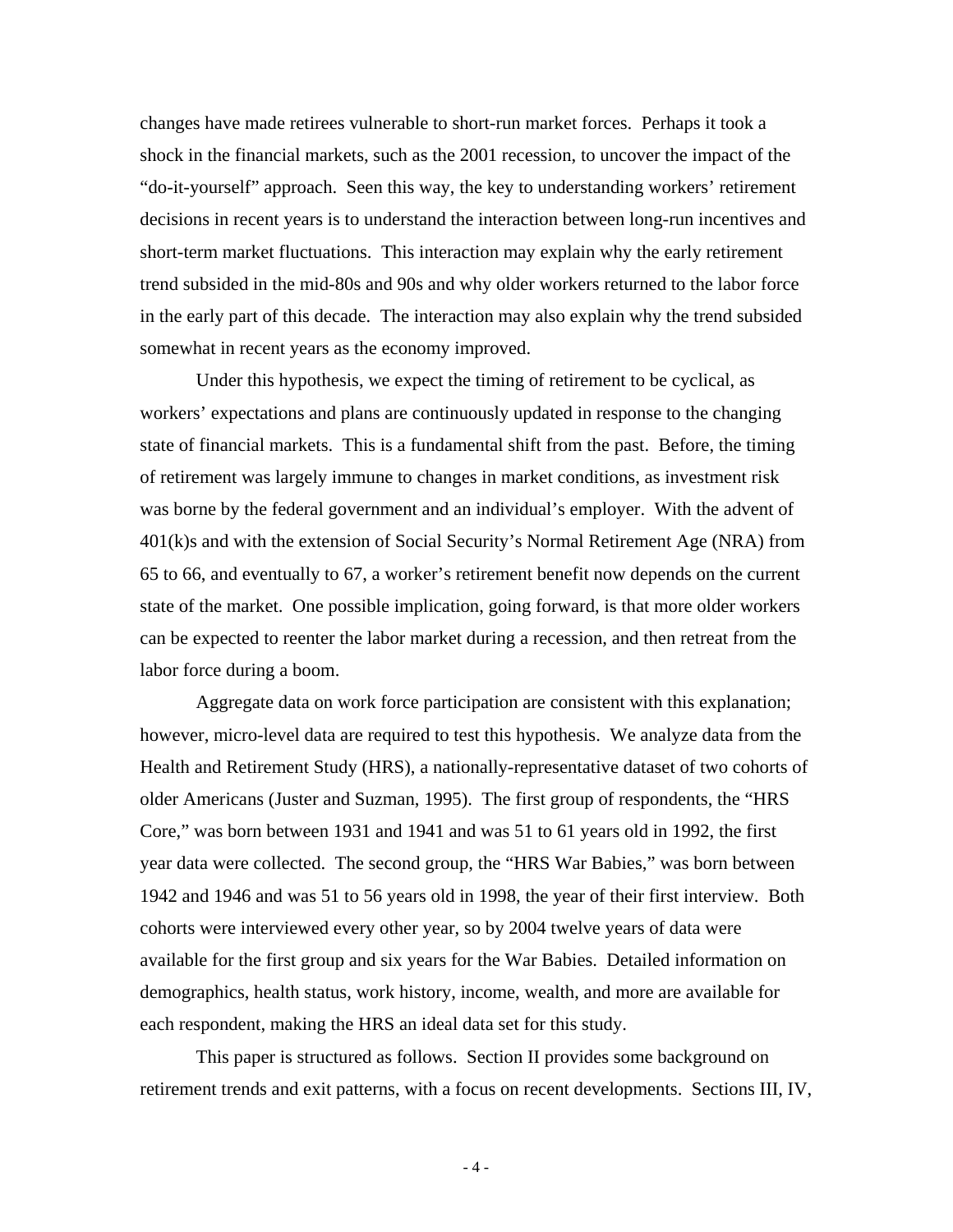and V outline the estimation strategy for how we plan to identify the key determinants of retirement outcomes, especially in recent years, and the data we use for our analyses. We present our results in Section VI and comment on the implications of our research. We conclude that future retirees are likely to be much more flexible with respect to their eventual labor force exit compared to those in the past.

#### **II. Background**

Labor force participation rates among older workers have risen in recent years, both among men, whose rates were relatively constant from the mid-1980s through much of the 1990s, and among women, whose rates have increased steadily since the mid-1980s. Men 60 to 64 years old experienced an increase in labor force participation from 53 percent in 1995 to 57 percent in 2004, a 7 percent increase over the decade. Men aged 65 to 69 exhibited an even larger increase over the same time period, from 27 percent to 33 percent. The story is similar for women, but begins at a younger age. Women aged 55 to 59 had an increase in labor force participation from 60 percent to 65 percent, while those aged 60 to 64 and aged 65 to 69 experienced increases of 18 percent and 29 percent, respectively (U.S. Bureau of Labor Statistics, 2005; Purcell, 2005).

Several recent studies have noted this trend, as well as the diverse patterns by which older workers exit the labor force. Cahill, Giandrea, and Quinn (2006), for example, examined transitions from career jobs and found that more than one-half of older workers utilized bridge jobs prior to complete labor force withdrawal. Moreover, not only were bridge jobs common among older cohorts of workers, but diverse patterns were even seen among the youngest of retirees (i.e., those age 57-62 in 2004). Maestas (2004), Quinn (1999), and Ruhm (1990) have also examined the transition that workers take when exiting the labor force. They have described an increasingly "blurred" (Mutchler, Burr, Pienta, and Massagli, 1997) retirement process where employees gradually transition from career jobs to a retirement that sometimes includes reentry to the labor market before a permanent exit.

Research and anecdotal evidence provide insight into the key determinants of these trends. The retirement literature has shown that demographic and socio-economic characteristics matter, as do financial incentives (e.g., Gruber and Madrian, 1995;

- 5 -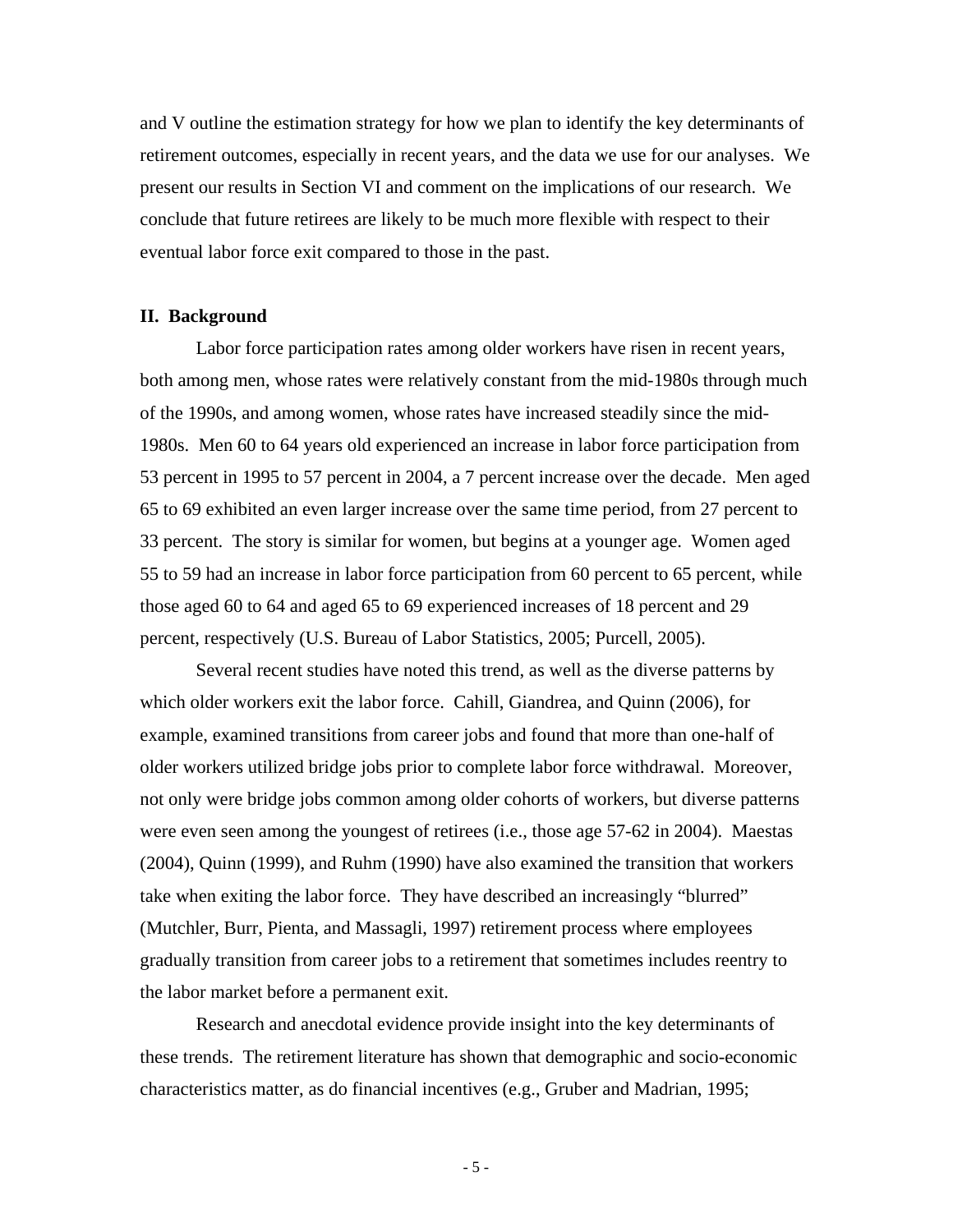Mutchler, Burr, Pienta and Massagli, 1997; Quinn, 1999; Coile 2003). More recently, the importance of other factors has been examined. For example, the long-term shift from defined-benefit pension plans that provide a regular benefit amount in retirement to employee-controlled defined-contribution plans has been shown to influence the timing of retirement (Munnell, Cahill, and Jivan, 2003).

Cyclical economy-wide factors, such as stock market performance, have recently been proposed as an important determinant of labor force participation. Eschtruth and Gemus (2002) outlined the way older workers increased participation in the labor force during the most recent recession. Using a micro-level approach to the same topic, Coile and Levine (2004) investigated the relationship between changes in stock market valuations and retirement activity using the HRS, the Current Population Survey (CPS), and the Survey of Consumer Finances (SCF). They estimated reduced form equations to determine whether the growth of stock market values in the late 1990s and the subsequent decrease in the early 2000s impacted retirement behavior of near-retirement workers. Coile and Levine found that rates of retirement are not significantly different between older workers with larger stock portfolios and those without.

Gardner and Orszag (2003) also took a micro-level approach based on a survey of almost 4,500 individuals aged 50-64 in the U.K. and found that one-quarter planned to delay their expected retirement date because of the stock market decline of 2000. Coronado and Perozek (2003) used HRS data to investigate the effects of wealth on leisure decisions later in life. They found that the unexpected stock market gains led workers who held stocks to retire, on average, about seven months earlier than nonstockholders.

 This paper follows the micro-level research and concentrates on the determinants of the labor market participation decisions of older workers using two cohorts of retirees spanning 1992 to 2004.

#### **III. Three Period Model of Retirement**

The decision to take on a bridge job can be presented graphically. Figure 1 outlines a three period model of retirement that depicts the path from full-time career

- 6 -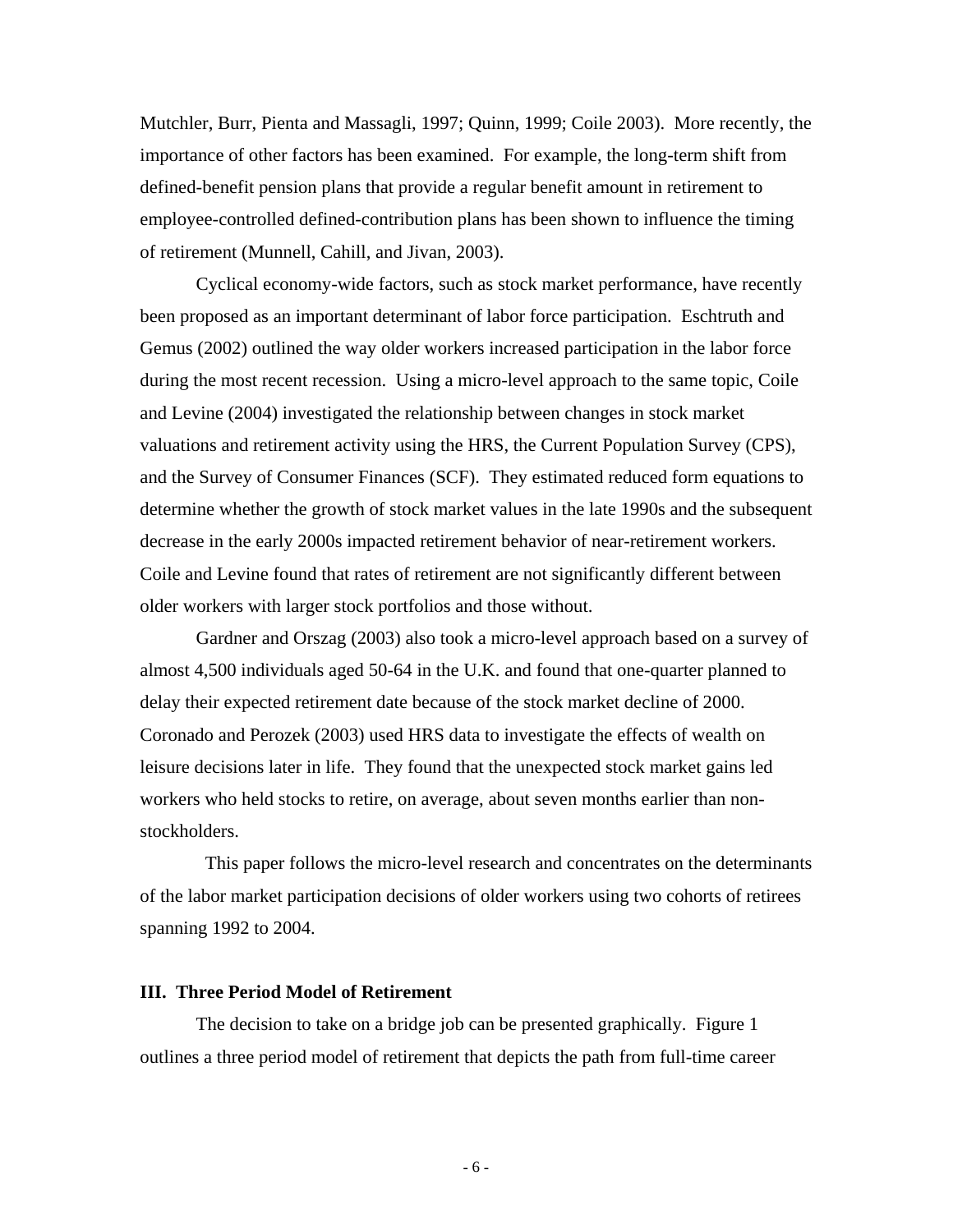(FTC) employment to complete labor force withdrawal as a function of the choice variables of older workers.

The first period, from  $t_0$  to  $t_1$ , represents the FTC job. At time  $t_1$  the worker leaves the FTC job and chooses between a bridge job and retirement. If the individual stays in the labor force, he or she chooses how long to remain working,  $t_2-t_1$ , and the number of hours to work per year, *H*. The bridge job may require fewer, the same, or even more hours than the FTC job. If a worker leaves a FTC job for complete retirement, then  $H = 0$ and  $t_1 = t_2$ . From time  $t_2$  forward the individual is fully retired and does not work. The set of factors that affect the timing of the retirement decision are similar to those that influence a worker's choice of when to leave his or her FTC job (Quinn, 1999).

We use this model as a guide to examine the labor force transitions of older workers.

#### **IV. Methodology**

The purpose of this analysis is to assess how the shift towards a do-it-yourself approach to retirement has altered decisions regarding the timing of labor force withdrawal, bridge job behavior, and labor force reentry. We hypothesize that workers are now more sensitive to short-term market conditions, as the size of potential retirees' non-annuitized retirement nest eggs rises and falls with financial markets. To test this hypothesis, we first make a distinction between two underlying causes for differences in outcomes, changes in determinants and changes in impacts. As retirement inputs change, such as the switch from defined-benefit to defined-contribution plans over the past two decades, retirement outcomes change. The underlying cause of the change (i.e., inputs) does not necessarily imply a change in retirement decision making. A more subtle change, one that is addressed in part here by examining cohort differences, is whether known determinants of retirement now influence retirement decisions differently from in the past.

 Our sample consists of two cohorts of retirees, the HRS Core (born between 1931 and 1941) and the HRS War Babies (born between 1942 and 1947), with multiple data points over time within each cohort. We model the retirement decision in three ways, each making use of the longitudinal nature of the HRS and each providing a different

- 7 -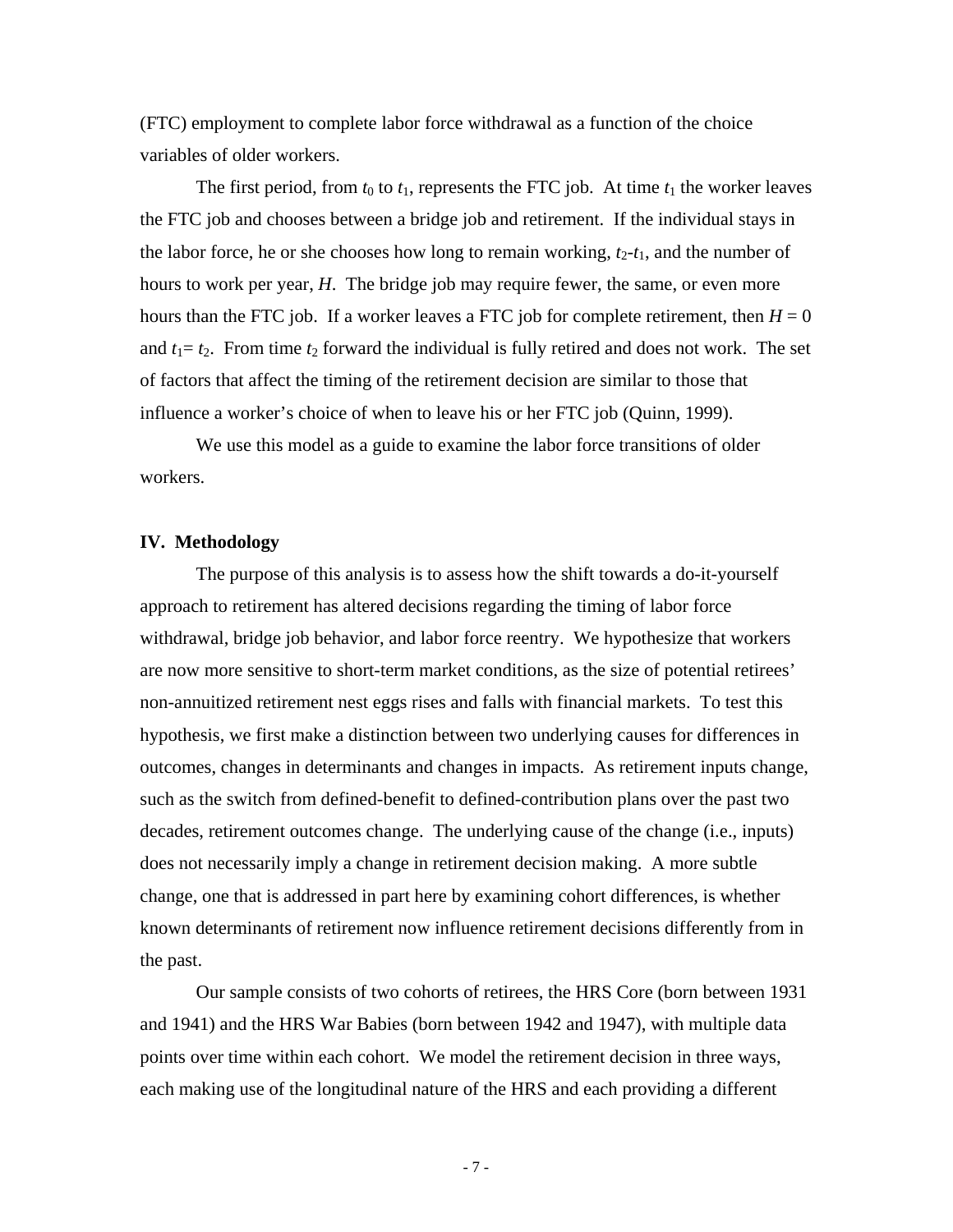insight into the choice between work and retirement later in life. The first model is based on the multinomial regression model presented in Cahill, Giandrea, and Quinn (2006) in which gradual retirement is examined among a set of respondents who were on a FTC job at the time of the first interview. Gradual retirement from full-time career employment is measured using a three-way indicator of labor force withdrawal, equal to zero (still on a full-time career job), one (transitioned to a bridge job), or two (direct exit from the labor force). The model is structured as follows:

$$
R3_{it}^{*} = \alpha + \beta_{1} X_{i} + \beta_{2} X_{it-1} + \beta_{3} RET_{it-1} + \varepsilon_{it}
$$
 (1)

 $R3^*$  is the latent variable that determines the observed choice and  $R3^*$  indicates the actual outcome, equal to zero, one, or two, as noted above.  $X_i$  and  $X_{it}$  represent, respectively, time invariant and time-varying vectors of characteristics believed to be significant determinants of the retirement process, such as age, health status, marriage status, and other demographic characteristics.  $RET_{it}$  is a set of retirement incentive variables associated with private pensions and health insurance plans.

The model differs from the one presented in Cahill et al. mainly because of the time at which the independent variables are measured. Instead of using a wave-one baseline measure, time-varying determinants are defined as of the time period just prior to the transition. For example, if a respondent in the HRS Core sample moves from a FTC job to a bridge job in the fourth wave (1998), the independent variables are measured as of the third wave (1996). This prior-to-transition designation is an improvement over the existing model specification because changes in status since the first interview are incorporated into the model, which are particularly important for the Core sample given the potential for a 12-year gap between the initial interview and first transition. We estimate equation one separately for the Core and War Baby samples. This allows us to examine the extent to which differences exist by cohort.

The multinomial logistic model provides an intuitive way of examining gradual retirement. Another way to model workforce decisions is to make use of the fact that each respondent contributes multiple observations, one from each survey. This approach allows us to control for individual-specific factors and time effects, both of which are not possible in the framework of the multinomial regression model. Fixed effects can now be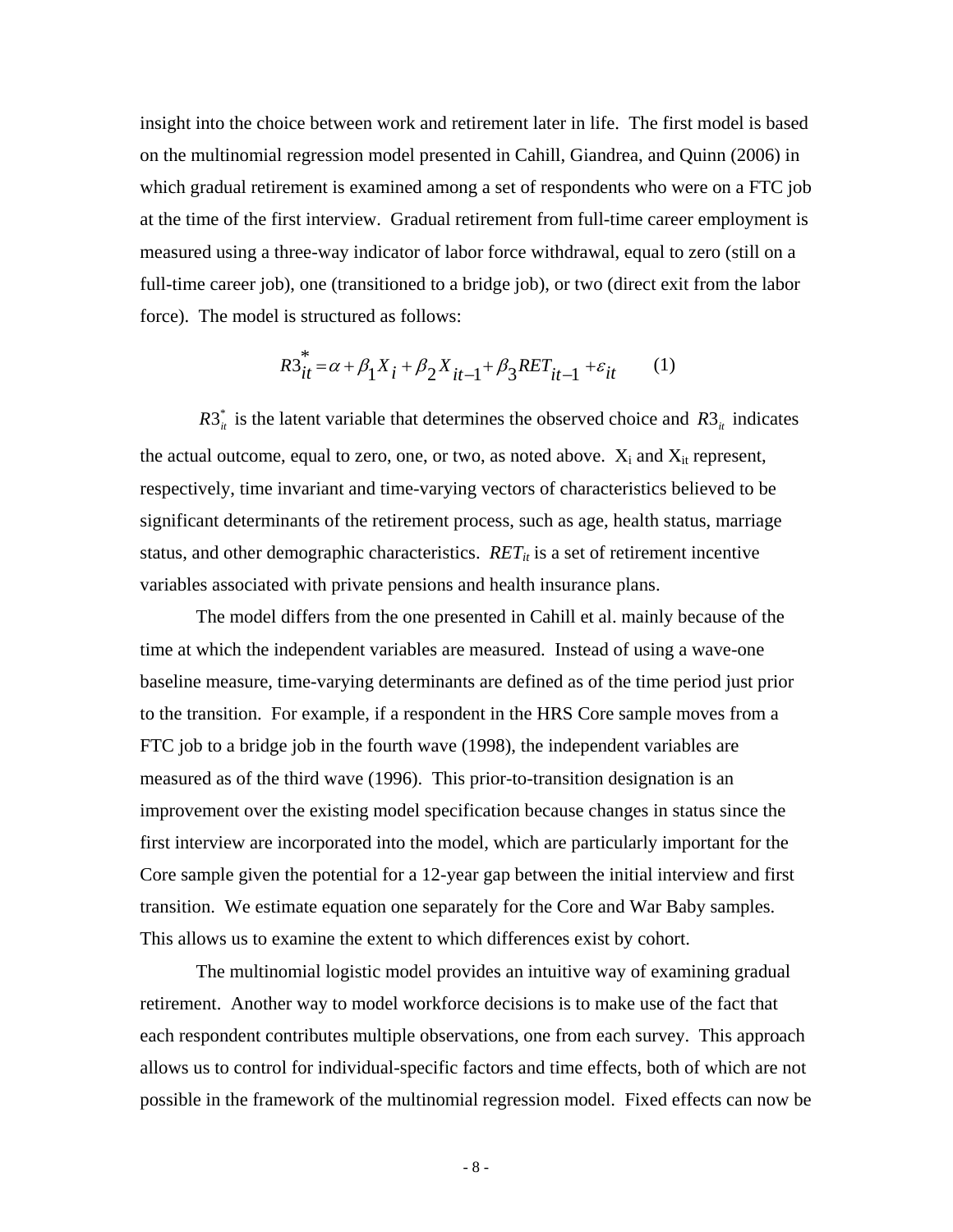identified because respondents contribute multiple observations. And time effects can be identified because the date of transition is known in each wave (previously, the date of transition was not known for all respondents still on a FTC job in 2004).

Using person-year observations, we model retirement as a series of decisions. The respondent first decides whether to stay working and, if so, whether to remain on a FTC job or to transition to a bridge job. He or she then decides how many hours to work. For the purposes of our analysis, we examine hours worked conditional on being on a FTC job or a bridge job at the time of the interview. That is, we do not model job type and hours worked as being jointly determined.

We begin by pooling the data for each cohort and transforming the dataset into one with person-year observations. We then model the work-leisure decision later in life among those with work experience since age 49 as follows:

$$
R_{it}^* = \alpha + \beta_1 X_i + \beta_2 X_{it} + \beta_3 RET_{it} + \beta_4 WarBaby_i + \beta_5 Y_t
$$
  
+ 
$$
\beta_6 (WarBaby_i * Y_t) + v_i + \varepsilon_{it}
$$
 (2)

Observations are person-year, with *i* indicating individual and *t* indicating time. The latent variable,  $R_{it}^{*}$ , determines the observed choice.  $R_{it}$  indicates the actual outcome and is equal to 1 if individual  $i$  is working at time  $t$ , and is equal to zero otherwise.  $X_i$ ,  $X_{it}$ , and  $RET_{it}$  are as defined above for model one. WarBaby<sub>i</sub> is a binary variable equal to one if the individual respondent is among the War Babies cohort.  $Y_t$  is a series of year indicator variables (or, alternatively, macro-economic measures, such as the unemployment rate) that are intended to account for economy-wide factors. The error term consists of two parts, an individual-specific component,  $v_i$ , assumed to be uncorrelated with the set of explanatory variables, and a white noise error component,  $\varepsilon_{it}$ .

The equation includes interaction terms between the War Baby indicator and the time dummies, which is a key interest for this study. The interaction terms examine the extent to which the work decisions of the War Babies differed systematically by year from those of the Core. We hypothesize that the Core sample, those on the cusp of retirement, might have been more vulnerable to the macro events, such as the stock market decline (i.e.,  $\beta_6 \neq 0$  implies cross-cohort differences). We estimate the model in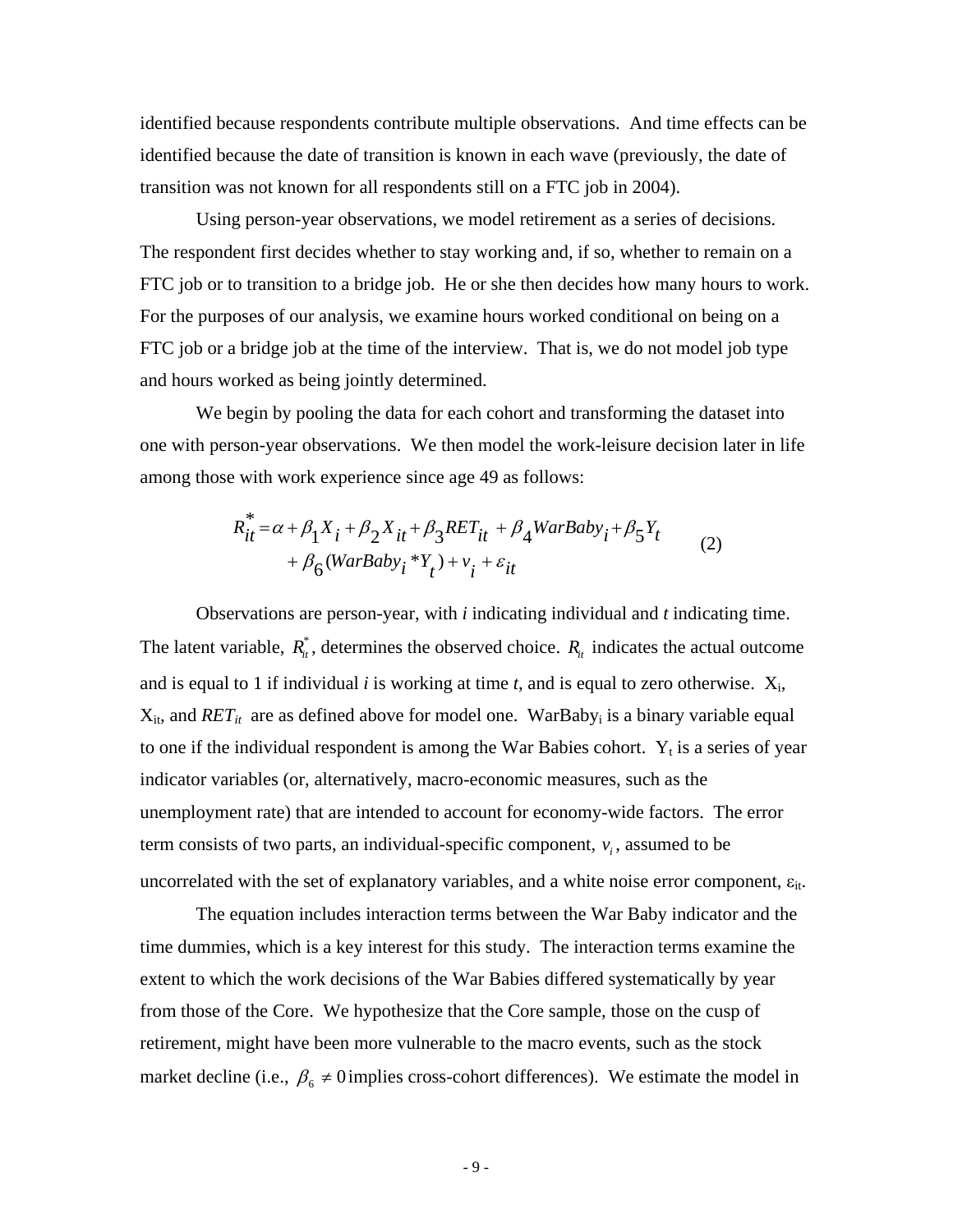three ways, using a linear probability model with and without fixed effects, and using a logistic model.

Given the decision to remain working, we then examine hours worked on the fulltime career job (i.e., prior to transition) and hours worked on the bridge job (i.e., post transition) among those who have had a FTC job since age 49. The hours equation is as follows:

$$
H_{it} = \alpha + \beta_1 X_i + \beta_2 X_{it} + \beta_3 RET_{it} + \beta_4 WarBaby_i + \beta_5 Y_t
$$
  
+  $\beta_6 (WarBaby_i * Y_t) + v_i + \varepsilon_{it}$  (3)

The dependent variable,  $H_{\mu}$ , is a measure of total hours worked, conditional on either working on an FTC job or a bridge job. Other variables are as defined above. Separate equations are estimated for FTC hours and for bridge job hours, with time indicators measured as of the current wave of HRS data; a respondent's hours decision in any given wave is based on the incentives that exist at that time and the respondent's choices made up to that point. The interaction terms, as in equation two above, allow us to test whether cohort and time differences exist with respect to the work and workintensity decision, respectively.

#### **V. Data**

The Health and Retirement Study (HRS) is a nationally-representative, longitudinal survey of older Americans that began in 1992. The survey now spans the dozen years from 1992 to 2004, includes two cohorts of retirees, those born between 1931 and 1941 ("HRS Core") and those born between 1942 and 1946 ("HRS War Babies"), among others, and provides micro-level information regarding labor force decisions. Moreover, the HRS provides detailed information on the demographic and economic characteristics of older Americans and the types of jobs they hold (full-time versus part-time, self-employed versus wage-and-salary, low-paying versus high-paying, blue collar versus white collar, etc.).

 Table 1 shows that the original HRS Core set of respondents consisted of about 12,600 persons from approximately 7,600 households with respondents 51 to 61 years old in 1992 (born between 1931 and 1941), and their spouses. Respondents were first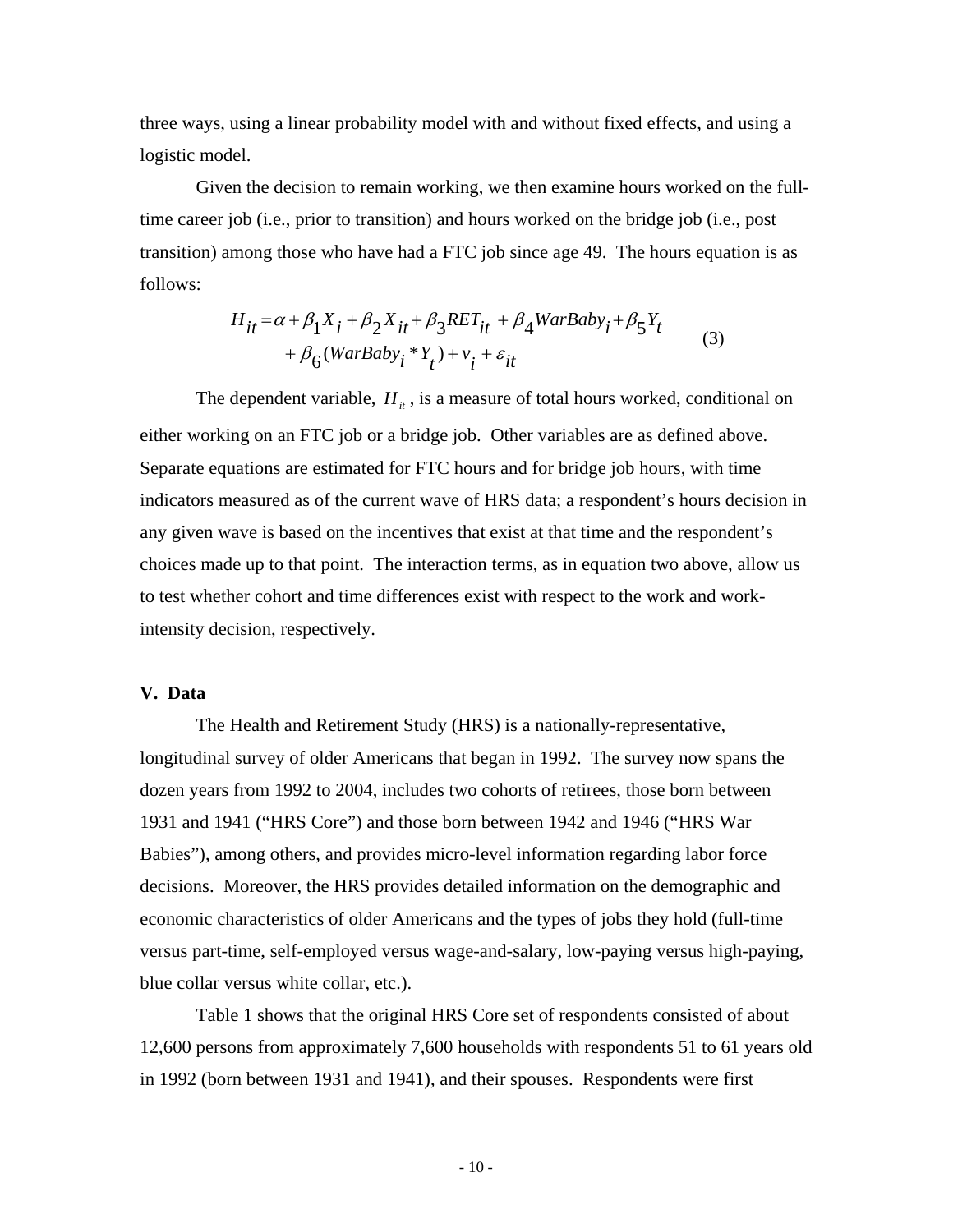interviewed in 1992 and follow-up interviews have been conducted every two years. The Core was expanded dramatically in 1998 (wave 4) when a new cohort, the HRS War Babies, was added to the sample. The War Babies were born between 1942 and 1947 (age 51 to 56 in 1998). Like the core HRS sample, the War Babies are interviewed every two years.

This study analyzes the respondents from the Core, interviewed every two years from 1992 to 2004 (waves 1-7), and about 2,500 War Babies, interviewed every two years from 1998 to 2004 (waves 4-7). Attrition across waves ranged from 3 to 10 percent, so that after six years, about 85 percent of the Core sample and 89 percent of the War Babies remained in the sample. After twelve years, about 75 percent of the Core sample remained.

This paper focuses on labor force exit and retirement patterns, and we therefore exclude respondents with no work experience after age 49. As shown in Table 1, the large majority of both HRS men and women do indeed have work experience later in life. Just over 90% of men have worked since age 49 in both the Core and the War Babies samples, 5,344 and 1,122, respectively. Work experience is somewhat lower among women, although the gap is narrower among the War Babies with 5,196 and 1,159 women with work experience after age 49 among the Core and War Babies, respectively.

For the hours equation, we make an additional restriction based on whether these HRS respondents had a FTC job since age 49. The longitudinal nature of the HRS allows us to do this, since the questionnaire from the initial interview asks about a respondent's current job and all previous jobs that have lasted five years or more. If a respondent is not working at the time of the wave one interview, he or she is asked about the most recent job held, if any. Information on short-term jobs in the past lasting less than five years is not available, unless the respondent is not working at the time of the first interview and tenure on the last job held is shorter than five years. For the purposes of this paper, we define a full-time career (FTC) job as one that requires at least 1600 hours per year ("full time") and that lasts ten or more years ("career"). Therefore, a bridge job is employment following a FTC job that does not meet these two requirements.

One concern with this methodology, especially among the War Babies, is that younger respondents might not have enough tenure in 2004 for a job to be considered a

- 11 -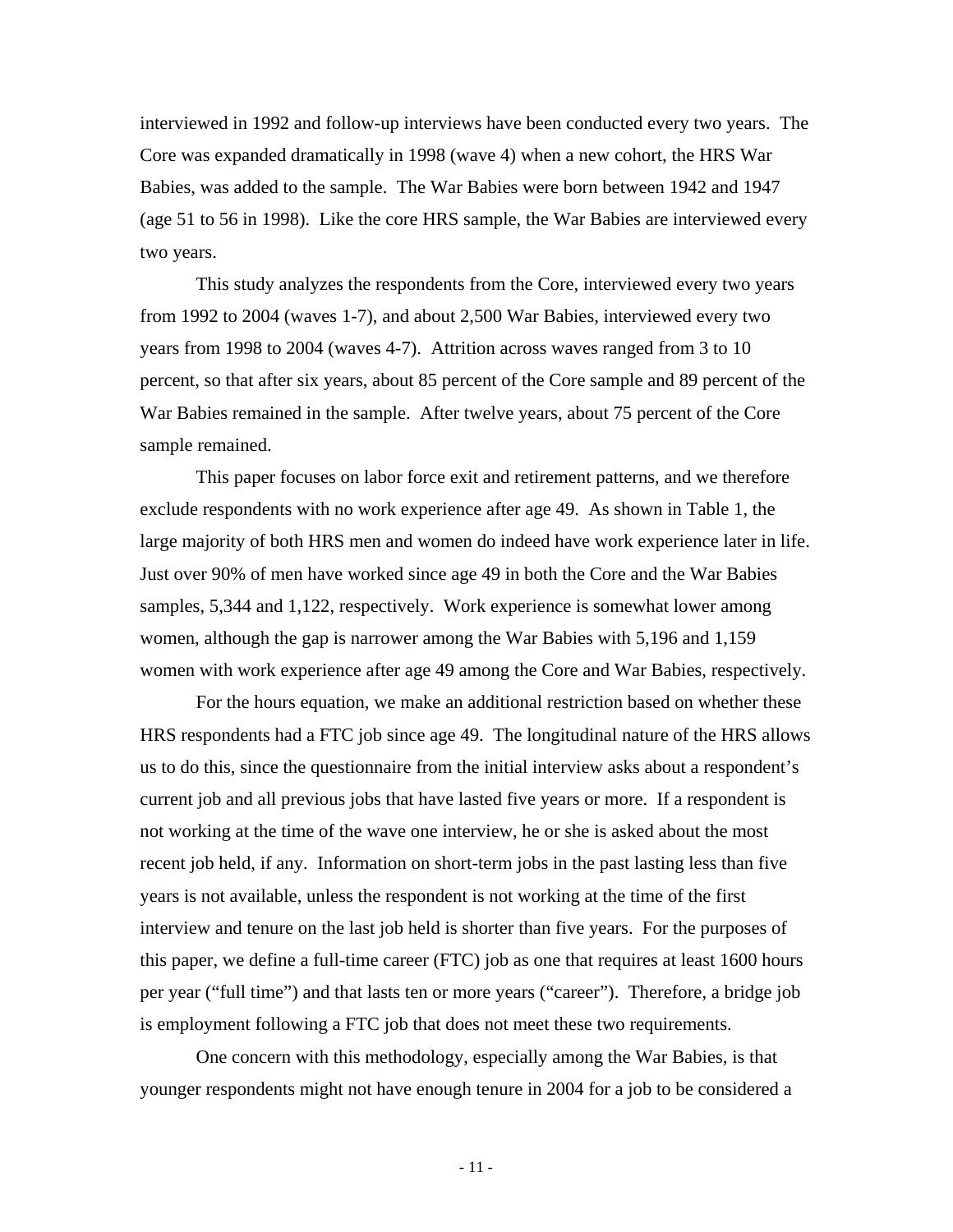career job, even though the respondent may continue working and increase tenure. In some instances, these jobs will in fact turn out to be career jobs if the individual remains on the job for ten years. When subsequent waves do not cover work status through age 62, or when a respondent does not participate in subsequent waves, we assume that the respondent would have worked on the job until age 62. This assumption results in conservative estimates of the number of bridge jobs observed since a portion of these individuals may indeed leave their jobs before age 62.

We find that over 70% of males in both cohorts had a FTC job since age 49. This yields a sample of 4,280 men from the Core and 890 men from the War Babies cohort. About 45 percent of the Core women had a FTC job since age 49, compared to about 51% of the War Baby women. This yields a sample of 3,082 Core and 675 War Baby women. Some of our analyses require the sample to be restricted to those on FTC jobs at the time of the first interview. Among the Core, 3,057 men and 2,513 women were on a FTC job in 1992. For the War Babies, 843 men and 664 women were on a FTC job in 1998. This represents more than half (two thirds) of the males and about one third (one half) of the females in the initial Core (War Babies) survey.

#### **VI. Results**

#### *Retirement Outcomes*

 The two outcomes of interest are work status and the prevalence of bridge jobs. Each of these outcomes is examined over time, from 1992 through 2004, and by cohort, defined as the HRS Core and the HRS War Babies. For one of our analyses, we split the Core sample into two groups, those aged 51 to 56 in 1992 and those aged 57 to 61 in 1992. This split allows us to make analogous comparisons between the War Babies and the younger group within the Core, because the two groups of retirees are the same age at the time of the first interview.

 Work status in each survey year for each of these three groups of workers is shown in Figures 3a (men) and 3b (women). Not surprisingly, older retirees are less likely to be working each year. The relevant comparison, however, is how each of the cohorts compare over time. The work status of the younger Core group of men appears to resemble that of the War Babies in 1998, with a participation rate of nearly 90 percent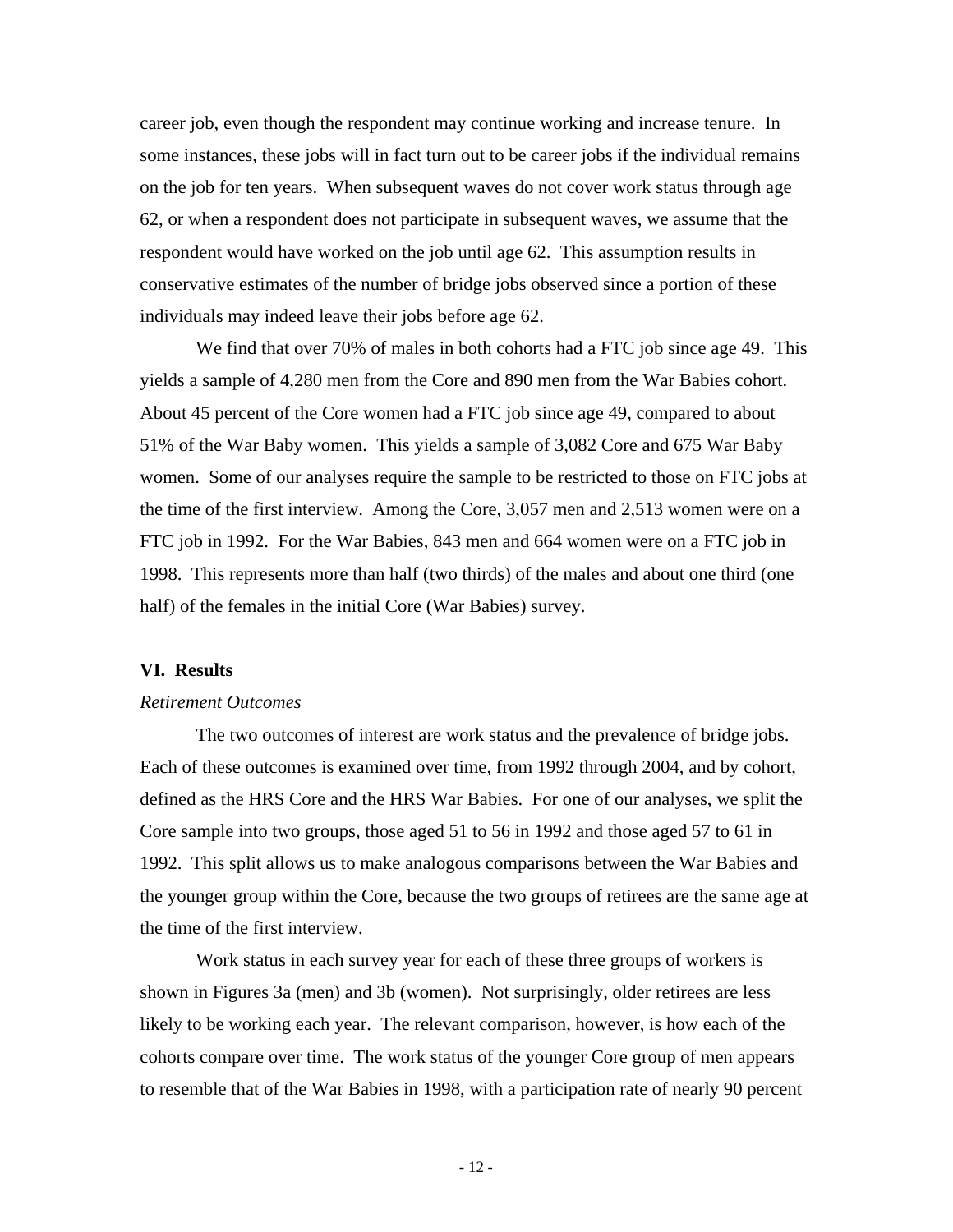at ages 51 to 56. Six years later, about three quarters of each group is still working. Among men, it does not appear as though there are cohort differences with respect to work status.

 The story is different among women, although not dramatically so. More women in the War Babies cohort were working at the time of the first interview compared to the younger Core cohort. The difference continued six years later, and has grown slightly. Perhaps more interestingly, the older Core women had a rapid decline in work status in the first six years of the survey, which then leveled off and remained fairly stable between 2002 and 2004. These descriptive statistics for the older Core women provide some evidence that cohort differences and year effects may be important when examining work status in the pooled sample.

 The second outcome of interest focuses on the way older workers exit the labor force. We measure gradual exits from the labor force using the bridge job concept defined earlier. Table 2 describes bridge job prevalence as of 2004, stratified by work status and gender. By 2004 about 50 percent of Core men were either currently working on a bridge job or were currently not working, but had worked on a bridge job prior to exiting the labor force. A similar percentage is observed among the women. A nontrivial portion of both men and women were still working on a FTC job (13 and 17 percent, respectively), so the eventual incidence of bridge job behavior will be even higher. If we assume those still on FTC jobs will leave their jobs in a way resembling those who have already left, then about 65 percent, or two-thirds of men and women with FTC jobs in their work history, will have taken on a bridge job prior to retiring.

 The War Babies were much more likely to still be on an FTC job in 2004, not surprisingly since they are six years younger than the youngest of the Core sample. When we examine the bridge job behavior among the War Babies who left their FTC job, we see that a similar percentage as the Core, and even slightly more, take on bridge jobs (between 66 and 69 percent).

 Taken together, a comparison of the HRS Core and the HRS War Babies shows that, for the most part, the two groups are alike with respect to their work status and bridge job behavior. Yet these two groups likely faced different retirement incentives as

- 13 -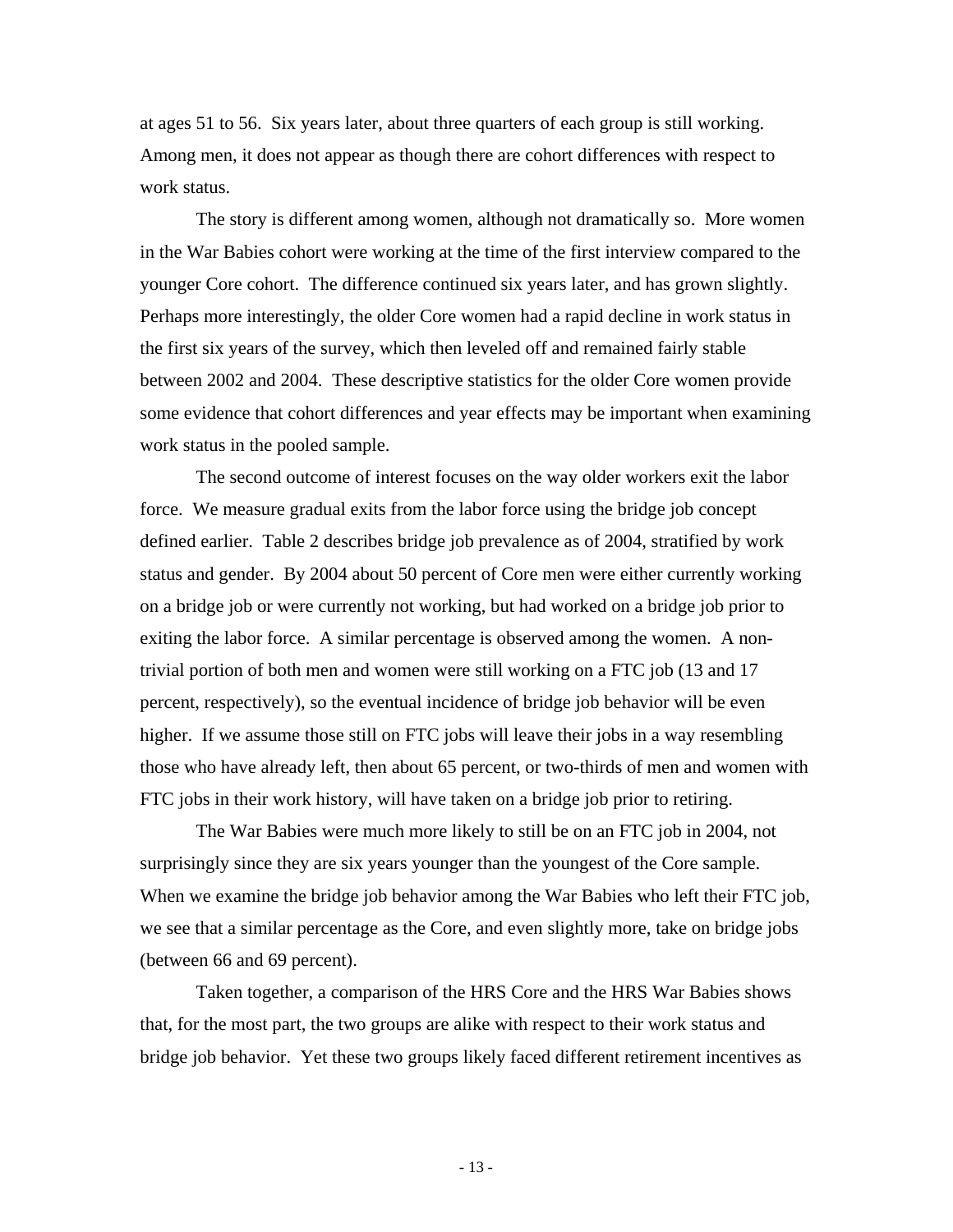they aged, and the way they responded (or did not respond) to these financial incentives is of interest. With this thought in mind we discuss the determinants of retirement.

#### *The Determinants of Retirement*

 The retirement literature has identified key demographic, socio-economic, and financial retirement incentives that influence the retirement decision. In this section, we explore how the two outcome variables of interest, work status and bridge job behavior, compare with respect to these predictors by cohort and by gender. We examine work status and hours worked among all respondents, and bridge job status among those who were on a full-time career job as of the first interview.

 Tables 3a and 3b show (for Core and War Babies samples, respectively) that 38 percent of the Core men and 76 percent of the male War Babies were still working in 2004. Among those with FTC jobs in wave one, about 16 percent of Core men were still on that FTC job in 2004 and, among those who left, about 55 percent had taken a bridge job. More than half of the War Babies with FTC jobs at the time of the first interview were still on the FTC job, and about two-thirds of those who left took a bridge job.

Not surprisingly, men were more likely to be working in 2004 if they were younger, reported being in better health, or had dependent children. Bridge job status was more common among younger retirees who moved off of a FTC job for both the Core group and War Babies. Bridge jobs were also more common among those who reported better health status, and those who had a college degree. So these determinants appear to be influencing the Core and War Babies in similar ways.

 The general story appears to be the same for women, albeit at different levels, and with cross-cohort differences more pronounced than among the men. For example, Core women with dependent children were 16 percentage points more likely to be working than the overall average (55 percent vs. 39 percent). Among the War Babies, women with dependent children were six percentage points less likely to be working in 2004 (65) percent vs. 71 percent). Core women with dependent children were also much more likely to take on a bridge job relative to the overall average than were those women with children in the War Babies cohort.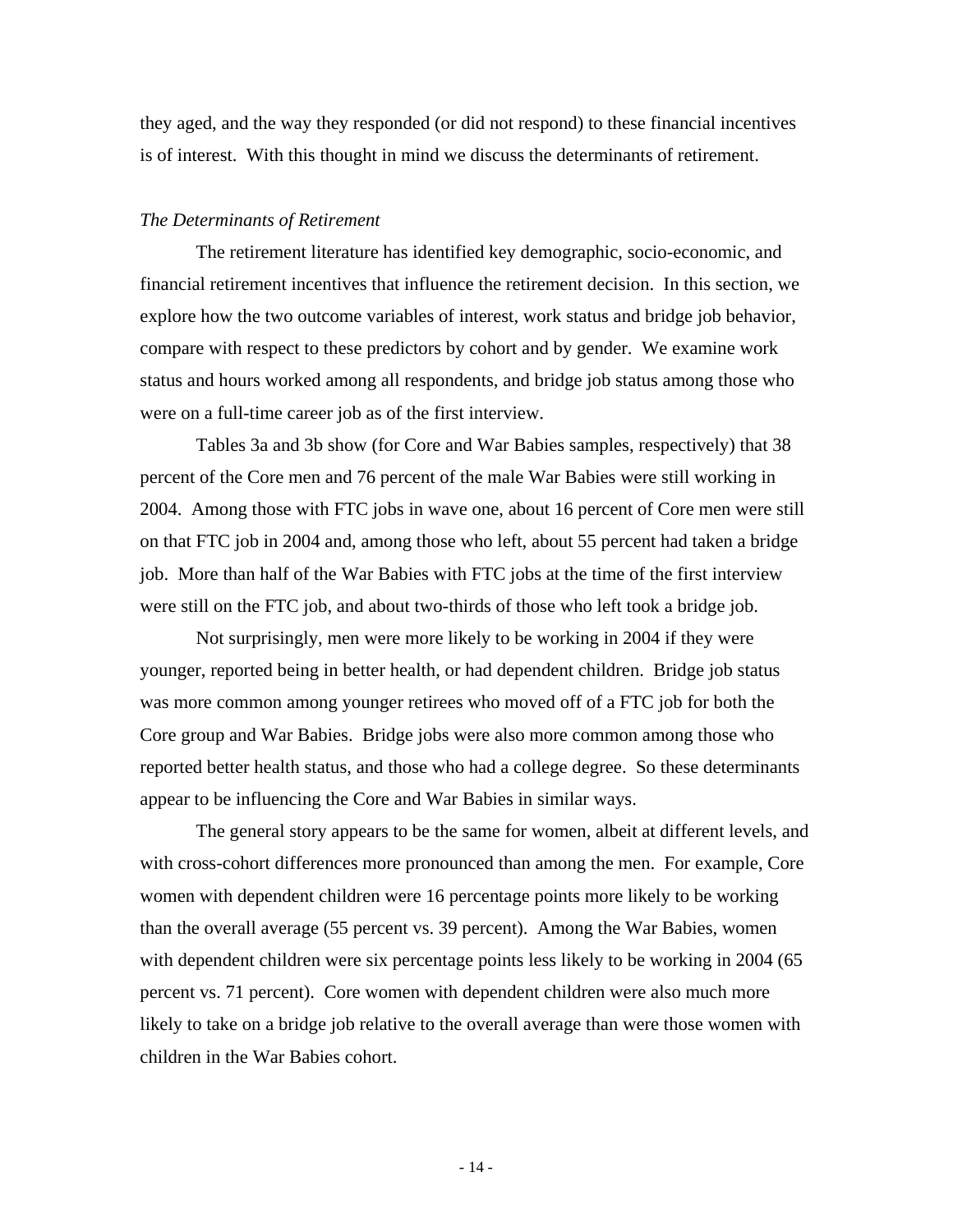Differences by cohort and gender also exist with respect to economic characteristics, such as health insurance status, pension status, wage, and occupation. We discuss a few of these variables here, and refer to Table 3c (men) and Table 3d (women) for complete details. The impact of a defined-benefit pension plan is pronounced among Core males, as men with defined-benefit plans are less likely to be working and less likely to be on an FTC job in 2004 compared to the overall average. These pension plans often have specific incentives incorporated into their benefit structures that induce individuals to leave their jobs at specific early retirement ages, so the result is plausible. Interestingly, these impacts are not seen among the War Babies, perhaps because this group has not yet reached the pivotal ages for early retirement with these plans.

A second point that we highlight is a "u-shaped" relationship between both wage and bridge job status and occupational status and bridge job status. Those who are fairly well off (high wage or white collar, highly skilled) may take a bridge job to "try something new" or for a change – not out of necessity. Those who are struggling financially (low wage or blue collar, not highly skilled), however, may take on a bridge job because they have no other choice. And, finally, those in the middle might not take bridge jobs at all. The wage and occupational variables appear to support this relationship, as those with high wages or in white-collar, highly-skilled occupations and those with low wages or in blue-collar, not-highly-skilled occupations are the most likely to take on bridge jobs. The result holds for both cohorts, although the relationship is stronger among the Core sample.

The relationships discussed above hold for Core women as well, although as before, cross-cohort differences exist. Core women with defined-benefit pension plans are less likely to be working in 2004 compared to other workers, and the "u-shaped" relationship for occupational status holds as well. Female War Babies with definedbenefit plans are not less likely to be working and the "u-shaped" occupational status relationship looks instead like the left-hand side of a "u-shaped" curve. Bridge job status is lowest among those in blue-collar, not-highly-skilled positions, and highest among those in white-collar, highly-skilled occupations.

#### *Multivariate Analysis*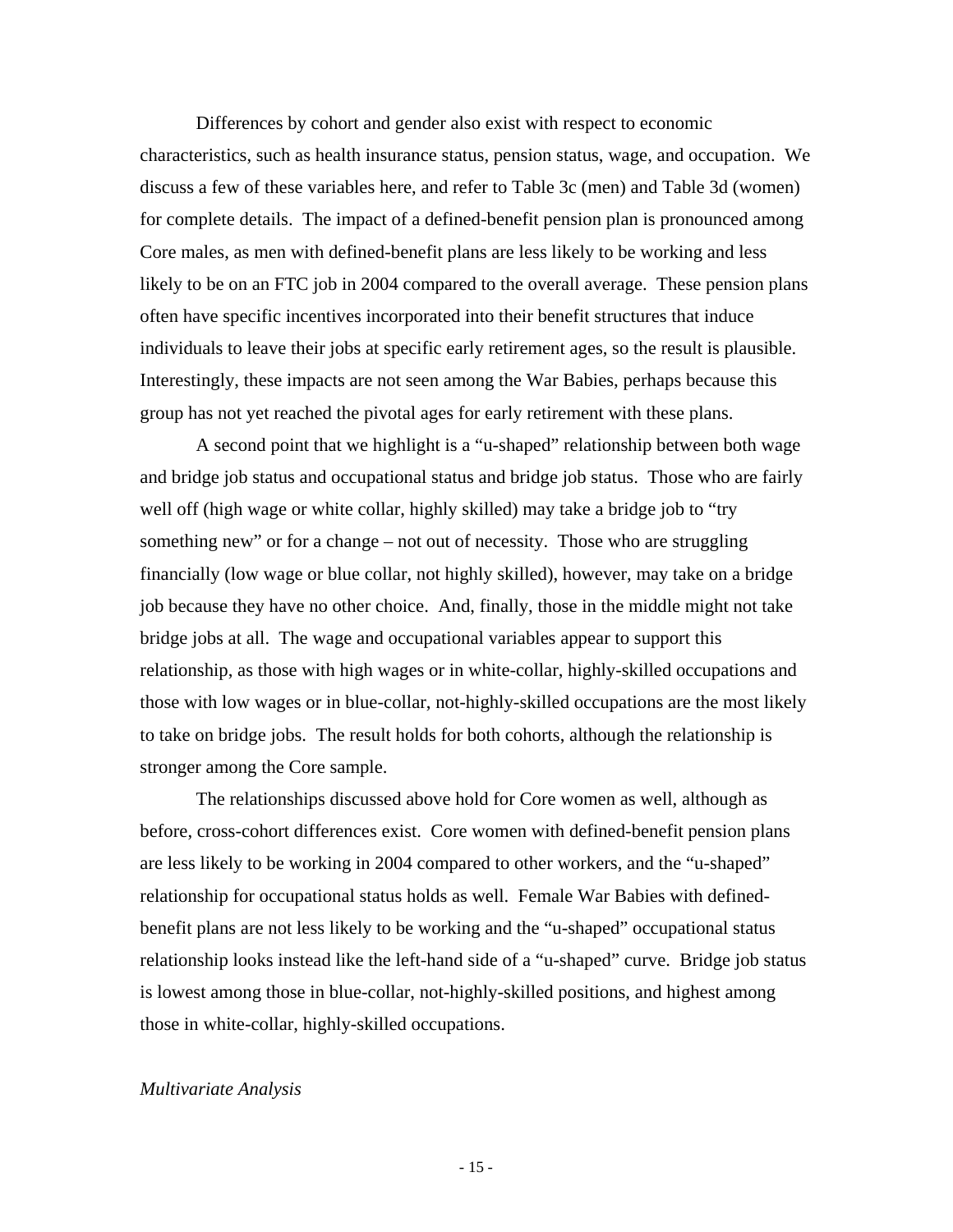We now examine how the retirement determinants described above affect the outcome variables of interest in a multivariate setting. Overall, the multivariate analyses support the bivariate descriptive results, and provide some additional insights. We begin with the multinomial logistic regression model using those respondents who are on a fulltime career job at the time of the first survey. We then examine the retirement process as a sequence of decisions, under the assumption that the work-leisure decision (whether to work) and the work intensity decision (how much to work) are separable.

#### *Specification #1: Multinomial Regression Model of Gradual Retirement*

The multinomial regression model examines first transitions from FTC job employment. We estimate separate models for the HRS Core and HRS War Babies cohorts, by gender, primarily because each cohort has a different observation period, twelve years for the Core and six years for the War Babies. One benefit of this approach is that coefficient values can be compared for each retirement determinant included in the regression.

We find that men are more likely to remain on their FTC job if they are younger, have a dependent child, have health insurance, have a higher wage, are self employed, or own a home (Table 4a). Men are less likely to remain on a FTC job if their spouse is in excellent or very good health and if they have a defined-benefit pension plan. Interestingly, being in excellent or very good health does not appear to be a statistically significant indicator of staying on a FTC job while spouse health status does matter. On the surface this result appears to run counter to some of our earlier findings, presented in Cahill et al. (2006). We suspect, however, that the discrepancy in findings is likely due to the difference in when the dependent variables are measured (i.e., prior to transition versus in wave one).

Bridge job status depends strongly on the respondent's health status, with those in excellent or very good health being more likely to take on a bridge job and those in fair or poor health being less likely to do so, compared to those who reported being in good health. Bridge job status is also more prevalent among those who are younger, married, college educated, and without health insurance, and less prevalent among those with a defined benefit plan or with lower wages.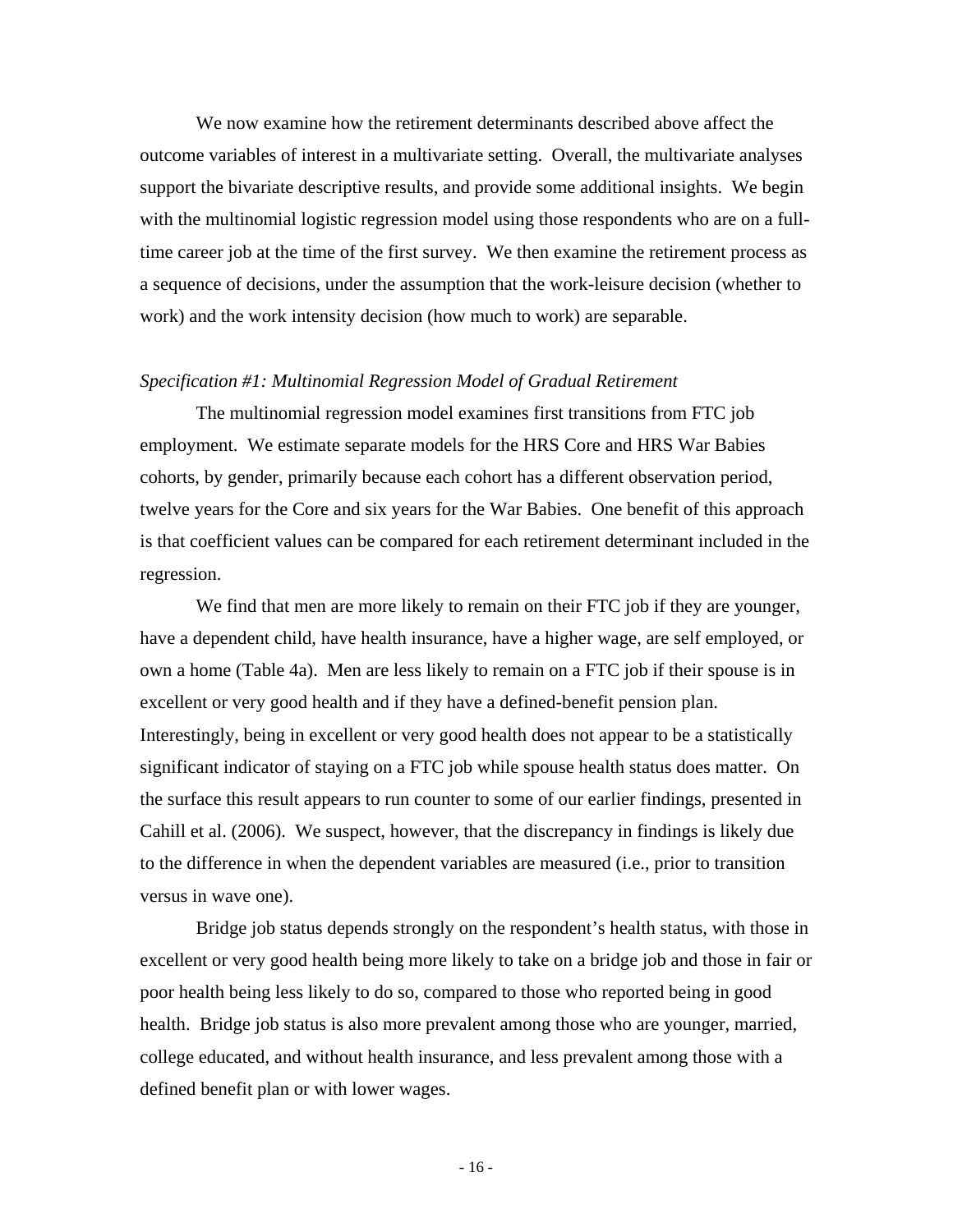The experience among the male War Babies is, overall, similar to their Core counterparts (shown in Table 4b), although some differences do exist. Health insurance portability, for example, is a significant predictor of leaving a FTC job among the male War Babies, and having any pension plan, either a defined-benefit or definedcontribution, has a positive influence on remaining at a FTC job. With respect to the bridge job transition, having a spouse in excellent or very good health increases the likelihood of taking on a bridge job among the male War Babies.

The factors that influence FTC and bridge job behavior among men also have similar effects among the Core and War Baby women (Tables 4c and 4d, respectively), although cross-cohort differences appear stronger for the women. Unlike the War Babies, Core women who have a spouse in excellent or very good health are less likely to remain working on their FTC job. Core women who are themselves in excellent or very good health are more likely to take on bridge jobs, too, a finding not seen for the War Babies. Another notable cross-cohort difference is that having a dependent child has a negative impact on staying on the FTC job for the Core women but a positive impact for the War Babies. In terms of economic characteristics, Core women who had a pension on their FTC job or who had non-portable health insurance were much less likely to take on a bridge job than those who did not. These factors did not have a statisticallysignificant impact among female War Babies.

#### *Specification #2a: Logistic Regression Model of the Work-Leisure Decision*

As described in the methodology section, the three-way retirement specification presented above can also be viewed as a two-step decision under the assumption that the work-leisure decision and work intensity decision are made sequentially (as opposed to jointly). This separation provides the flexibility necessary to utilize the longitudinal nature of the HRS, by pooling the Core and War Babies data and constructing a dataset of person-year observations. We restrict our sample to those who have had work experience since age 49 to ensure that the work-leisure decisions are for those who have had work experience later in life.

Tables 5a and 5b (men and women, respectively) present marginal effects from a logistic regression of work status in each wave within the pooled Core and War Babies

- 17 -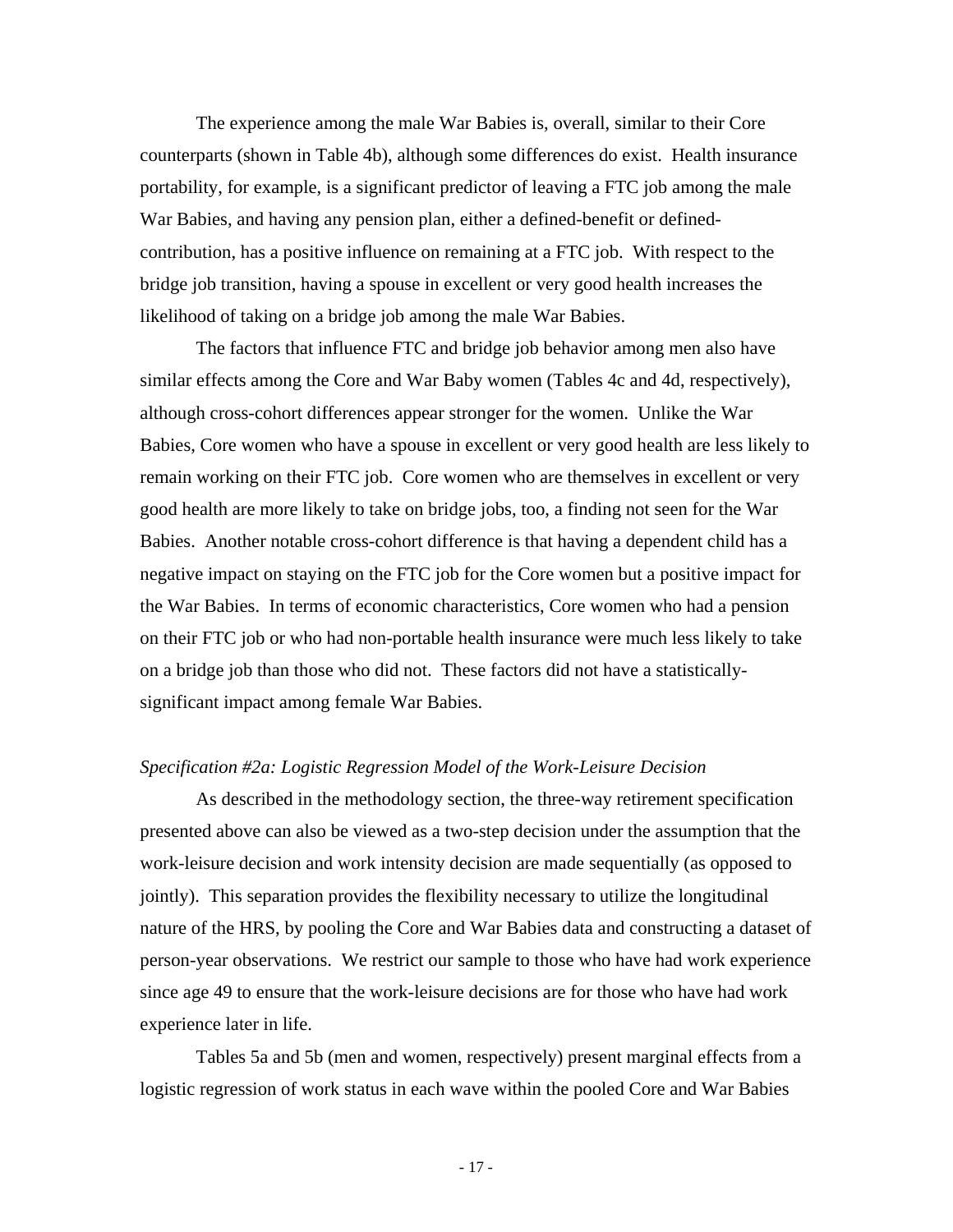samples.<sup>[1](#page-18-0)</sup> As expected, men are more likely to be working if they are younger and in excellent or very good health, if they have higher levels of formal education or dependent children, or if they are self employed or earn more per hour. Men are less likely to be working if they report being in fair or poor health. Men are also less likely to be working if their spouse is in excellent or very good health and more likely to be working if their spouse is in fair or poor health.

Older workers respond to key retirement incentives as well, as expected. If health insurance is portable in retirement, that is, if a worker does not lose his health insurance if he stops working at that job, then he is more likely to stop working, all else equal. Men with defined-benefit pension plans on their jobs are also less likely to be working, a result that is consistent with the age-specific early retirement incentives incorporated in such plans. Defined-contribution plans also have a negative influence on work relative to those without pension plans, although the impact of defined-contribution plans is much weaker than that of defined-benefit plans.

A focus of our analysis is the interaction between the War Babies indicator and macroeconomic factors. Overall, the War Babies are more likely to be working and, overall, the probably of remaining in the labor force declines consistently over the survey years. When these two variables are interacted, however, we find that the differences between the Core sample and the War Babies are insignificant in 2002 and in 2004. One explanation for this finding is that after the stock market collapse in 2000, Core respondents returned to the labor force and their work decisions started to resemble those of the War Babies. Said differently, the events that transpired since 2000 appear to have impacted the work-leisure decisions of the Core respondents differently than the War Babies.

 The results of the analysis for the HRS female respondents are remarkably similar to those of the male sample. The fact that so many of the coefficients are similar across both equations implies that both the male and female samples could be combined. We keep them separate here, though, because of potential differences in work intensity on FTC jobs or bridge jobs, discussed below. We also highlight that the same time effects

 $\overline{a}$ 

<span id="page-18-0"></span><sup>&</sup>lt;sup>1</sup> We also perform this estimation two additional ways, using a linear probability model and a linear probability model with fixed effects. We obtain similar results with all three methods.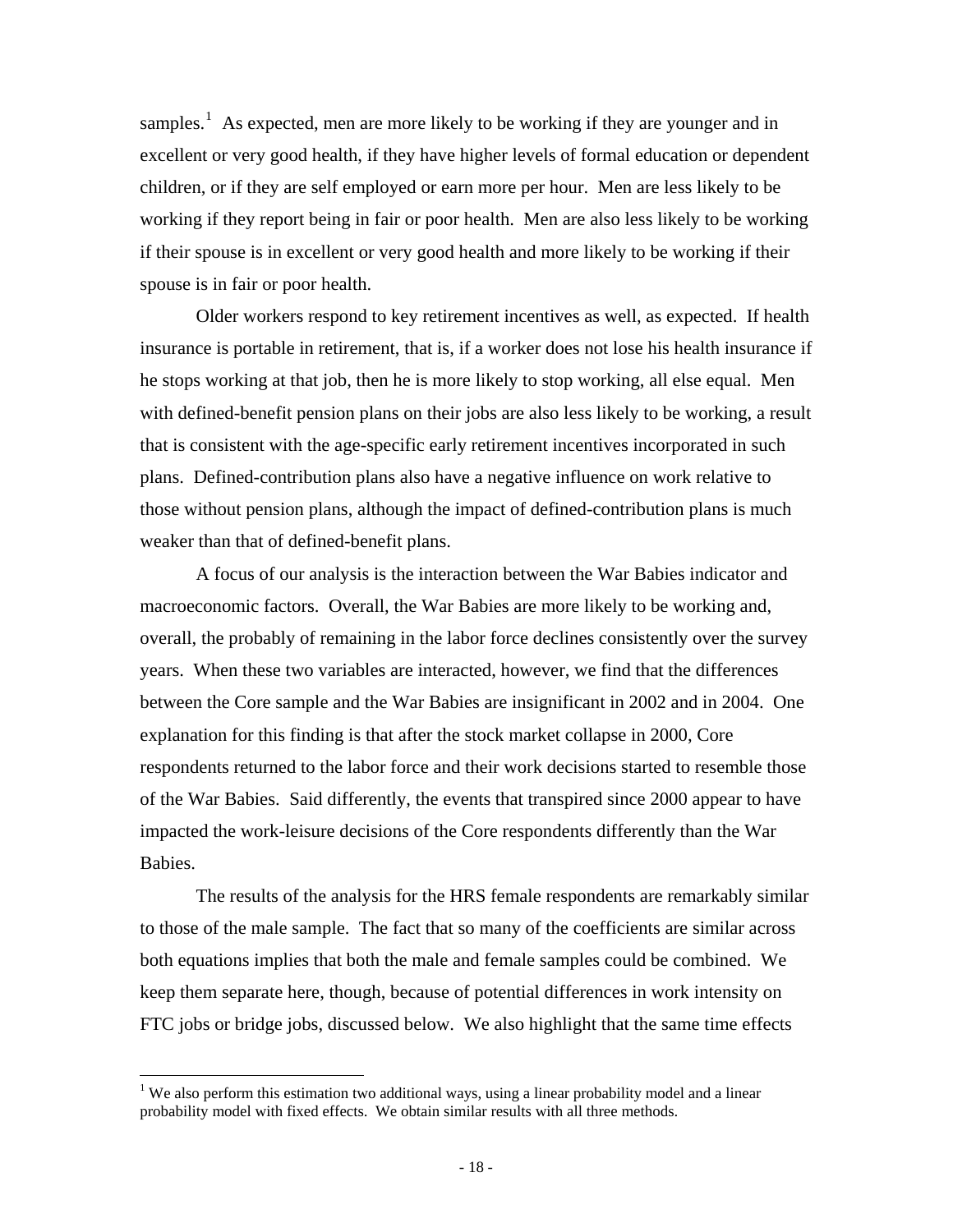are seen among the women as with the men. The work decisions of the Core females no longer differed from those of the War Babies after 2000, while they did differ before. Again, like their male counterparts, the work-leisure decisions of the female Core respondents relative to the War Babies appear to have been influenced by macroeconomic factors.

#### *Specification #2b: OLS Model of Work Intensity*

 Given the decision to work, respondents then decide how much. This work intensity decision can be quite complicated, with decisions about job type and hours worked being jointly determined. For the purposes of our analysis, however, we simplify the decision and explore hours worked conditional on job type. Table 6a reports estimated coefficients from an OLS regression of hours worked per year conditional on being on a FTC job among the sample of male respondents who have had a FTC job since age 49. Like the work-leisure regressions, observations are person-year with timedependent variables measured as of the survey year. Table 6b then examines hours worked conditional on being on a bridge job. Therefore, the results presented in Table 6a represent hours worked pre-transition and the results presented in Table 6b represent hours worked post transition. Tables 6c and 6d present pre- and post-transition hours, respectively, among female respondents.

 Hours worked on the FTC job are higher among younger men and those in excellent or very good health, as expected. The order of magnitude is nontrivial as well, as men over age 65 worked 133 fewer hours per year than those under age 58. Men who were in excellent or very good health worked about 25 more per year than those in good health, and those in fair or poor health worked about 18 hours less. Hours worked were also positively associated with those having pension plans and in white collar occupations. Men with defined-contribution plans worked about 72 hours more per year prior to making a transition compared to those with no pension plan, and those with defined-benefit plans worked about 14 hours more. College graduates and those with portable health insurance worked fewer hours, all else equal. And, finally, while self employment status was consistently a strong predictor of working later in life, being self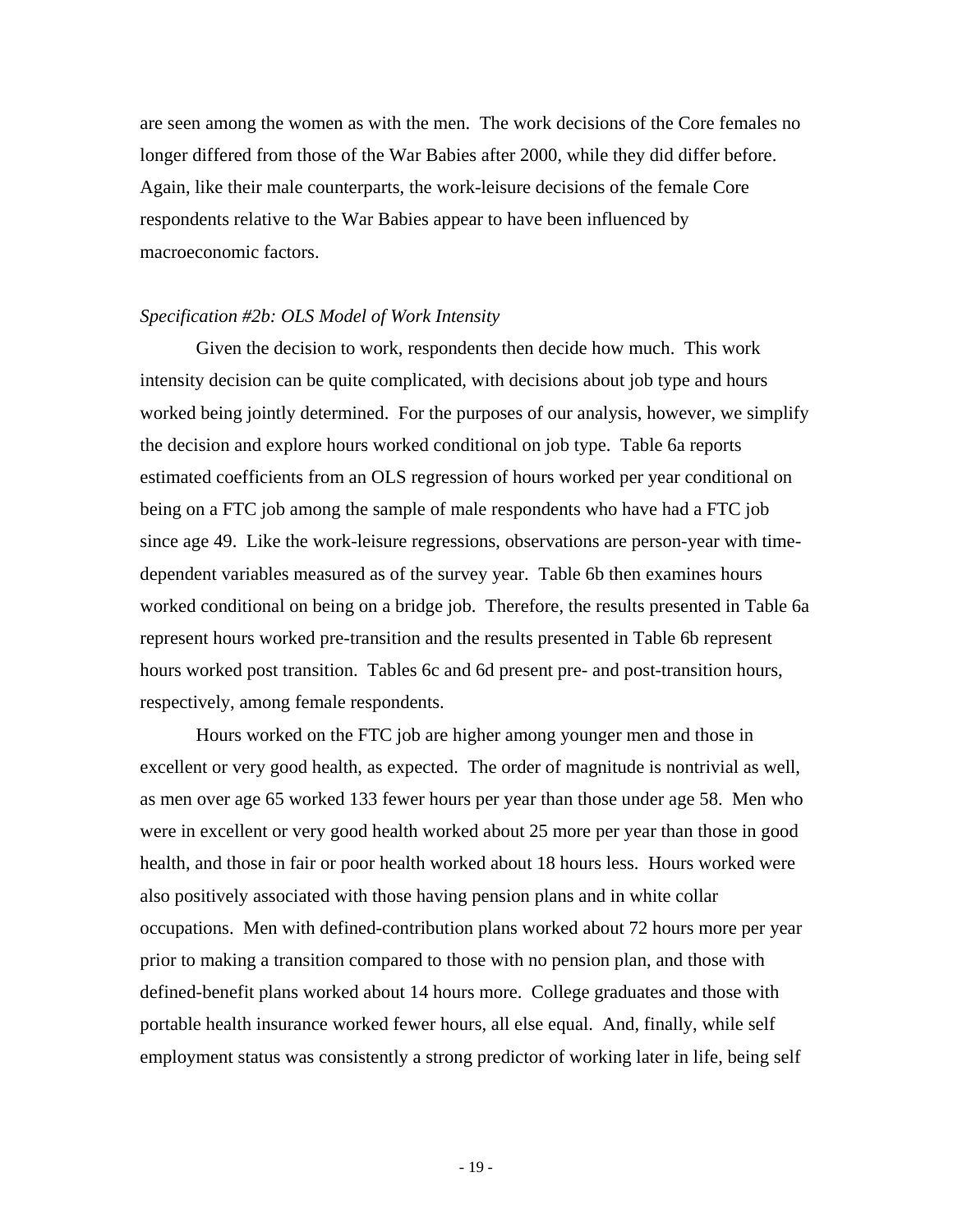employed had no statically significant impact on the number of hours worked prior to transition.

 Work intensity after a transition exhibits similar patterns as those prior to transition, albeit with higher magnitudes and some notable exceptions. Spouse's health status impacts hours worked post transition. Men with a spouse in fair or poor health work on average about 60 more hours per year on their bridge jobs than otherwise similar males. Those with less than a high school degree also work more post transition, by about 85 hours per year. The largest sway in hours worked per year post transition, of 150 hours or more, was associated with health insurance status, pension status, and self employment status. Men with portable health insurance or no health insurance worked much fewer hours than those with non-portable health insurance, while those with pensions worked much more. Interestingly, while self employment status had no significant impact on hours worked prior to transition, those in self employment jobs worked more than 200 hours less than wage-and-salary men in their post-transition job. This finding may be indicative of men using self-employment as a method of reducing the number of hours worked as they transition to full retirement.

The War Baby indicator variable was not significantly different than zero either before or after transition. As before, we also interacted the War Baby indicator variable with the year dummies to determine whether any macroeconomic effects affected the War Babies differently than the Core respondents. Male War Babies still employed on for hours worked in post-transition employment resembled that for the work-leisure analysis – differences between the Core and War Babies vanished after the stock market decline.

Many of the main determinants of hours worked prior to transition among the male sample did not hold for the female sample. Most notably, perhaps, was that age and health status did not have a statistically significant impact on hours worked prior to transition. Several retirement incentives did, however, such as health insurance status and pension status, with patterns that resembled those of the male sample. Self employment was also not statistically significant. One finding of note was that while being married and having dependent children had a positive influence on hours worked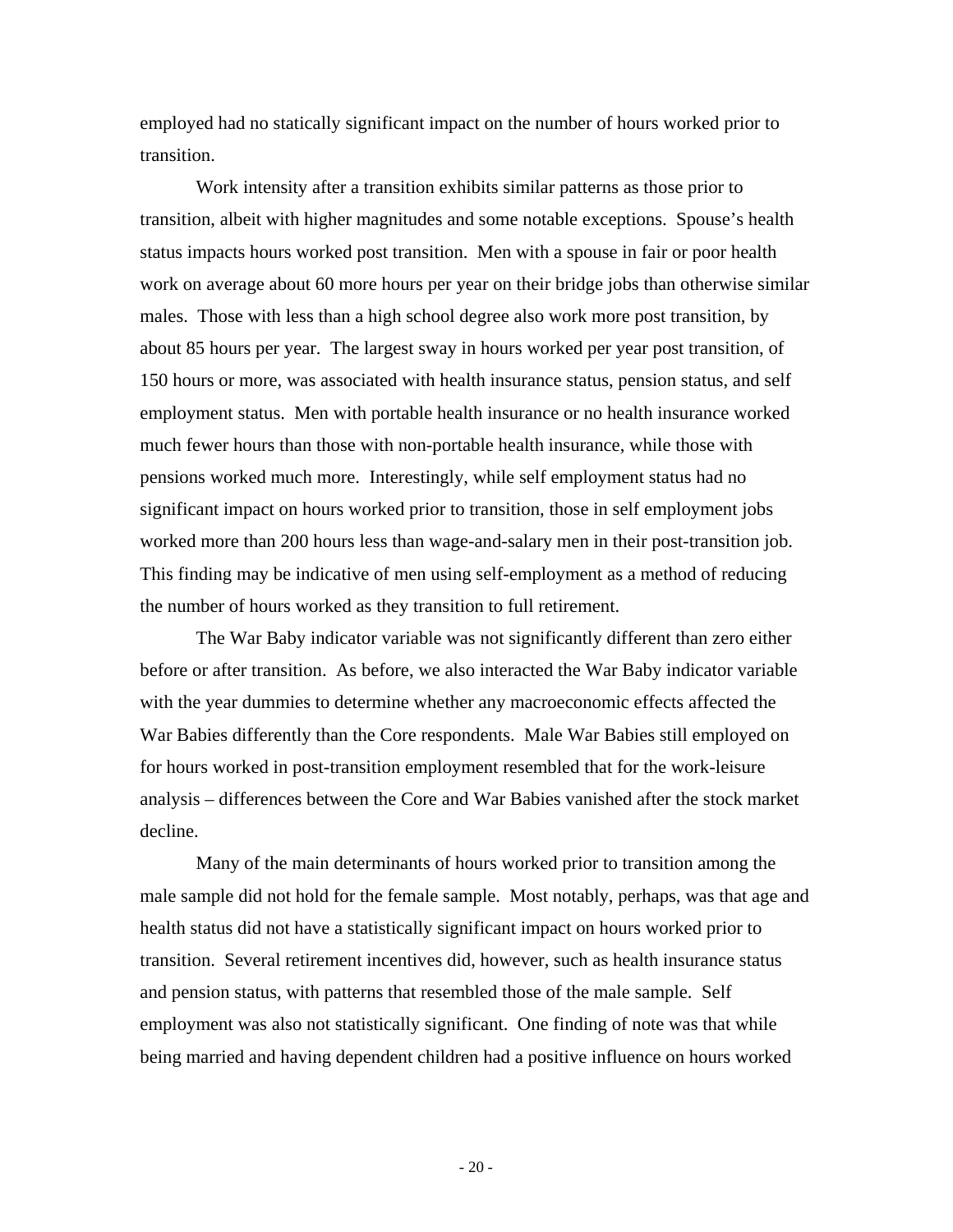among men, albeit with the latter effect not being statistically significant, these two factors have a negative impact on hours worked among women.

The determinants of post-transition hours worked among women closely resemble those among the men, almost surprisingly so, especially with respect to age, college degree, health insurance and pension status, and self employment. A similar pattern with respect to HRS Core and HRS War Baby differences also holds for women. Some differences, however, warrant a mention. Statistical significance is not found for own health status and spouse health status or with not being a high school graduate. And, while being married is associated with more post-transition hours worked among men, the opposite is true for women.

#### **VII. Conclusion**

 The advent of 401(k)s in the 1980s and their explosive growth since then, combined with an increase in Social Security's Normal Retirement Age and low savings rates, means that today's retirees are more vulnerable to short-run market forces than at any point in the post-war era. This shift means that retirement income security of many individuals is dependent upon the existing state of financial markets. Older workers may therefore need to re-think their long-term retirement plans in light of short-run market conditions. Going forward, the timing of retirement may be influenced by macroeconomic factors to the extent that these affect pensions and other financial variables.

In this paper, we examine retirement patterns from full-time career employment using a three-way outcome measure and we examine the work-leisure decision and work intensity later in life using data on two cohorts from the Health and Retirement Study. We find that work status across cohorts is consistent over time among men while some differences exist for women, with the younger cohorts being more likely to work longer. We also find that bridge job status continues to be common among younger retirees, as with older ones, with about two thirds of those making a transition from a full-time career job taking on a bridge job. While the descriptive findings suggest little that would imply stark time or cohort differences, the multivariate analysis shed some additional light on how the two cohorts compare.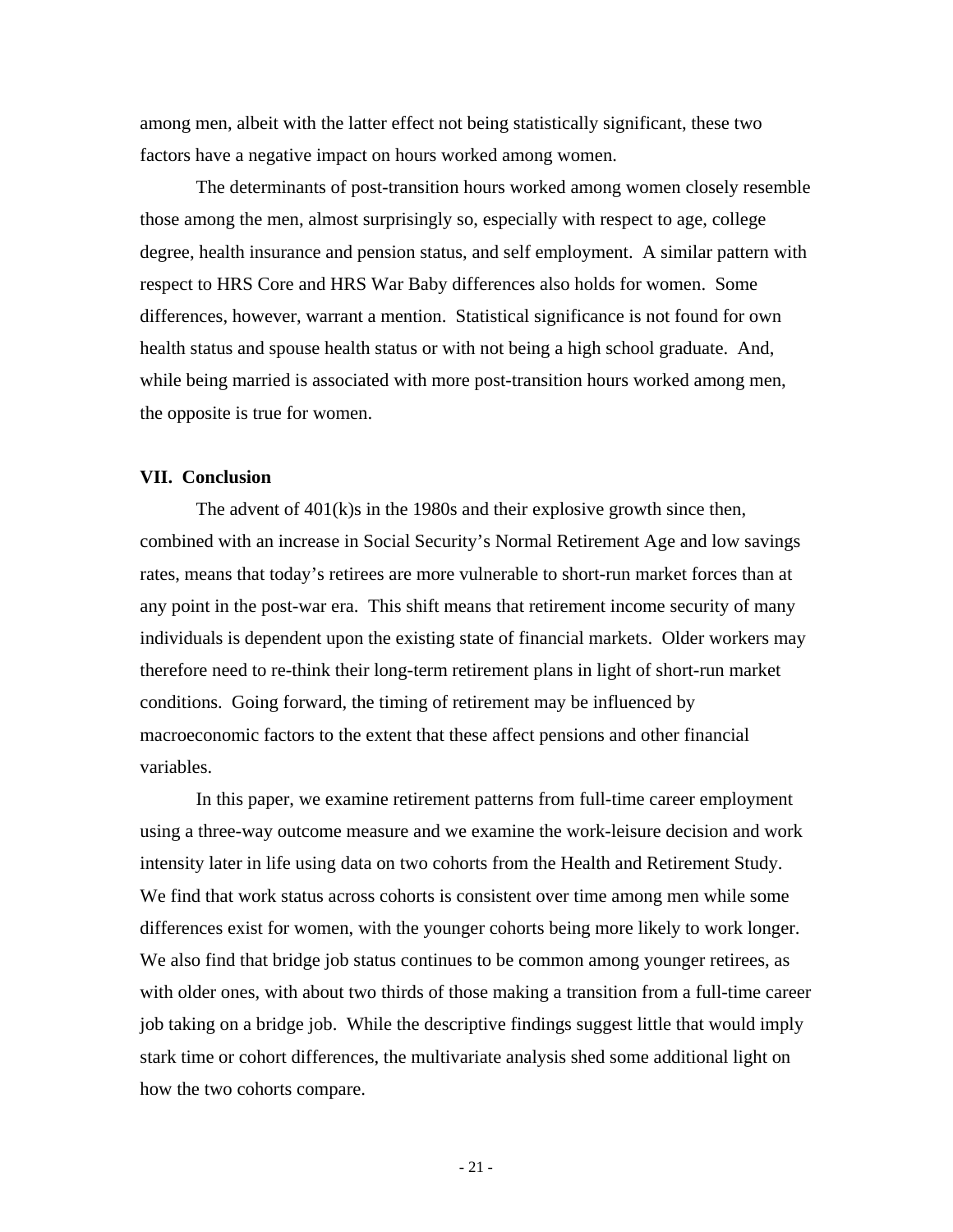Overall, cohort differences are more pronounced among women than men, although key determinants of retirement, such as age, health status, and health insurance and pension status, influence work decisions across all groups. We also find that crosscohort differences in terms of work-leisure decisions and hours worked per year seem to have vanished after 2000, all else equal. One explanation, consistent with aggregate findings, is that the older HRS Core respondents altered their work decisions after the stock market collapse to the point where they now resemble their younger counterparts. It will be interesting to see how this plays out in the years to come. Another finding of note is that self employment may be used as a mechanism by which retirees gain work flexibility later in life. Those who are self employed are much more likely to be working in general, yet their number of hours worked on the FTC job resemble those in wage-andsalary employment. That changes on the bridge job, as those who are self employed work significantly fewer hours.

Placing these results in the context of the overarching theme of this study, we view the shift towards "do-it-yourself" retirement as a mixed bag. On the one hand, workers have more control of their retirement assets and, as shown in this paper and others, they respond to many of the financial incentives associated with retirement, by working longer and by taking on bridge jobs after FTC employment. This result implies that if retirement assets are less than expected upon retirement many older workers may remain active members of the labor force well into their late 60s and 70s. On the other hand, if work later in life is not an option, for health reasons or inflexible work options, some retirees' long-run well being will be vulnerable to short-term fluctuations in market conditions.

What is clear is that retirement incentives have changed and these changes will likely influence the retirement decisions of older workers for years to come. With preemptive action by today's middle-aged and younger workers, in the form of increased saving or more realistic work expectations, the timing of retirement may be less susceptible to short term macro-level influences.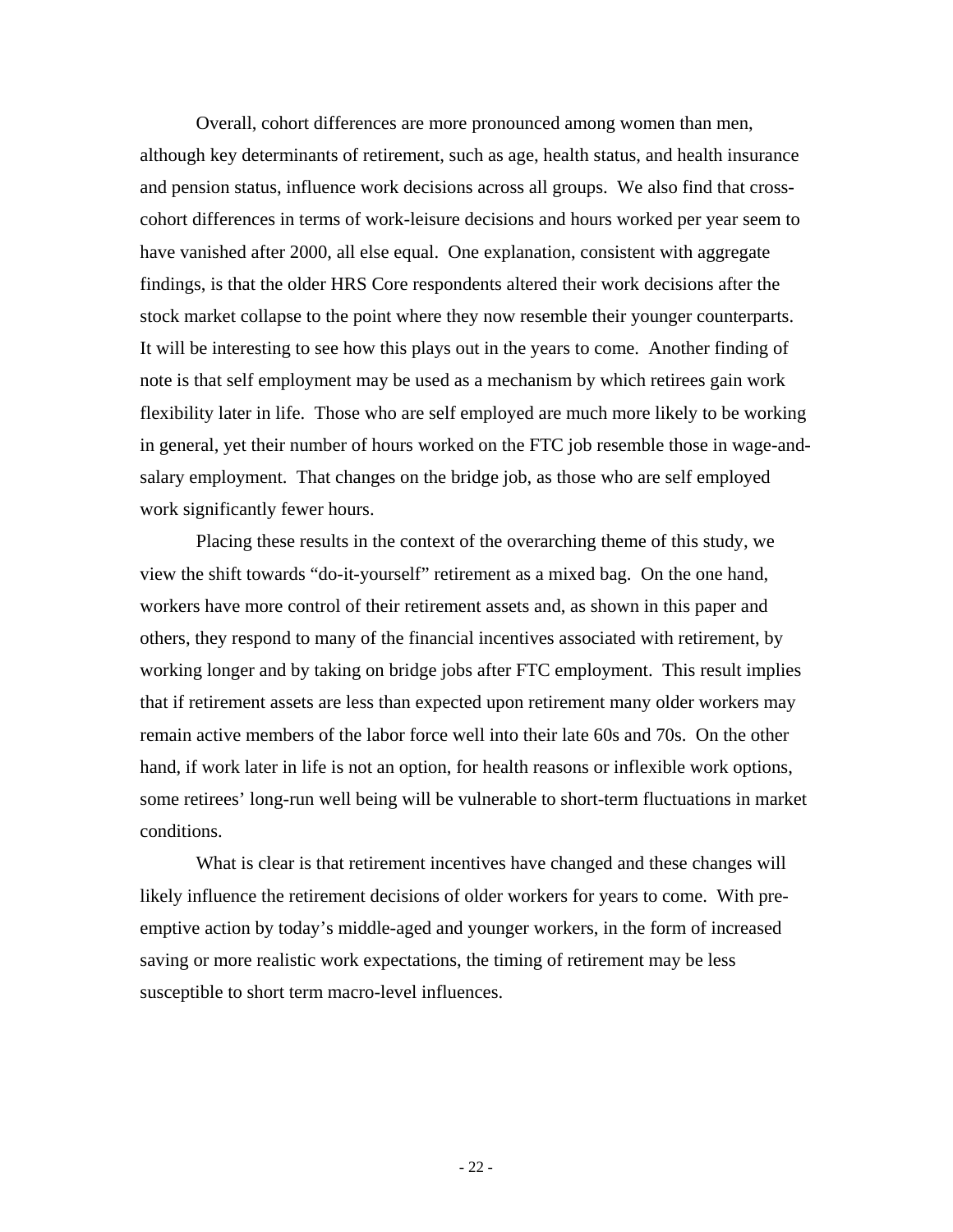#### **References**

- Cahill, K. E., Giandrea, M. D., & Quinn, J. F. (2006). Retirement Patterns from Career Employment. .*The Gerontologist*, Vol. 46, No. 4, pp. 524-532.
- Coile, C. C. (2004). Retirement incentives and couples' retirement decisions. *Topics in Economic Analysis and Policy, Vol. 4, no. 1, pp 1-28*.
- Coile, C. C., & Levine, P. B. (2004). Bulls, bears, and retirement behavior. National Bureau of Economic Research Working Paper 10779.
- Coronado, J. L., & Perozek, M. (2003). Wealth effects and the consumption of leisure: Retirement decisions during the stock market boom of the 1990s. Federal Reserve Board Finance and Economics Discussion Series Number 2003-20. Retrieved Feb. 21, 2006 from

<http://www.federalreserve.gov/pubs/feds/2003/200320/200320abs.html>

Eschtruth, A. D., & Gemus, J. (2002). Are older workers responding to the bear market? Center for Retirement Research at Boston College: Just the Facts on Retirement Issues, Number 5. Retrieved Feb. 21, 2006 from

[http://www.bc.edu/centers/crr/jtf\\_5.shtml](http://www.bc.edu/centers/crr/jtf_5.shtml)

- Gardner, J., & Orszag, M. (2003). How have older workers responded to scary markets? Watson Wyatt Technical paper 2003-LS04. Retrieved Feb. 21, 2006 from
- Gruber, J., & Madrian, B. C. (1995). Health-insurance availability and the retirement decision. *The American Economic Review*, Vol. 85, No. 4, pp. 938-948.
- Juster, F. T., & Suzman, R. (1995). An Overview of the Health and Retirement Study. *Journal of Human Resources*, 30 (Supplement), S7-S56.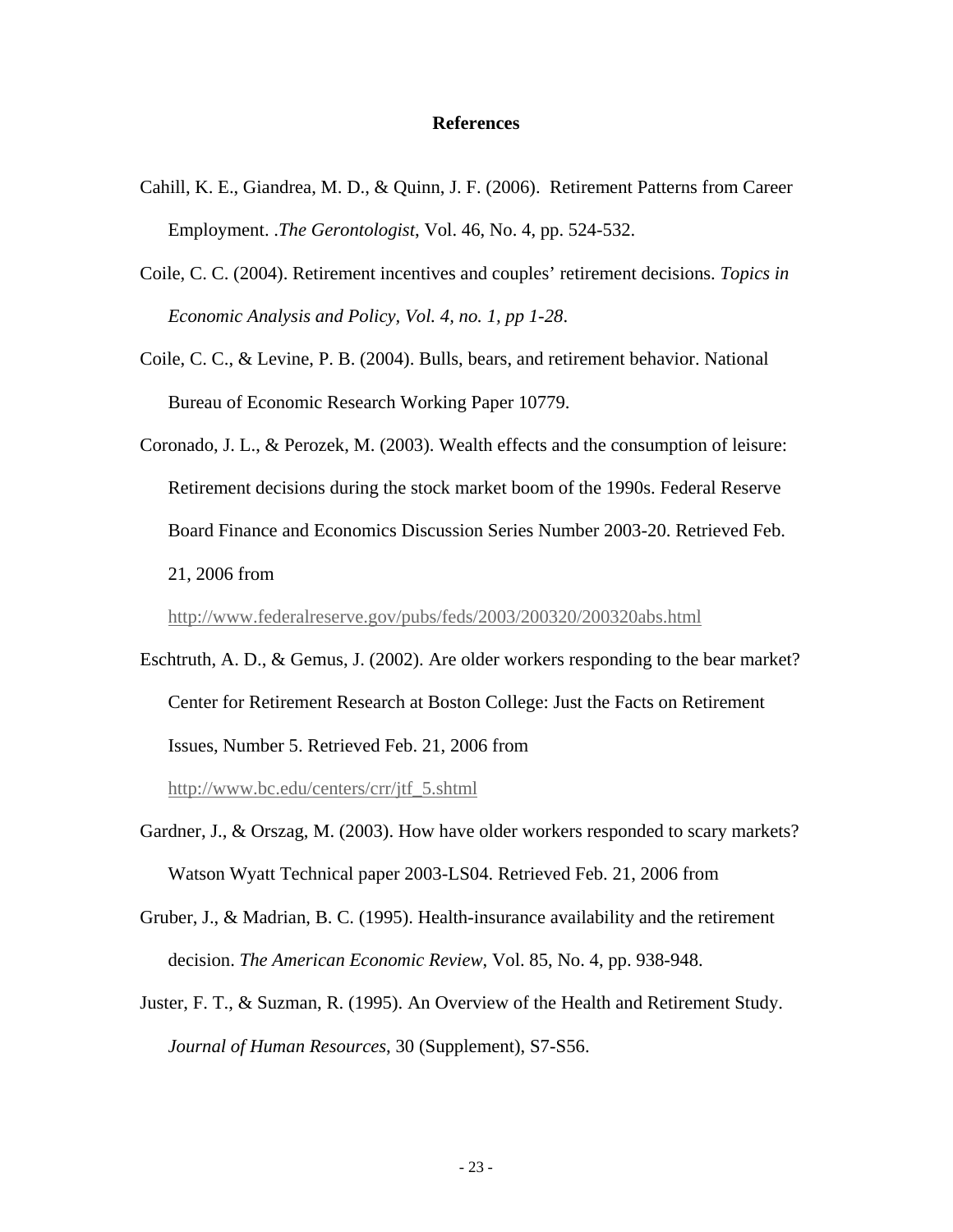- Maestas, N. (2004). Back to work: Expectations and realizations of work after retirement. (Rand Working Paper WR-196). Retrieved July 29, 2005 from http://www.rand.org/publications/WR/WR196/
- Munnell, A. H., & Cahill, K. E., & Jivan, N. A. (2003). How has the shift to  $401(k)$ 's affected the retirement age? *Issue in Brief* 13 (September). Chestnut Hill, MA: Center for Retirement Research at Boston College.
- Mutchler, J. E., Burr, J. A., Pienta, A. M., & Massagli, M. P. (1997) Pathways to labor force Exit: Work transitions and work instability. *Journal of Gerontology: Social Sciences*, 52B(1), S4-S12.
- Purcell, P. J. (2005). Older workers: Employment and retirement trends. CRS Report for Congress, Congressional Research Service. The Library of Congress. Washington, DC.
- Quinn, J. F. (1999). Retirement patterns and bridge jobs in the 1990s. EBRI Issue Brief 206 (February). Washington, DC: Employee Benefit Research Institute. 1-23.
- Ruhm, C. J. (1990). Bridge jobs and partial retirement. *Journal of Labor Economics*, 8(4): 482-501.
- U.S. Department of Labor. Bureau of Labor Statistics. *Employment and Earnings.* Washington, DC: U.S. Government Printing Office (January issues of many years).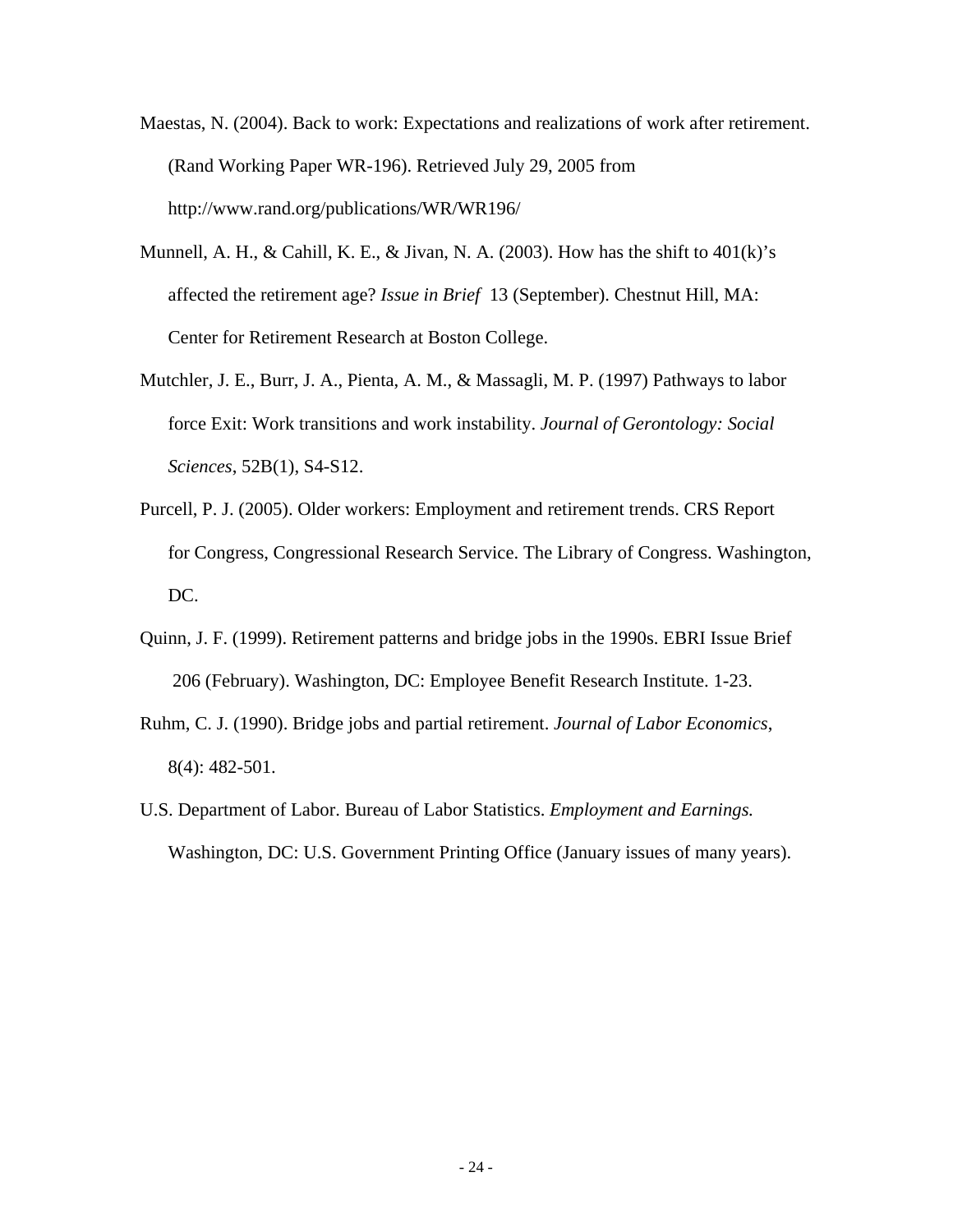**Figure 1a**

**Labor Force Participation Rates Actual and Fitted Values, 1964-2004**

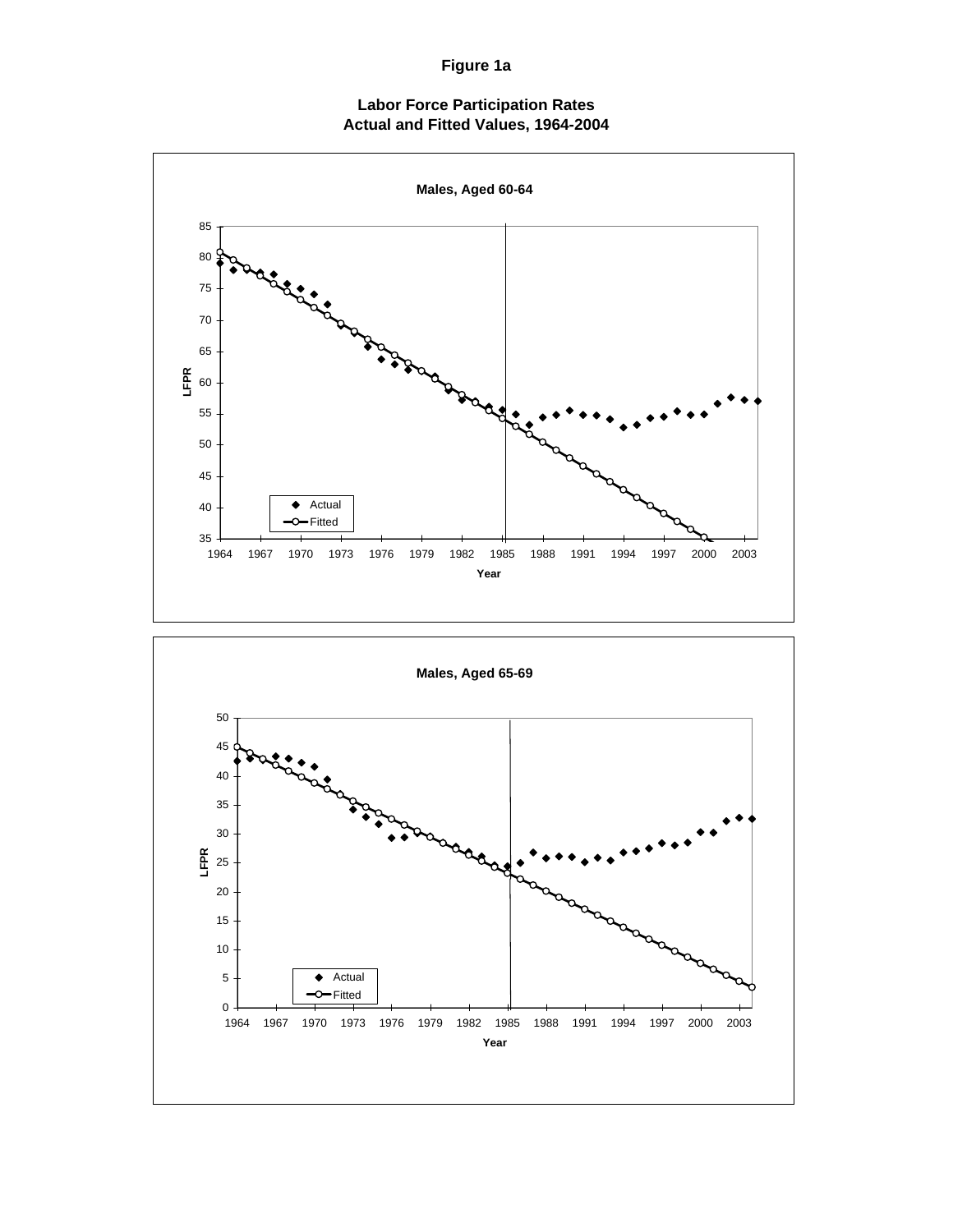### **Figure 1b**

#### **Labor Force Participation Rates Actual and Fitted Values, 1964-2004**



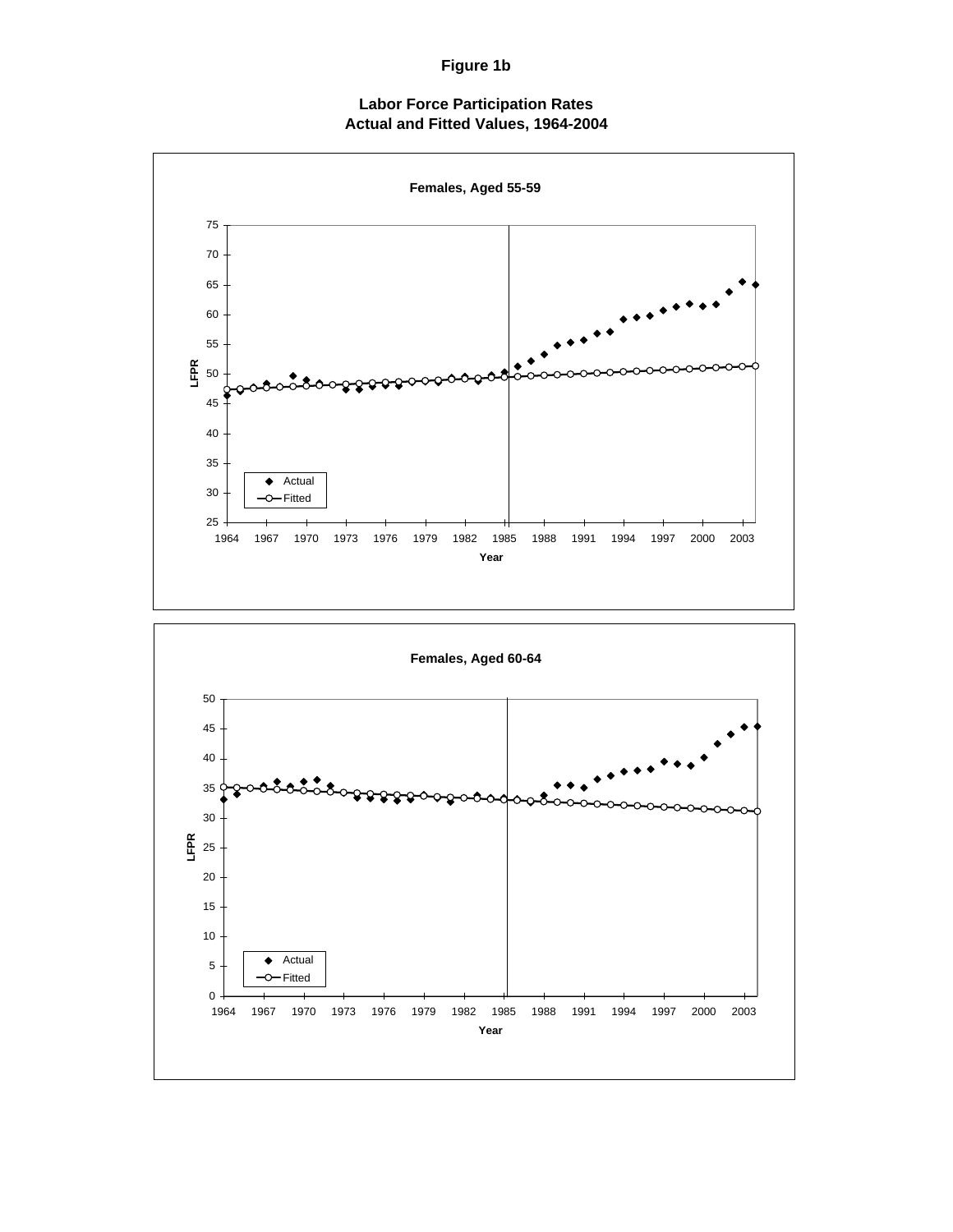

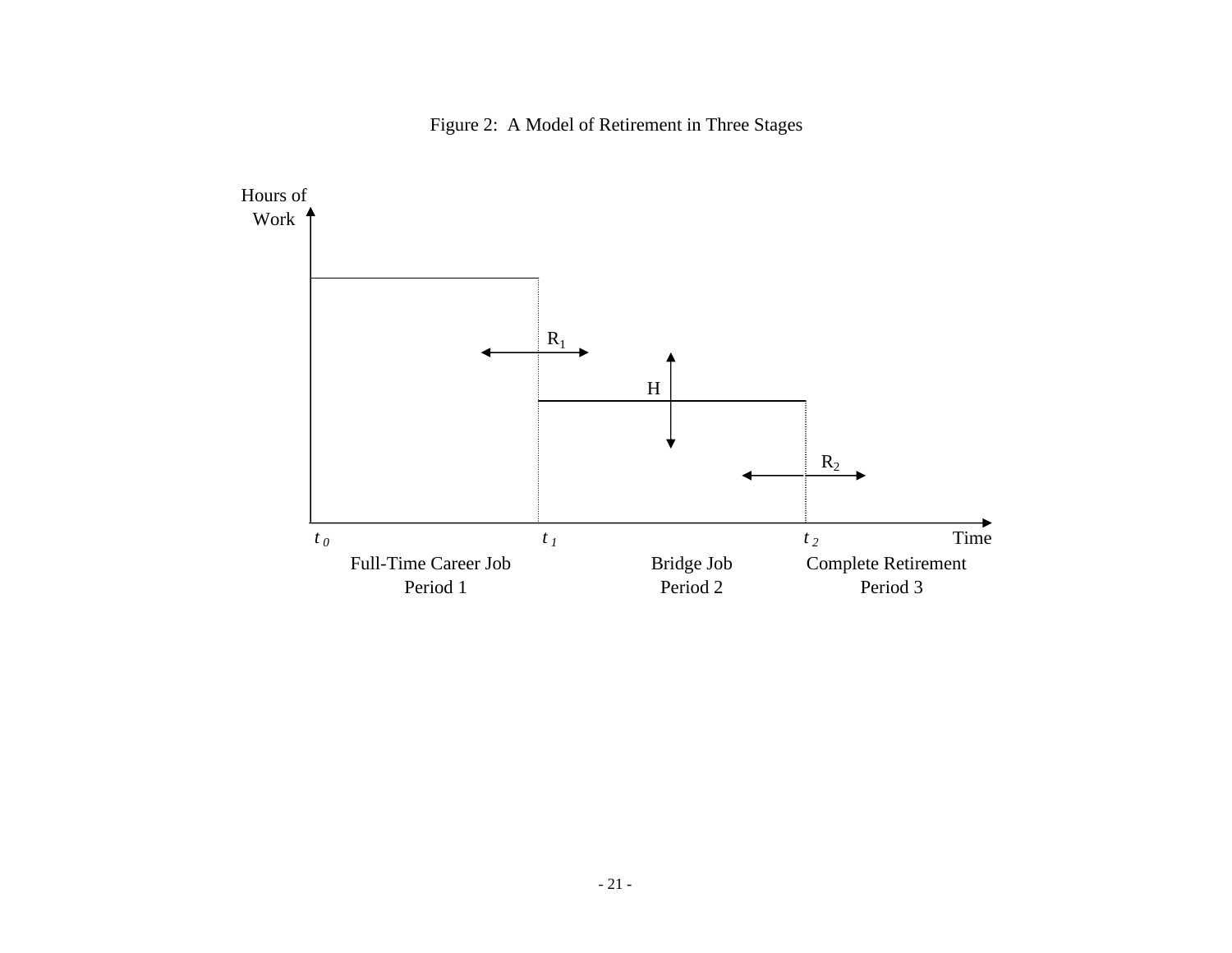# **Figure 3a**

# **Work Status, by Wave and Cohort Men 1992 - 2004**

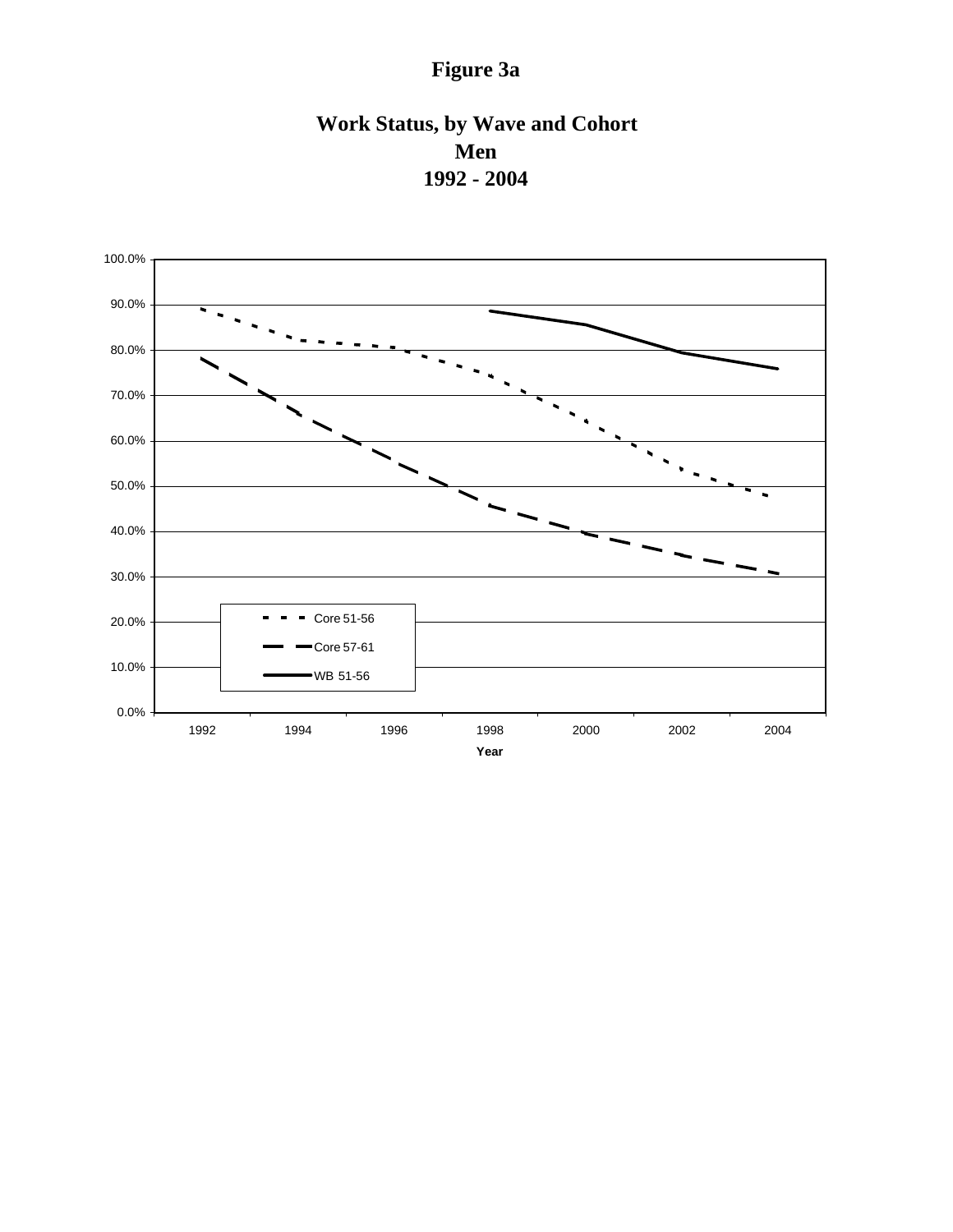# **Figure 3b**

# **Work Status, by Wave and Cohort Women 1992 - 2004**

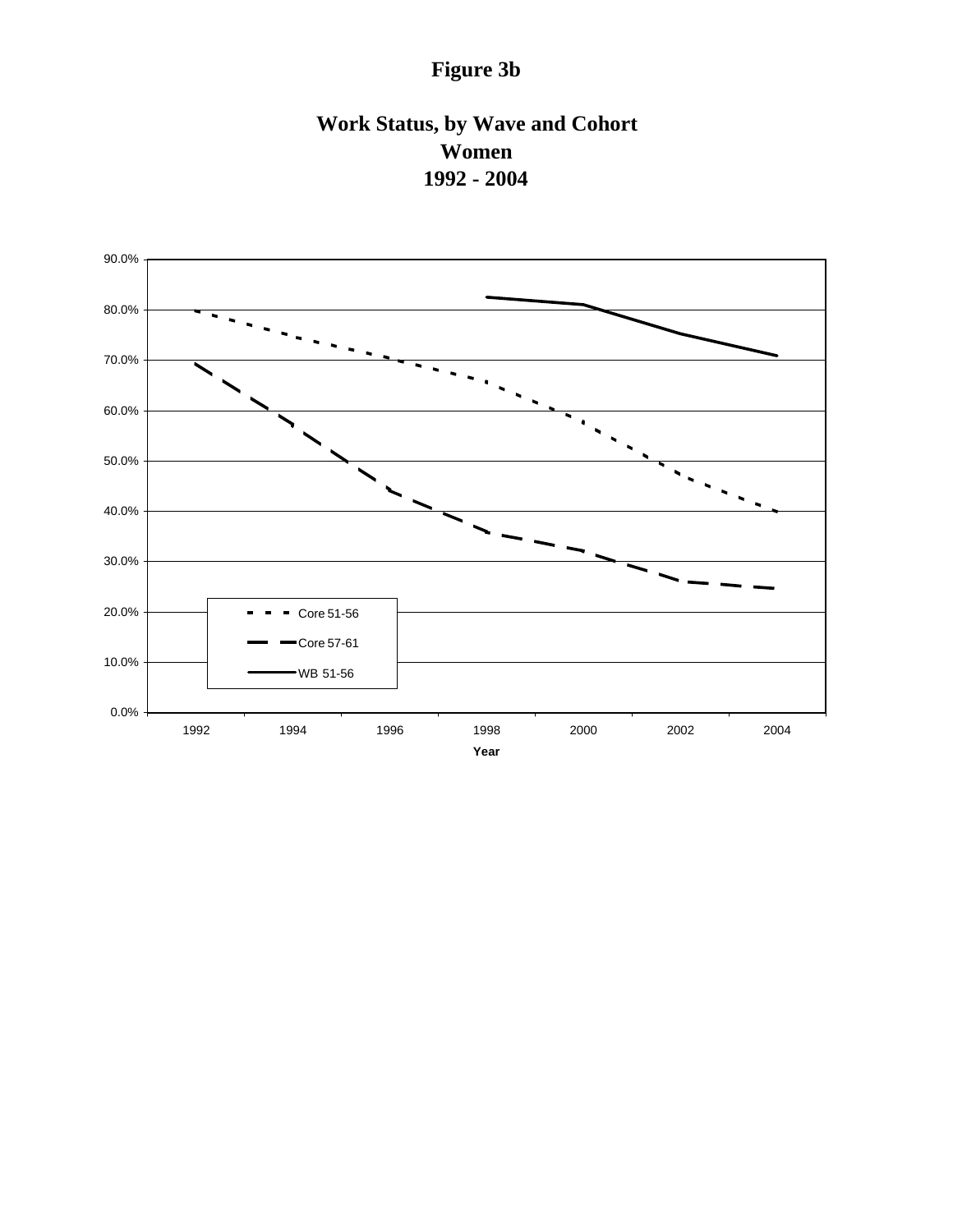### Table 1

### Sample Size by Gender, Survey Participation, and Work Status

|                          | Men   | Women | Total  |
|--------------------------|-------|-------|--------|
| Particpated in wave 1    |       |       |        |
| n                        | 5,869 | 6,783 | 12,652 |
| Worked since age 49      |       |       |        |
| n                        | 5,344 | 5,196 | 10,540 |
| % of HRS core            | 91.1% | 76.6% | 83.3%  |
| Had FTC job after age 49 |       |       |        |
| n                        | 4,280 | 3,082 | 7,362  |
| % of HRS core            | 72.9% | 45.4% | 58.2%  |
| On FTC in 1992           |       |       |        |
| n                        | 3,057 | 2,513 | 5,570  |
| % of HRS core            | 52.1% | 37.0% | 44.0%  |

### HRS Core: Respondents Aged 51-61 in 1992

# HRS War Babies: Respondents Aged 51-56 in 1998

|                          |             | Men   | Women | Total |
|--------------------------|-------------|-------|-------|-------|
| Particpated in wave 4    |             |       |       |       |
|                          | n           | 1,200 | 1,329 | 2,529 |
| Worked since age 49      |             |       |       |       |
|                          | n           | 1,122 | 1,159 | 2,281 |
|                          | % of HRS WB | 93.5% | 87.2% | 90.2% |
| Had FTC job after age 49 |             |       |       |       |
|                          | n           | 890   | 675   | 1,565 |
|                          | % of HRS WB | 74.2% | 50.8% | 61.9% |
| On FTC in 1998           |             |       |       |       |
|                          | n           | 843   | 664   | 1,507 |
|                          | % of HRS WB | 70.3% | 50.0% | 59.6% |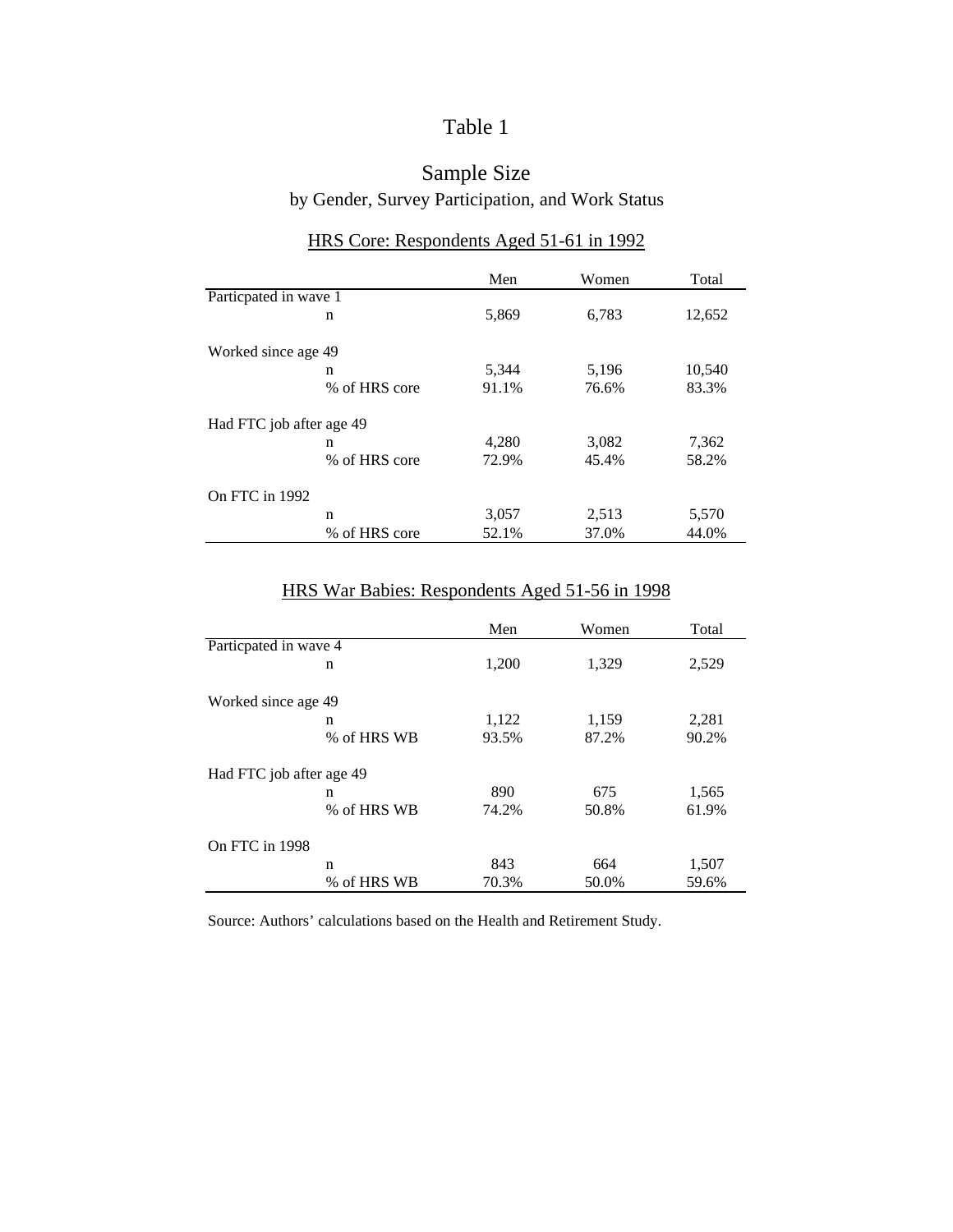### Table 2

### Current Employment Status in 2004, by Gender Individuals with a Full-Time Career Job in their Work History and a FTC Job Since Age 50

|                                 |       | <b>Full Time</b> | <b>Bridge</b> | Don't | % with              |
|---------------------------------|-------|------------------|---------------|-------|---------------------|
|                                 | n     | Career Job       | Job           | Know  | Bridge <sup>1</sup> |
| Men, Working                    | 1,210 | 14.4%            | 24.2%         | 2.4%  |                     |
| Men, Nonworking, Last job was   | 1,736 | 30.3%            | 22.2%         | 6.3%  |                     |
| Total                           | 2.946 | 44.8%            | 46.5%         | 8.8%  | 60.5%               |
| Women, Working                  | 1,105 | 20.4%            | 24.1%         | 1.7%  |                     |
| Women, Nonworking, Last job was | 1,288 | 29.4%            | <u>19.6%</u>  | 4.9%  |                     |
| Total                           | 2,393 | 49.8%            | 43.7%         | 6.6%  | 59.8%               |

#### HRS Core: Respondents Aged 51-61 in 1992

#### HRS War Babies: Respondents Aged 51-56 in 1998

|                                 |     | <b>Full Time</b> | <b>Bridge</b> | Don't   | % with              |
|---------------------------------|-----|------------------|---------------|---------|---------------------|
|                                 | n   | Career Job       | Job           | Know    | Bridge <sup>1</sup> |
| Men, Working                    | 699 | 44.3%            | 29.1%         | 3.3%    |                     |
| Men, Nonworking, Last job was   | 212 | <u>13.1%</u>     | 7.4%          | 2.9%    |                     |
| Total                           | 911 | 57.4%            | 36.4%         | $6.1\%$ | 73.6%               |
| Women, Working                  | 653 | 35.6%            | 32.9%         | 2.4%    |                     |
| Women, Nonworking, Last job was | 269 | 9.8%             | <u>16.3%</u>  | 3.1%    |                     |
| Total                           | 922 | 45.3%            | 49.1%         | 5.5%    | 83.4%               |

1: calculated as the ratio of those who moved to a bridge job among those who have made a transition. Source: Authors' calculations based on the Health and Retirement Study.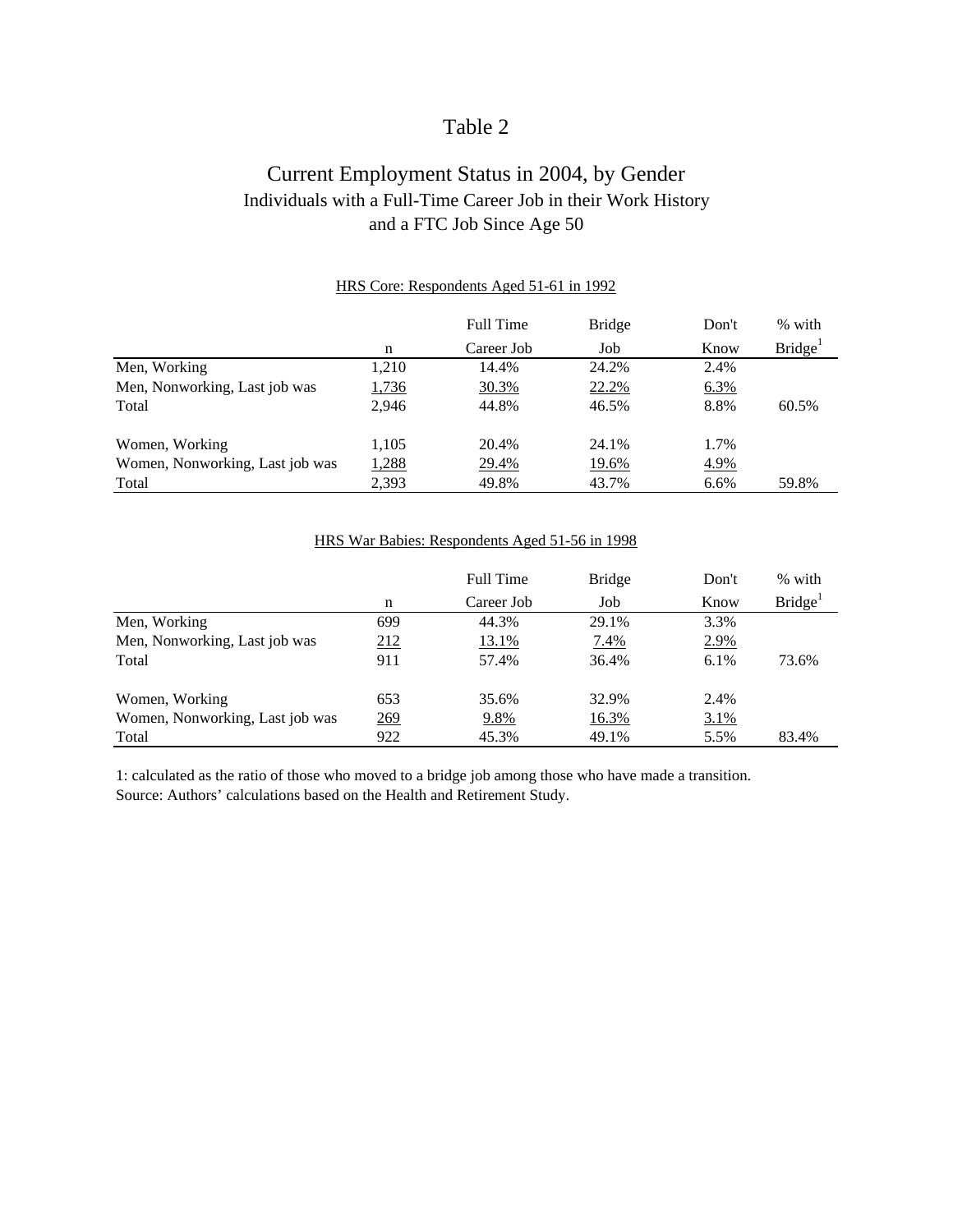#### Table 3a

### Employment Status of HRS Core in 2004, by Demographic Characteristics

|                                 |                      | Men                     |                                  |                      | Women              |                                  |
|---------------------------------|----------------------|-------------------------|----------------------------------|----------------------|--------------------|----------------------------------|
|                                 |                      |                         | Percentage                       |                      |                    | Percentage                       |
|                                 |                      | Percentage              | Who Moved to a                   |                      | Percentage         | Who Moved to a                   |
|                                 | Percentage           | Still on Full-Time      | Bridge Job                       | Percentage           | Still on Full-Time | Bridge Job                       |
| Determinants                    | Working <sup>1</sup> | Career Job <sup>2</sup> | in First Transition <sup>3</sup> | Working <sup>1</sup> | Career $Job2$      | in First Transition <sup>3</sup> |
| Age in 2004                     |                      |                         |                                  |                      |                    |                                  |
| Overall                         | 38.1%                | 16.1%                   | 55.2%                            | 39.3%                | 20.8%              | 56.9%                            |
| $< 62$                          | 69.7%                | 31.6%                   | 66.7%                            | 66.6%                | 38.8%              | 70.0%                            |
| $62 - 64$                       | 54.0%                | 25.5%                   | 63.0%                            | 47.1%                | 21.7%              | 61.6%                            |
| $65 - 69$                       | 39.6%                | 13.7%                   | 51.9%                            | 33.5%                | 10.9%              | 52.4%                            |
| $70+$                           | 24.8%                | 5.8%                    | 51.6%                            | 20.2%                | 4.0%               | 41.5%                            |
| <b>Subjective Health Status</b> |                      |                         |                                  |                      |                    |                                  |
| excellent or very good          | 45.0%                | 18.4%                   | 57.6%                            | 45.2%                | 23.8%              | 61.5%                            |
| good                            | 33.2%                | 12.5%                   | 54.4%                            | 36.7%                | 16.9%              | 52.0%                            |
| fair or poor                    | 21.5%                | 12.2%                   | 44.1%                            | 21.6%                | 12.0%              | 43.3%                            |
| <b>College Degree</b>           | 48.3%                | 19.4%                   | 61.5%                            | 46.8%                | 24.1%              | 62.8%                            |
| Less than College Degree        | 34.9%                | 14.9%                   | 53.3%                            | 37.7%                | 19.9%              | 55.4%                            |
| Married                         | 38.7%                | 16.2%                   | 55.8%                            | 40.7%                | 23.0%              | 57.7%                            |
| Not Married                     | 32.7%                | 14.7%                   | 50.3%                            | 34.9%                | 14.1%              | 54.6%                            |
| Dependent Children              | 48.7%                | 22.9%                   | 57.7%                            | 55.3%                | 35.4%              | 70.7%                            |
| No Dependent Children           | 35.9%                | 14.3%                   | 54.7%                            | 36.6%                | 17.6%              | 54.6%                            |
| Spouse Employed                 | 41.8%                | 16.8%                   | 56.9%                            | 43.6%                | 23.4%              | 59.2%                            |
| Spouse Not Employed             | 33.3%                | 14.9%                   | 52.6%                            | 34.0%                | 17.0%              | 53.8%                            |

1: among those who have worked since age 49

2: among those on a FTC job in the first wave of data

3: among those on a FTC job in the first wave and who have moved off of that FTC job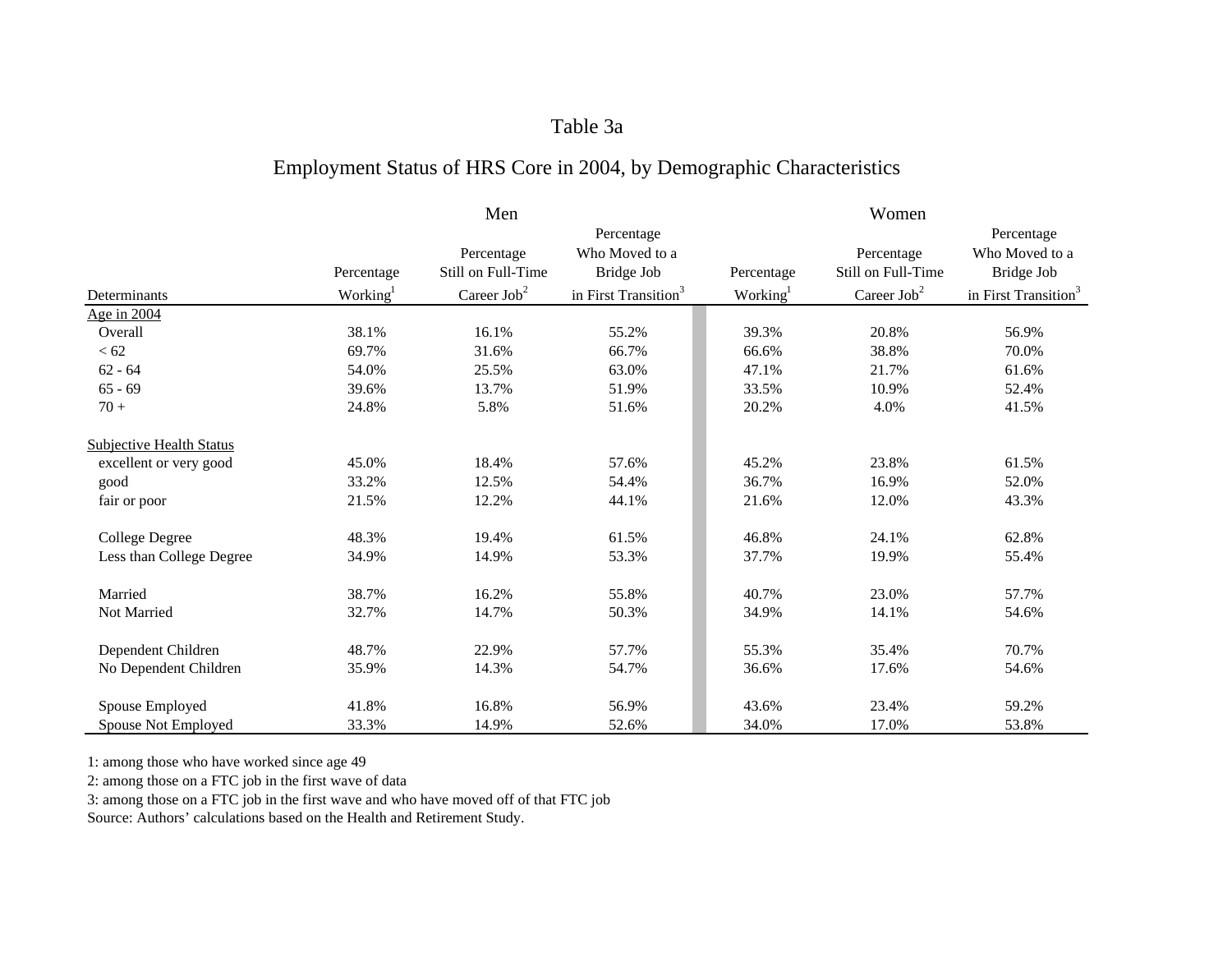### Table 3b

# Employment Status of HRS War Babies in 2004, by Demographic Characteristics

|                                 |                      | Men                              |                                            |                      | Women                            |                                            |
|---------------------------------|----------------------|----------------------------------|--------------------------------------------|----------------------|----------------------------------|--------------------------------------------|
|                                 | Percentage           | Percentage<br>Still on Full-Time | Percentage<br>Who Moved to a<br>Bridge Job | Percentage           | Percentage<br>Still on Full-Time | Percentage<br>Who Moved to a<br>Bridge Job |
| Determinants                    | Working <sup>1</sup> | Career $Job2$                    | in First Transition <sup>3</sup>           | Working <sup>1</sup> | Career $Job2$                    | in First Transition <sup>3</sup>           |
| Age in 2004                     |                      |                                  |                                            |                      |                                  |                                            |
| Overall                         | 75.9%                | 53.7%                            | 66.6%                                      | 70.9%                | 54.9%                            | 67.8%                                      |
| $< 60$                          | 80.9%                | 58.7%                            | 70.1%                                      | 72.9%                | 58.4%                            | 68.2%                                      |
| $61 - 62$                       | 71.7%                | 48.4%                            | 63.9%                                      | 63.8%                | 39.2%                            | 70.4%                                      |
| >62                             | 59.4%                | 33.8%                            | 57.1%                                      | 66.7%                | 53.3%                            | 50.0%                                      |
| <b>Subjective Health Status</b> |                      |                                  |                                            |                      |                                  |                                            |
| excellent or very good          | 83.8%                | 47.7%                            | 72.0%                                      | 78.4%                | 49.9%                            | 76.6%                                      |
| good                            | 73.6%                | 46.2%                            | 58.2%                                      | 70.9%                | 47.6%                            | 57.6%                                      |
| fair or poor                    | 49.6%                | 38.7%                            | 52.8%                                      | 46.5%                | 36.1%                            | 44.4%                                      |
| <b>College Degree</b>           | 81.8%                | 43.7%                            | 78.7%                                      | 74.2%                | 46.7%                            | 77.8%                                      |
| Less than College Degree        | 74.8%                | 46.8%                            | 62.8%                                      | 70.4%                | 47.6%                            | 64.1%                                      |
| Married                         | 76.6%                | 46.8%                            | 65.4%                                      | 71.5%                | 50.1%                            | 63.2%                                      |
| Not Married                     | 72.2%                | 43.5%                            | 67.2%                                      | 69.2%                | 40.9%                            | 71.8%                                      |
| Dependent Children              | 76.7%                | 47.1%                            | 64.8%                                      | 65.3%                | 38.8%                            | 56.9%                                      |
| No Dependent Children           | 75.4%                | 45.8%                            | 66.3%                                      | 72.5%                | 50.2%                            | 69.6%                                      |
| Spouse Employed                 | 78.7%                | 48.5%                            | 70.0%                                      | 71.1%                | 53.2%                            | 64.9%                                      |
| Spouse Not Employed             | 71.5%                | 43.1%                            | 56.0%                                      | 71.4%                | 44.1%                            | 56.7%                                      |

1: among those who have worked since age 49

2: among those on a FTC job in the first wave of data

3: among those on a FTC job in the first wave and who have moved off of that FTC job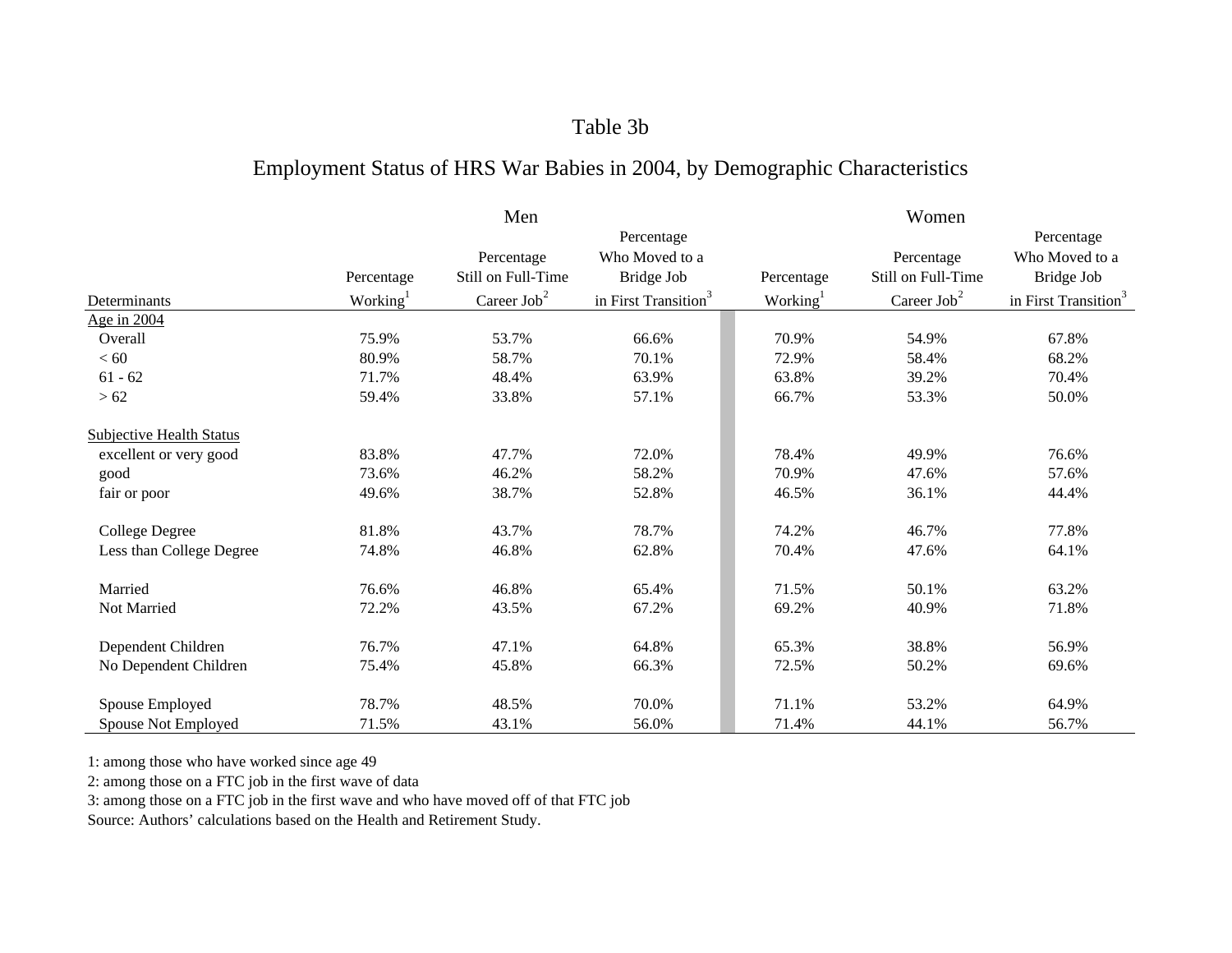#### Table 3c

### Employment Status of HRS Core in 2004, by FTC Job Characteristics

|                                              |            | Men                |                                  |                      | Women                 |                                  |
|----------------------------------------------|------------|--------------------|----------------------------------|----------------------|-----------------------|----------------------------------|
|                                              |            |                    | Percentage                       |                      |                       | Percentage                       |
|                                              |            | Percentage         | Who Moved to a                   |                      | Percentage            | Who Moved to a                   |
|                                              | Percentage | Still on Full-Time | Bridge Job                       | Percentage           | Still on Full-Time    | Bridge Job                       |
| Determinants                                 | Working    | Career $Job2$      | in First Transition <sup>3</sup> | Working <sup>1</sup> | Career $\text{Job}^2$ | in First Transition <sup>3</sup> |
| <b>Health Insurance Status</b>               |            |                    |                                  |                      |                       |                                  |
| Not covered on career job                    | 38.7%      | 21.3%              | 73.0%                            | 39.4%                | 23.1%                 | 76.0%                            |
| "Covered and would maintain " coverage       | 35.4%      | 14.0%              | 53.2%                            | 37.7%                | 19.1%                 | 55.2%                            |
| "Covered and would lose" coverage            | 50.5%      | 22.6%              | 51.9%                            | 46.5%                | 24.5%                 | 54.0%                            |
| <b>Pension Status</b>                        |            |                    |                                  |                      |                       |                                  |
| No Pension                                   | 42.4%      | 21.5%              | 65.6%                            | 37.3%                | 19.9%                 | 66.9%                            |
| Defined - Contribution only                  | 43.9%      | 19.4%              | 59.1%                            | 43.7%                | 23.5%                 | 52.7%                            |
| Defined - Benefit only                       | 31.2%      | 10.6%              | 46.3%                            | 38.7%                | 18.4%                 | 49.9%                            |
| Defined - Contribution and Defined - Benefit | 48.8%      | 16.4%              | 63.4%                            | 56.6%                | 39.4%                 | 75.0%                            |
| Self-Employed                                | 58.3%      | 27.6%              | 77.2%                            | 48.7%                | 20.6%                 | 75.2%                            |
| Wage and Salary                              | 33.7%      | 13.1%              | 50.7%                            | 38.2%                | 20.8%                 | 54.8%                            |
| <b>Wage Rate</b>                             |            |                    |                                  |                      |                       |                                  |
| $<$ \$6/hour                                 | 46.1%      | 20.3%              | 72.1%                            | 42.1%                | 24.7%                 | 66.2%                            |
| \$6 - \$10/hour                              | 38.8%      | 17.1%              | 56.5%                            | 43.5%                | 21.0%                 | 55.9%                            |
| $$10 - $20/h$ our                            | 41.1%      | 14.4%              | 48.6%                            | 46.2%                | 18.5%                 | 54.6%                            |
| \$20 - \$50/hour                             | 45.2%      | 14.0%              | 57.2%                            | 44.2%                | 24.7%                 | 53.9%                            |
| $>$ \$50/hour                                | 54.7%      | 30.2%              | 68.6%                            | 38.9%                | 0.0%                  | 62.5%                            |
| <b>Occupation Status</b>                     |            |                    |                                  |                      |                       |                                  |
| White collar, highly skilled                 | 49.0%      | 17.7%              | 60.6%                            | 49.5%                | 22.8%                 | 59.3%                            |
| White collar, other                          | 48.7%      | 17.3%              | 58.4%                            | 46.1%                | 22.2%                 | 57.0%                            |
| Blue collar, highly skilled                  | 38.1%      | 12.6%              | 49.2%                            | 35.0%                | 13.7%                 | 47.2%                            |
| Blue collar, other                           | 39.2%      | 20.6%              | 54.9%                            | 41.5%                | 18.7%                 | 59.4%                            |

1: among those who have worked since age 49

2: among those on a FTC job in the first wave of data

3: among those on a FTC job in the first wave and who have moved off of that FTC job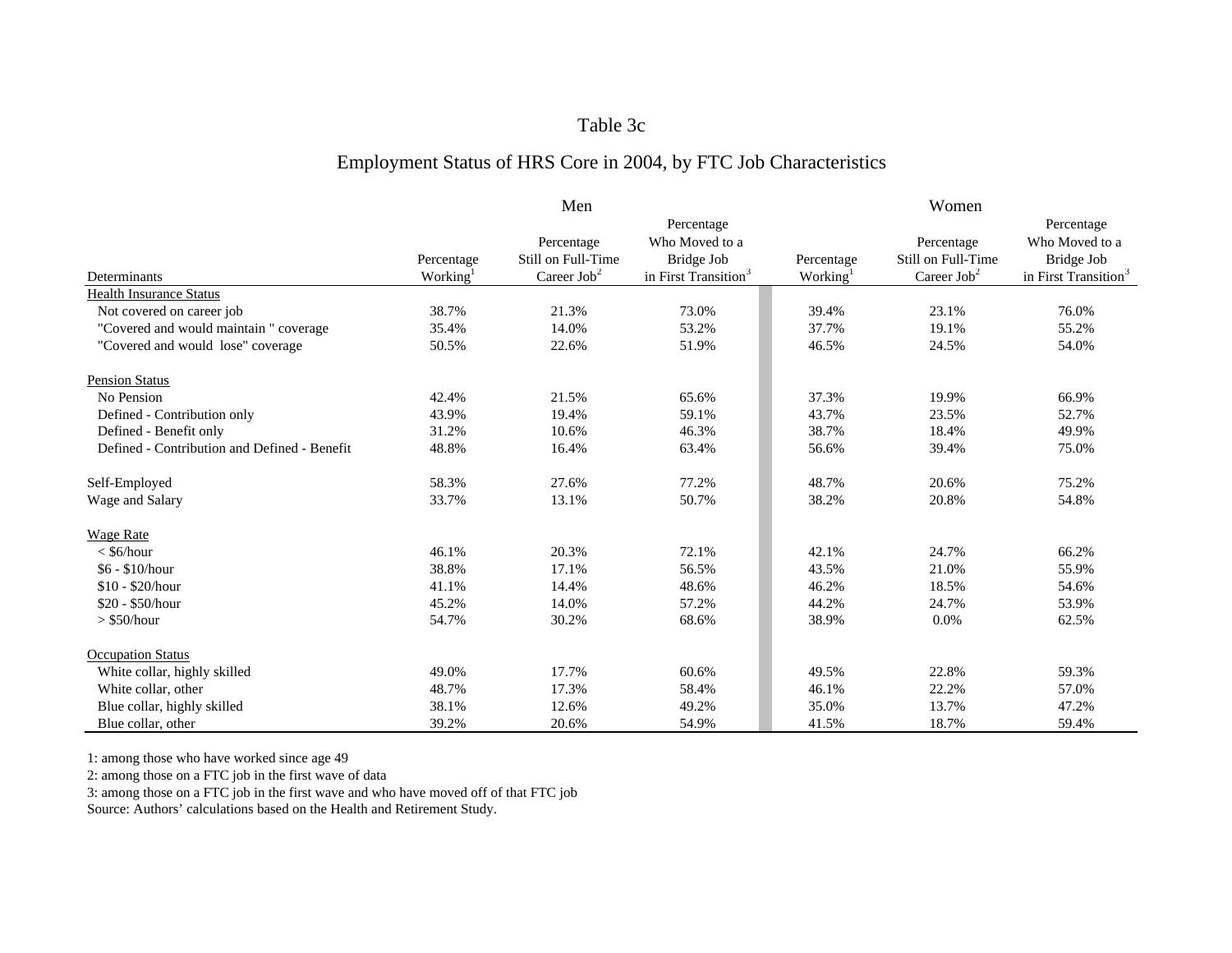#### Table 3d

### Employment Status of HRS War Babies in 2004, by FTC Job Characteristics

|                                              |            | Men                |                                  |                      | Women                 |                                  |
|----------------------------------------------|------------|--------------------|----------------------------------|----------------------|-----------------------|----------------------------------|
|                                              |            |                    | Percentage                       |                      |                       | Percentage                       |
|                                              |            | Percentage         | Who Moved to a                   |                      | Percentage            | Who Moved to a                   |
|                                              | Percentage | Still on Full-Time | Bridge Job                       | Percentage           | Still on Full-Time    | Bridge Job                       |
| Determinants                                 | Working    | Career $Job2$      | in First Transition <sup>3</sup> | Working <sup>1</sup> | Career $\text{Job}^2$ | in First Transition <sup>3</sup> |
| <b>Health Insurance Status</b>               |            |                    |                                  |                      |                       |                                  |
| Not covered on career job                    | 65.5%      | 44.9%              | 79.2%                            | 69.9%                | 41.2%                 | 82.4%                            |
| "Covered and would maintain" coverage        | 73.4%      | 50.5%              | 65.1%                            | 65.4%                | 50.3%                 | 66.2%                            |
| "Covered and would lose" coverage            | 82.0%      | 59.9%              | 61.0%                            | 83.1%                | 61.6%                 | 67.6%                            |
| <b>Pension Status</b>                        |            |                    |                                  |                      |                       |                                  |
| No Pension                                   | 70.6%      | 50.6%              | 83.0%                            | 61.8%                | 46.3%                 | 70.1%                            |
| Defined - Contribution only                  | 82.5%      | 57.3%              | 59.7%                            | 81.5%                | 59.1%                 | 62.9%                            |
| Defined - Benefit only                       | 75.3%      | 52.2%              | 52.9%                            | 79.0%                | 55.5%                 | 68.3%                            |
| Defined - Contribution and Defined - Benefit | 75.3%      | 54.6%              | 47.4%                            | 74.6%                | 49.6%                 | 63.6%                            |
| Self-Employed                                | 86.4%      | 62.8%              | 87.8%                            | 79.2%                | 50.9%                 | 87.0%                            |
| Wage and Salary                              | 80.4%      | 51.9%              | 63.2%                            | 77.5%                | 55.3%                 | 65.7%                            |
| <b>Wage Rate</b>                             |            |                    |                                  |                      |                       |                                  |
| $<$ \$6/hour                                 | 90.2%      | 64.3%              | 90.0%                            | 64.5%                | 41.0%                 | 50.0%                            |
| \$6 - \$10/hour                              | 83.2%      | 50.6%              | 83.3%                            | 76.0%                | 56.3%                 | 60.8%                            |
| $$10 - $20/h$ our                            | 81.8%      | 53.2%              | 63.1%                            | 81.2%                | 53.3%                 | 69.1%                            |
| \$20 - \$50/hour                             | 81.1%      | 56.6%              | 62.0%                            | 83.3%                | 63.6%                 | 75.6%                            |
| $>$ \$50/hour                                | 89.7%      | 39.1%              | 85.7%                            | 83.3%                | 100.0%                | $------$                         |
| <b>Occupation Status</b>                     |            |                    |                                  |                      |                       |                                  |
| White collar, highly skilled                 | 80.2%      | 52.1%              | 72.3%                            | 78.7%                | 59.1%                 | 77.2%                            |
| White collar, other                          | 74.3%      | 52.8%              | 61.7%                            | 68.1%                | 51.9%                 | 68.4%                            |
| Blue collar, highly skilled                  | 74.2%      | 56.8%              | 60.8%                            | 71.8%                | 59.0%                 | 54.5%                            |
| Blue collar, other                           | 69.4%      | 54.0%              | 61.5%                            | 57.9%                | 47.1%                 | 50.0%                            |

1: among those who have worked since age 49

2: among those on a FTC job in the first wave of data

3: among those on a FTC job in the first wave and who have moved off of that FTC job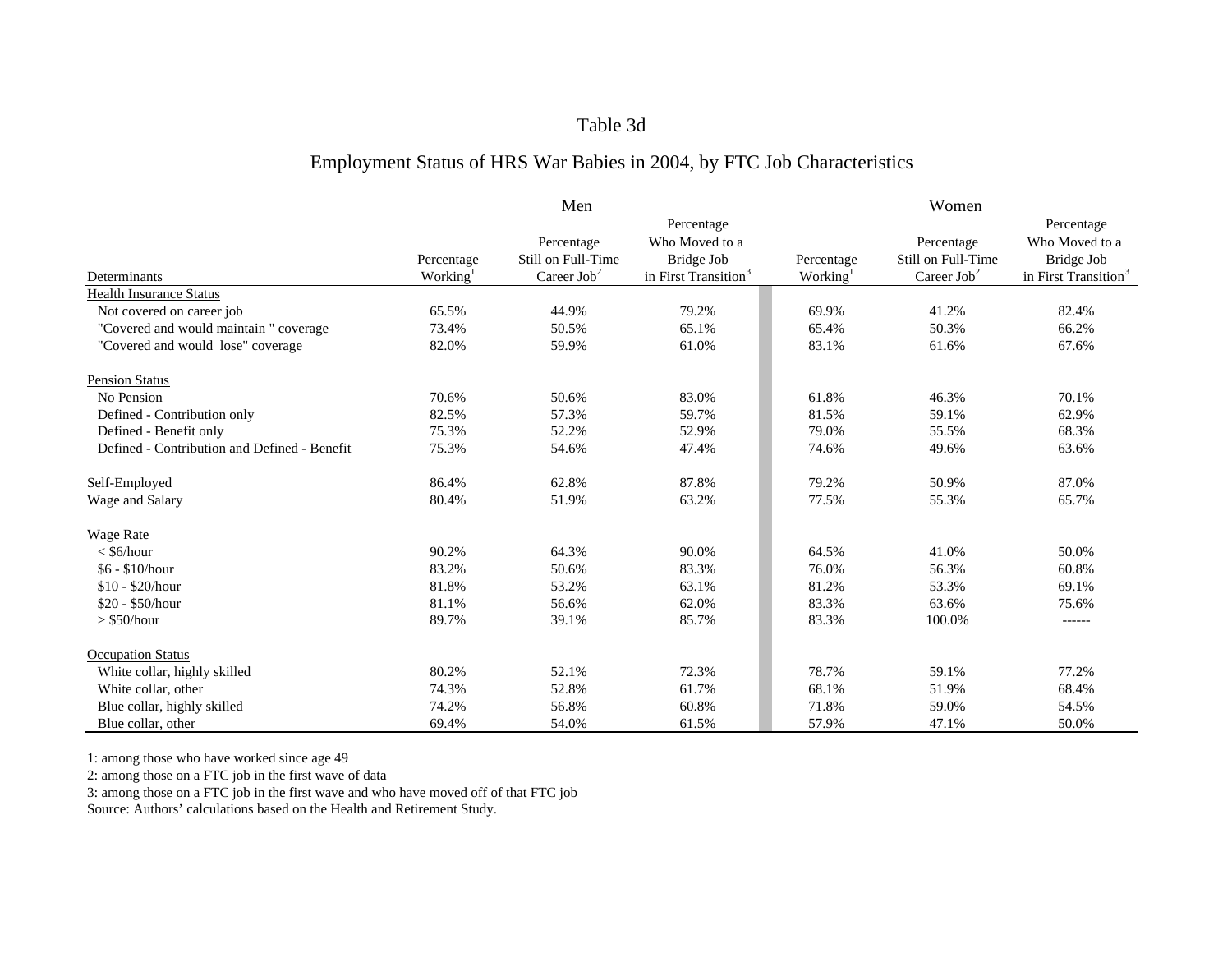### Table 4a

# Marginal Effects from Multinomial Logistic Regression Dependent Variable: First Transition from Full-Time Career Job HRS Core Men on a Full-Time Career Job in 1992

|                                |               | Full-Time Career Job | Bridge Job |               |
|--------------------------------|---------------|----------------------|------------|---------------|
|                                | coef          | p-value              | coef       | p-value       |
| Age                            | $-0.0174$     | 0.000                | $-0.0085$  | 0.002         |
| Education                      |               |                      |            |               |
| Less than high school          | 0.0239        | 0.121                | $-0.0290$  | 0.294         |
| High school graduate           | ------        | ------               | ------     | ------        |
| College graduate               | 0.0075        | 0.618                | 0.0834     | 0.005         |
| Respondent Health              |               |                      |            |               |
| Excellent/very good            | $-0.0022$     | 0.860                | 0.0994     | 0.000         |
| Good                           | $- - - - - -$ | $- - - - - -$        | ------     |               |
| Fair/poor                      | $-0.0190$     | 0.302                | $-0.0958$  | 0.007         |
| Spouse Health                  |               |                      |            |               |
| Excellent/very good            | $-0.0228$     | 0.094                | 0.0167     | 0.539         |
| Good                           | ------        | $- - - - - -$        |            | $- - - - - -$ |
| Fair/poor                      | $-0.0121$     | 0.509                | $-0.0325$  | 0.390         |
| Married                        | 0.0075        | 0.722                | 0.0955     | 0.016         |
| Dependent Child                | 0.0328        | 0.018                | 0.0000     | 1.000         |
| <b>Occupational Status</b>     |               |                      |            |               |
| White collar - high skilled    | 0.0317        | 0.090                | $-0.0609$  | 0.072         |
| White collar - other           | 0.0459        | 0.024                | $-0.0392$  | 0.305         |
| Blue collar - high skilled     | 0.0080        | 0.643                | $-0.0983$  | 0.001         |
| Blue collar - other            |               | ------               | ------     | ------        |
| <b>Health Insurance Status</b> |               |                      |            |               |
| Portable                       | $-0.0003$     | 0.979                | $-0.0163$  | 0.537         |
| Non-portable                   |               | $- - - - - -$        |            |               |
| None                           | $-0.0614$     | 0.017                | 0.1127     | 0.024         |
| <b>Pension Status</b>          |               |                      |            |               |
| Defined-benefit                | $-0.0723$     | 0.000                | $-0.2348$  | 0.000         |
| Defined-contribution           | 0.0135        | 0.319                | $-0.0550$  | 0.051         |
| None                           | ------        | $- - - - - -$        | ------     | -------       |
| <b>Both</b>                    | $-0.0271$     | 0.448                | 0.1004     | 0.095         |
| Self-Employed                  | 0.0913        | 0.000                | 0.0448     | 0.220         |
| Wage                           | 0.0017        | 0.022                | $-0.0059$  | 0.000         |
| Wage Squared                   | 0.0000        | 0.440                | 0.0001     | 0.010         |
| Wealth                         | 0.0001        | 0.631                | $-0.0003$  | 0.650         |
| <b>Wealth Squared</b>          | 0.0000        | 0.973                | 0.0000     | 0.737         |
| Own Home                       | 0.0654        | 0.001                | 0.0062     | 0.846         |
| Constant                       | 0.7359        | 0.000                | 0.5464     | 0.000         |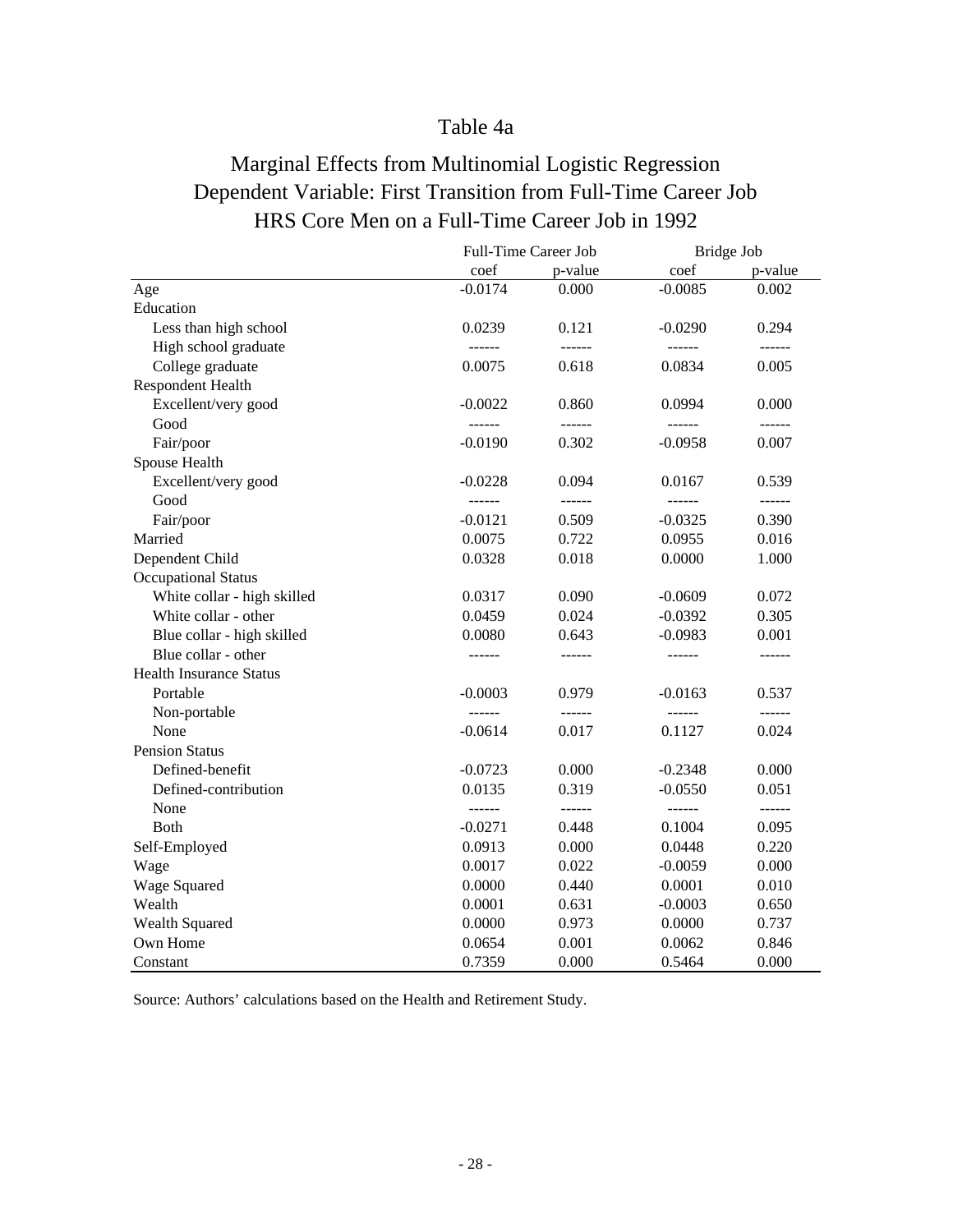### Table 4b

# Marginal Effects from Multinomial Logistic Regression Dependent Variable: First Transition from Full-Time Career Job HRS War Babies Men on a Full-Time Career Job in 1998

|                                | Full-Time Career Job |                                                                                                                                                                                                                                                                                                                                                                                                                                                                                        | Bridge Job |         |
|--------------------------------|----------------------|----------------------------------------------------------------------------------------------------------------------------------------------------------------------------------------------------------------------------------------------------------------------------------------------------------------------------------------------------------------------------------------------------------------------------------------------------------------------------------------|------------|---------|
|                                | coef                 | p-value                                                                                                                                                                                                                                                                                                                                                                                                                                                                                | coef       | p-value |
| Age                            | $-0.0258$            | 0.020                                                                                                                                                                                                                                                                                                                                                                                                                                                                                  | 0.0192     | 0.051   |
| Education                      |                      |                                                                                                                                                                                                                                                                                                                                                                                                                                                                                        |            |         |
| Less than high school          | 0.1274               | 0.076                                                                                                                                                                                                                                                                                                                                                                                                                                                                                  | $-0.0920$  | 0.176   |
| High school graduate           | ------               | ------                                                                                                                                                                                                                                                                                                                                                                                                                                                                                 | ------     | ------- |
| College graduate               | $-0.1161$            | 0.029                                                                                                                                                                                                                                                                                                                                                                                                                                                                                  | 0.1691     | 0.001   |
| Respondent Health              |                      |                                                                                                                                                                                                                                                                                                                                                                                                                                                                                        |            |         |
| Excellent/very good            | $-0.0617$            | 0.168                                                                                                                                                                                                                                                                                                                                                                                                                                                                                  | 0.1045     | 0.013   |
| Good                           | $- - - - - -$        | $\begin{array}{cccccccccc} \multicolumn{2}{c}{} & \multicolumn{2}{c}{} & \multicolumn{2}{c}{} & \multicolumn{2}{c}{} & \multicolumn{2}{c}{} & \multicolumn{2}{c}{} & \multicolumn{2}{c}{} & \multicolumn{2}{c}{} & \multicolumn{2}{c}{} & \multicolumn{2}{c}{} & \multicolumn{2}{c}{} & \multicolumn{2}{c}{} & \multicolumn{2}{c}{} & \multicolumn{2}{c}{} & \multicolumn{2}{c}{} & \multicolumn{2}{c}{} & \multicolumn{2}{c}{} & \multicolumn{2}{c}{} & \multicolumn{2}{c}{} & \mult$ |            |         |
| Fair/poor                      | $-0.1132$            | 0.113                                                                                                                                                                                                                                                                                                                                                                                                                                                                                  | 0.1160     | 0.070   |
| Spouse Health                  |                      |                                                                                                                                                                                                                                                                                                                                                                                                                                                                                        |            |         |
| Excellent/very good            | $-0.1073$            | 0.033                                                                                                                                                                                                                                                                                                                                                                                                                                                                                  | 0.1496     | 0.002   |
| Good                           |                      |                                                                                                                                                                                                                                                                                                                                                                                                                                                                                        | ------     |         |
| Fair/poor                      | 0.0451               | 0.548                                                                                                                                                                                                                                                                                                                                                                                                                                                                                  | $-0.0301$  | 0.686   |
| Married                        | 0.0490               | 0.507                                                                                                                                                                                                                                                                                                                                                                                                                                                                                  | $-0.0796$  | 0.243   |
| Dependent Child                | 0.0050               | 0.906                                                                                                                                                                                                                                                                                                                                                                                                                                                                                  | 0.0032     | 0.936   |
| <b>Occupational Status</b>     |                      |                                                                                                                                                                                                                                                                                                                                                                                                                                                                                        |            |         |
| White collar - high skilled    | 0.0614               | 0.342                                                                                                                                                                                                                                                                                                                                                                                                                                                                                  | $-0.0940$  | 0.116   |
| White collar - other           | 0.0128               | 0.849                                                                                                                                                                                                                                                                                                                                                                                                                                                                                  | $-0.0577$  | 0.358   |
| Blue collar - high skilled     | 0.0687               | 0.245                                                                                                                                                                                                                                                                                                                                                                                                                                                                                  | $-0.0905$  | 0.097   |
| Blue collar - other            |                      | ------                                                                                                                                                                                                                                                                                                                                                                                                                                                                                 | ------     | ------  |
| <b>Health Insurance Status</b> |                      |                                                                                                                                                                                                                                                                                                                                                                                                                                                                                        |            |         |
| Portable                       | $-0.1107$            | 0.008                                                                                                                                                                                                                                                                                                                                                                                                                                                                                  | 0.0212     | 0.591   |
| Non-portable                   |                      | ------                                                                                                                                                                                                                                                                                                                                                                                                                                                                                 |            |         |
| None                           | $-0.1945$            | 0.039                                                                                                                                                                                                                                                                                                                                                                                                                                                                                  | 0.0875     | 0.278   |
| <b>Pension Status</b>          |                      |                                                                                                                                                                                                                                                                                                                                                                                                                                                                                        |            |         |
| Defined-benefit                | 0.1059               | 0.034                                                                                                                                                                                                                                                                                                                                                                                                                                                                                  | $-0.1580$  | 0.001   |
| Defined-contribution           | 0.1178               | 0.015                                                                                                                                                                                                                                                                                                                                                                                                                                                                                  | $-0.0679$  | 0.142   |
| None                           | ------               | $- - - - - -$                                                                                                                                                                                                                                                                                                                                                                                                                                                                          | ------     | ------  |
| <b>Both</b>                    | $-0.1254$            | 0.162                                                                                                                                                                                                                                                                                                                                                                                                                                                                                  | 0.0643     | 0.476   |
| Self-Employed                  | 0.2335               | 0.001                                                                                                                                                                                                                                                                                                                                                                                                                                                                                  | $-0.0639$  | 0.297   |
| Wage                           | 0.0064               | 0.012                                                                                                                                                                                                                                                                                                                                                                                                                                                                                  | $-0.0063$  | 0.005   |
| Wage Squared                   | 0.0000               | 0.194                                                                                                                                                                                                                                                                                                                                                                                                                                                                                  | 0.00004    | 0.038   |
| Wealth                         | 0.0001               | 0.947                                                                                                                                                                                                                                                                                                                                                                                                                                                                                  | $-0.0018$  | 0.125   |
| Wealth Squared                 | 0.0000               | 0.383                                                                                                                                                                                                                                                                                                                                                                                                                                                                                  | 0.0000     | 0.267   |
| Own Home                       | 0.0121               | 0.848                                                                                                                                                                                                                                                                                                                                                                                                                                                                                  | $-0.0474$  | 0.386   |
| Constant                       | 1.4893               | 0.013                                                                                                                                                                                                                                                                                                                                                                                                                                                                                  | $-0.9596$  | 0.071   |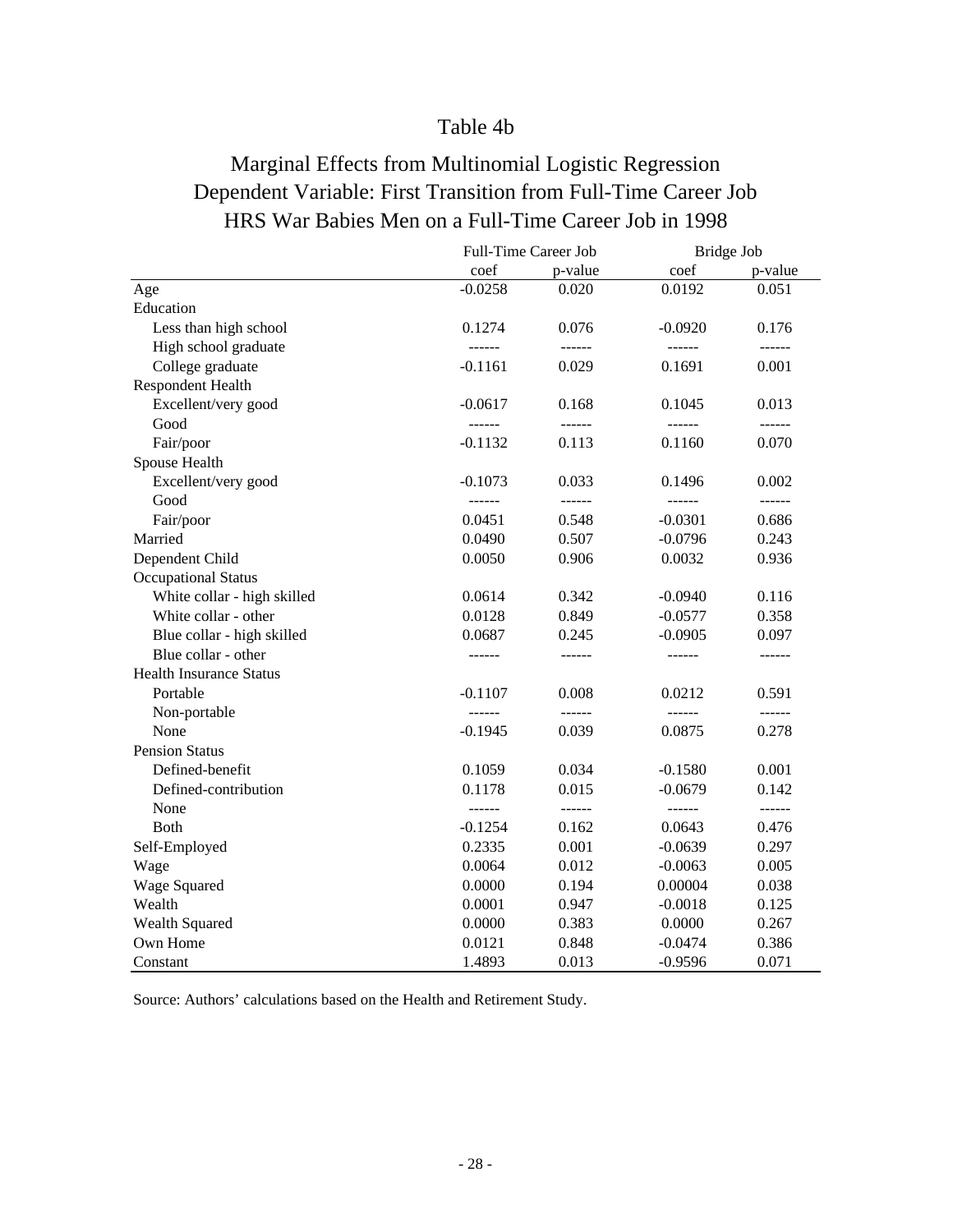### Table 4c

# Marginal Effects from Multinomial Logistic Regression Dependent Variable: First Transition from Full-Time Career Job HRS Core Women on a Full-Time Career Job in 1992

|                                |           | Full-Time Career Job | Bridge Job |                                                                                                                                                                                                                                                                                                                                                                                                                                                         |
|--------------------------------|-----------|----------------------|------------|---------------------------------------------------------------------------------------------------------------------------------------------------------------------------------------------------------------------------------------------------------------------------------------------------------------------------------------------------------------------------------------------------------------------------------------------------------|
|                                | coef      | p-value              | coef       | p-value                                                                                                                                                                                                                                                                                                                                                                                                                                                 |
| Age                            | $-0.0231$ | 0.000                | $-0.0060$  | 0.016                                                                                                                                                                                                                                                                                                                                                                                                                                                   |
| Education                      |           |                      |            |                                                                                                                                                                                                                                                                                                                                                                                                                                                         |
| Less than high school          | $-0.0060$ | 0.809                | $-0.0918$  | 0.006                                                                                                                                                                                                                                                                                                                                                                                                                                                   |
| High school graduate           |           | ------               | ------     | ------                                                                                                                                                                                                                                                                                                                                                                                                                                                  |
| College graduate               | $-0.0038$ | 0.856                | 0.0863     | 0.010                                                                                                                                                                                                                                                                                                                                                                                                                                                   |
| Respondent Health              |           |                      |            |                                                                                                                                                                                                                                                                                                                                                                                                                                                         |
| Excellent/very good            | 0.0114    | 0.514                | 0.0850     | 0.001                                                                                                                                                                                                                                                                                                                                                                                                                                                   |
| Good                           |           | ------               |            | $- - - - - -$                                                                                                                                                                                                                                                                                                                                                                                                                                           |
| Fair/poor                      | $-0.0431$ | 0.126                | $-0.0279$  | 0.462                                                                                                                                                                                                                                                                                                                                                                                                                                                   |
| Spouse Health                  |           |                      |            |                                                                                                                                                                                                                                                                                                                                                                                                                                                         |
| Excellent/very good            | $-0.0425$ | 0.048                | 0.0233     | 0.467                                                                                                                                                                                                                                                                                                                                                                                                                                                   |
| Good                           |           | ------               | ------     | $- - - - - -$                                                                                                                                                                                                                                                                                                                                                                                                                                           |
| Fair/poor                      | 0.0168    | 0.516                | $-0.0510$  | 0.218                                                                                                                                                                                                                                                                                                                                                                                                                                                   |
| Married                        | $-0.0166$ | 0.494                | 0.0074     | 0.841                                                                                                                                                                                                                                                                                                                                                                                                                                                   |
| Dependent Child                | $-0.0487$ | 0.004                | 0.0384     | 0.125                                                                                                                                                                                                                                                                                                                                                                                                                                                   |
| <b>Occupational Status</b>     |           |                      |            |                                                                                                                                                                                                                                                                                                                                                                                                                                                         |
| White collar - high skilled    | 0.0599    | 0.032                | $-0.0982$  | 0.009                                                                                                                                                                                                                                                                                                                                                                                                                                                   |
| White collar - other           | 0.1020    | 0.000                | $-0.0867$  | 0.008                                                                                                                                                                                                                                                                                                                                                                                                                                                   |
| Blue collar - high skilled     | 0.1132    | 0.000                | $-0.0389$  | 0.416                                                                                                                                                                                                                                                                                                                                                                                                                                                   |
| Blue collar - other            |           |                      | ------     |                                                                                                                                                                                                                                                                                                                                                                                                                                                         |
| <b>Health Insurance Status</b> |           |                      |            |                                                                                                                                                                                                                                                                                                                                                                                                                                                         |
| Portable                       | $-0.0217$ | 0.191                | 0.0727     | 0.006                                                                                                                                                                                                                                                                                                                                                                                                                                                   |
| Non-portable                   | ------    | ------               |            | ------                                                                                                                                                                                                                                                                                                                                                                                                                                                  |
| None                           | $-0.0643$ | 0.072                | 0.2292     | 0.000                                                                                                                                                                                                                                                                                                                                                                                                                                                   |
| <b>Pension Status</b>          |           |                      |            |                                                                                                                                                                                                                                                                                                                                                                                                                                                         |
| Defined-benefit                | $-0.0362$ | 0.063                | $-0.2521$  | 0.000                                                                                                                                                                                                                                                                                                                                                                                                                                                   |
| Defined-contribution           | 0.0271    | 0.133                | $-0.1922$  | 0.000                                                                                                                                                                                                                                                                                                                                                                                                                                                   |
| None                           | ------    | ------               | ------     | $\begin{tabular}{ccccc} \multicolumn{2}{c }{\multicolumn{2}{c }{\multicolumn{2}{c }{\multicolumn{2}{c}}{\hspace{-2.2cm}}}} \multicolumn{2}{c }{\multicolumn{2}{c }{\hspace{-2.2cm}}\hline} \multicolumn{2}{c }{\hspace{-2.2cm}}\hline \multicolumn{2}{c }{\hspace{-2.2cm}}\hline \multicolumn{2}{c }{\hspace{-2.2cm}}\hline \multicolumn{2}{c }{\hspace{-2.2cm}}\hline \multicolumn{2}{c }{\hspace{-2.2cm}}\hline \multicolumn{2}{c }{\hspace{-2.2cm}}$ |
| Both                           | 0.0288    | 0.478                | 0.2040     | 0.004                                                                                                                                                                                                                                                                                                                                                                                                                                                   |
| Self-Employed                  | 0.0543    | 0.055                | $-0.0919$  | 0.042                                                                                                                                                                                                                                                                                                                                                                                                                                                   |
| Wage                           | 0.0044    | 0.005                | $-0.0020$  | 0.405                                                                                                                                                                                                                                                                                                                                                                                                                                                   |
| Wage Squared                   | 0.0000    | 0.410                | 0.0000     | 0.298                                                                                                                                                                                                                                                                                                                                                                                                                                                   |
| Wealth                         | 0.0006    | 0.273                | $-0.0020$  | 0.011                                                                                                                                                                                                                                                                                                                                                                                                                                                   |
| Wealth Squared                 | 0.0000    | 0.283                | 8.4E-06    | 0.010                                                                                                                                                                                                                                                                                                                                                                                                                                                   |
| Own Home                       | 0.0474    | 0.051                | 0.0396     | 0.222                                                                                                                                                                                                                                                                                                                                                                                                                                                   |
| Constant                       | 1.0118    | 0.000                | 0.4925     | 0.000                                                                                                                                                                                                                                                                                                                                                                                                                                                   |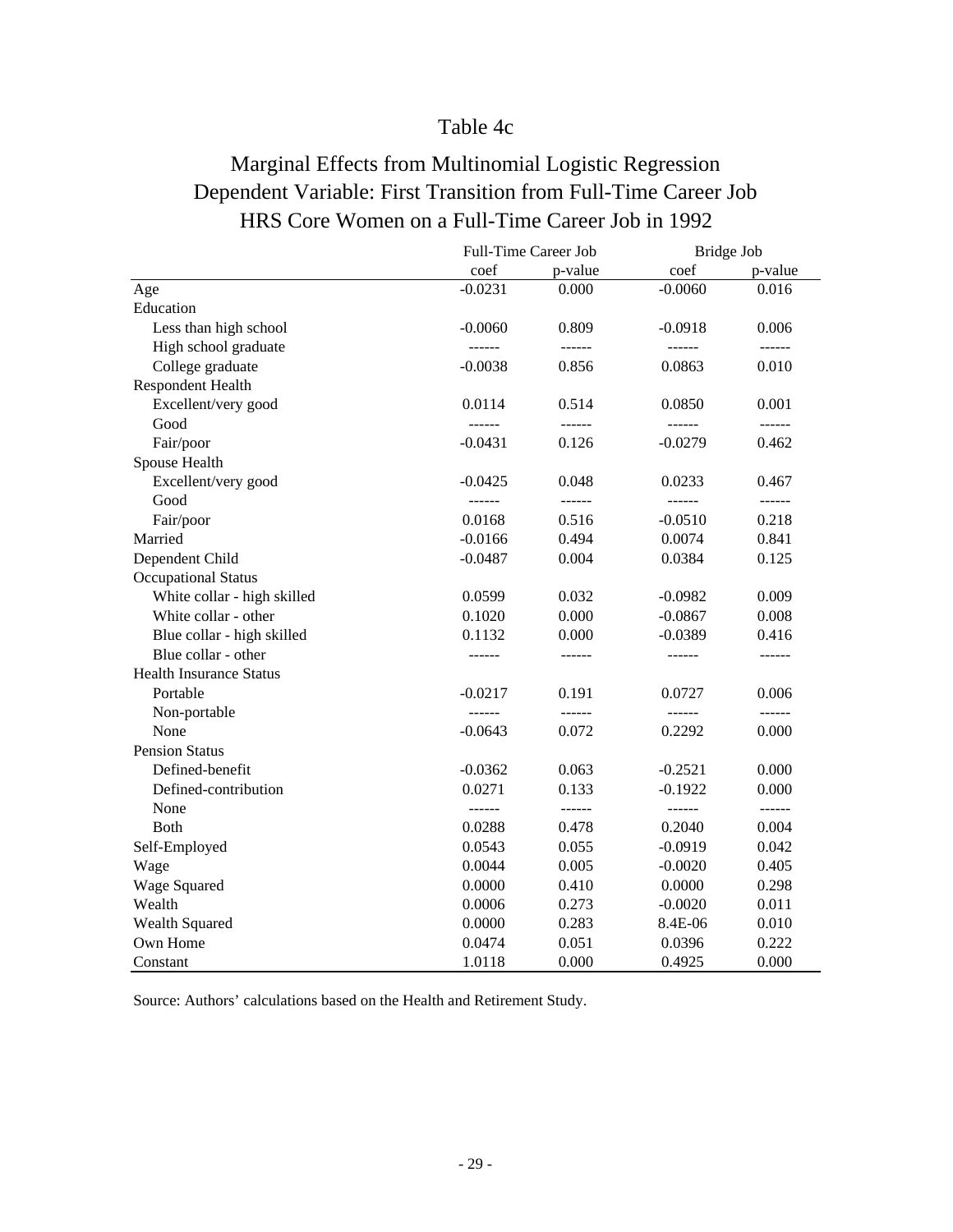### Table 4d

# Marginal Effects from Multinomial Logistic Regression Dependent Variable: First Transition from Full-Time Career Job HRS War Babies Women on a Full-Time Career Job in 1998

|                                |               | Full-Time Career Job | Bridge Job |                                                                                                                                                                                                                                                                                                                                                                                                                                                         |
|--------------------------------|---------------|----------------------|------------|---------------------------------------------------------------------------------------------------------------------------------------------------------------------------------------------------------------------------------------------------------------------------------------------------------------------------------------------------------------------------------------------------------------------------------------------------------|
|                                | coef          | p-value              | coef       | p-value                                                                                                                                                                                                                                                                                                                                                                                                                                                 |
| Age                            | $-0.0087$     | 0.464                | 0.0091     | 0.389                                                                                                                                                                                                                                                                                                                                                                                                                                                   |
| Education                      |               |                      |            |                                                                                                                                                                                                                                                                                                                                                                                                                                                         |
| Less than high school          | 0.2434        | 0.030                | $-0.2469$  | 0.021                                                                                                                                                                                                                                                                                                                                                                                                                                                   |
| High school graduate           | $- - - - - -$ | ------               |            |                                                                                                                                                                                                                                                                                                                                                                                                                                                         |
| College graduate               | $-0.0535$     | 0.380                | 0.1002     | 0.068                                                                                                                                                                                                                                                                                                                                                                                                                                                   |
| Respondent Health              |               |                      |            |                                                                                                                                                                                                                                                                                                                                                                                                                                                         |
| Excellent/very good            | $-0.0306$     | 0.563                | 0.0774     | 0.121                                                                                                                                                                                                                                                                                                                                                                                                                                                   |
| Good                           |               | ------               |            |                                                                                                                                                                                                                                                                                                                                                                                                                                                         |
| Fair/poor                      | $-0.0755$     | 0.358                | $-0.0596$  | 0.431                                                                                                                                                                                                                                                                                                                                                                                                                                                   |
| Spouse Health                  |               |                      |            |                                                                                                                                                                                                                                                                                                                                                                                                                                                         |
| Excellent/very good            | 0.0163        | 0.786                | 0.0383     | 0.498                                                                                                                                                                                                                                                                                                                                                                                                                                                   |
| Good                           |               | ------               | ------     | $- - - - - -$                                                                                                                                                                                                                                                                                                                                                                                                                                           |
| Fair/poor                      | 0.0784        | 0.385                | 0.0133     | 0.878                                                                                                                                                                                                                                                                                                                                                                                                                                                   |
| Married                        | 0.0163        | 0.857                | $-0.1400$  | 0.103                                                                                                                                                                                                                                                                                                                                                                                                                                                   |
| Dependent Child                | 0.1060        | 0.030                | $-0.0973$  | 0.033                                                                                                                                                                                                                                                                                                                                                                                                                                                   |
| <b>Occupational Status</b>     |               |                      |            |                                                                                                                                                                                                                                                                                                                                                                                                                                                         |
| White collar - high skilled    | 0.1882        | 0.012                | $-0.1100$  | 0.100                                                                                                                                                                                                                                                                                                                                                                                                                                                   |
| White collar - other           | 0.2000        | 0.003                | $-0.1405$  | 0.022                                                                                                                                                                                                                                                                                                                                                                                                                                                   |
| Blue collar - high skilled     | 0.2933        | 0.002                | $-0.1361$  | 0.117                                                                                                                                                                                                                                                                                                                                                                                                                                                   |
| Blue collar - other            |               | ------               | ------     | ------                                                                                                                                                                                                                                                                                                                                                                                                                                                  |
| <b>Health Insurance Status</b> |               |                      |            |                                                                                                                                                                                                                                                                                                                                                                                                                                                         |
| Portable                       | $-0.0677$     | 0.161                | 0.0680     | 0.135                                                                                                                                                                                                                                                                                                                                                                                                                                                   |
| Non-portable                   |               | ------               |            |                                                                                                                                                                                                                                                                                                                                                                                                                                                         |
| None                           | $-0.2052$     | 0.090                | 0.1815     | 0.069                                                                                                                                                                                                                                                                                                                                                                                                                                                   |
| <b>Pension Status</b>          |               |                      |            |                                                                                                                                                                                                                                                                                                                                                                                                                                                         |
| Defined-benefit                | $-0.0120$     | 0.829                | $-0.0474$  | 0.373                                                                                                                                                                                                                                                                                                                                                                                                                                                   |
| Defined-contribution           | 0.0638        | 0.227                | $-0.0995$  | 0.048                                                                                                                                                                                                                                                                                                                                                                                                                                                   |
| None                           | ------        | ------               | ------     | $\begin{tabular}{ccccc} \multicolumn{2}{c }{\multicolumn{2}{c }{\multicolumn{2}{c }{\multicolumn{2}{c}}{\hspace{-2.2cm}}}} \multicolumn{2}{c }{\multicolumn{2}{c }{\hspace{-2.2cm}}\hline} \multicolumn{2}{c }{\hspace{-2.2cm}}\hline \multicolumn{2}{c }{\hspace{-2.2cm}}\hline \multicolumn{2}{c }{\hspace{-2.2cm}}\hline \multicolumn{2}{c }{\hspace{-2.2cm}}\hline \multicolumn{2}{c }{\hspace{-2.2cm}}\hline \multicolumn{2}{c }{\hspace{-2.2cm}}$ |
| Both                           | 0.0369        | 0.731                | $-0.0072$  | 0.947                                                                                                                                                                                                                                                                                                                                                                                                                                                   |
| Self-Employed                  | 0.1925        | 0.042                | $-0.0275$  | 0.738                                                                                                                                                                                                                                                                                                                                                                                                                                                   |
| Wage                           | 0.0078        | 0.214                | $-0.0025$  | 0.664                                                                                                                                                                                                                                                                                                                                                                                                                                                   |
| Wage Squared                   | 0.0001        | 0.677                | $-0.0001$  | 0.296                                                                                                                                                                                                                                                                                                                                                                                                                                                   |
| Wealth                         | 0.0000        | 0.979                | $-0.0005$  | 0.726                                                                                                                                                                                                                                                                                                                                                                                                                                                   |
| Wealth Squared                 | 0.0000        | 0.917                | 0.0000     | 0.806                                                                                                                                                                                                                                                                                                                                                                                                                                                   |
| Own Home                       | 0.0359        | 0.673                | $-0.1261$  | 0.080                                                                                                                                                                                                                                                                                                                                                                                                                                                   |
| Constant                       | 0.4049        | 0.536                | $-0.2447$  | 0.671                                                                                                                                                                                                                                                                                                                                                                                                                                                   |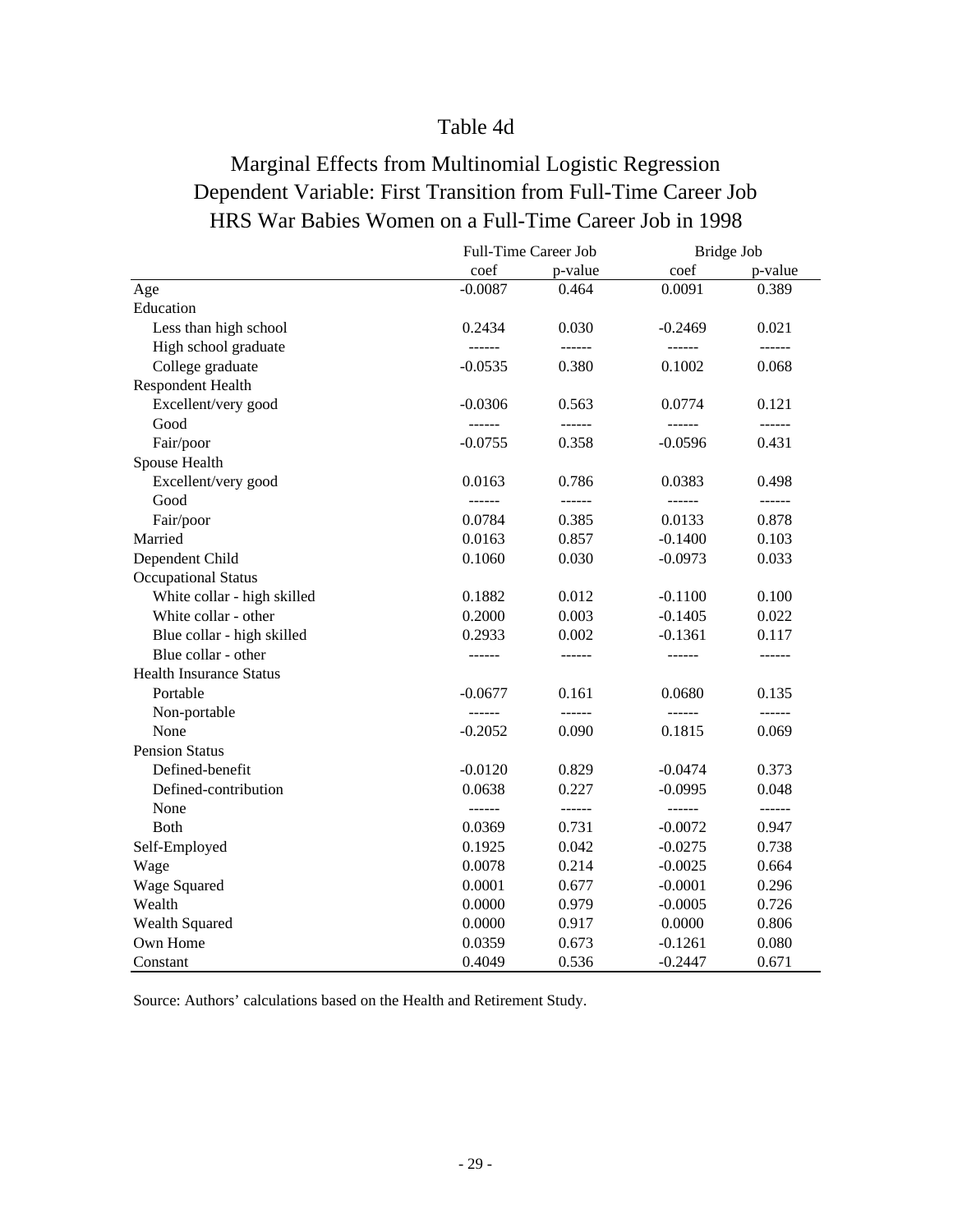### Table 5a

# Marginal Effects from Logistic Regression Dependent Variable: Working at time *t* (working = 1) Men Who Have Worked Since Age 49

|                                | coef          | p-value       |
|--------------------------------|---------------|---------------|
| Age in 2004                    |               |               |
| 57 or younger                  | ------        | ------        |
| 58-61                          | $-0.0792$     | 0.000         |
| 62-64                          | $-0.2659$     | 0.000         |
| 65-69                          | $-0.3229$     | 0.000         |
| 70 or older                    | $-0.3257$     | 0.000         |
| <b>Respondent Health</b>       |               |               |
| Excellent/very good            | 0.0472        | 0.000         |
| Good                           | ------        | ------        |
| Fair/poor                      | $-0.2082$     | 0.000         |
| Spouse Health                  |               |               |
| Excellent/very good            | $-0.0506$     | 0.000         |
| Good                           | ------        | ------        |
| Fair/poor                      | 0.0464        | 0.004         |
| Education                      |               |               |
| Less than high school          | 0.0037        | 0.780         |
| High school graduate           | ------        | $- - - - - -$ |
| College graduate               | 0.0506        | 0.000         |
| Married                        | $-0.0050$     | 0.876         |
| Dependent Child                | 0.0427        | 0.001         |
| <b>Health Insurance Status</b> |               |               |
| Portable                       | $-0.5163$     | 0.000         |
| Non-portable                   | $- - - - - -$ | ------        |
| None                           | -0.5297       | 0.000         |
| <b>Pension Status</b>          |               |               |
| Defined-benefit                | $-0.3078$     | 0.000         |
| Defined-contribution           | $-0.0661$     | 0.000         |
| <b>B</b> oth                   | 0.0910        | 0.001         |
| None                           | ------        | ------        |
| <b>Occupational Status</b>     |               |               |
| White collar - high skilled    | 0.1038        | 0.000         |
| White collar - other           | 0.1478        | 0.000         |
| Blue collar - high skilled     | 0.0952        | 0.000         |
| Blue collar - other            | ------        | ------        |
| Self Employed                  | 0.2096        | 0.000         |
| Wage                           | 0.0049        | 0.000         |
| Wage Squared                   | $-5.1E-06$    | 0.000         |
| Wealth                         | $-0.0010$     | 0.000         |
| Wealth Squared                 | 6.7E-07       | 0.000         |
| Own Home                       | $-0.0079$     | 0.606         |
| Constant                       | 0.6275        | 0.000         |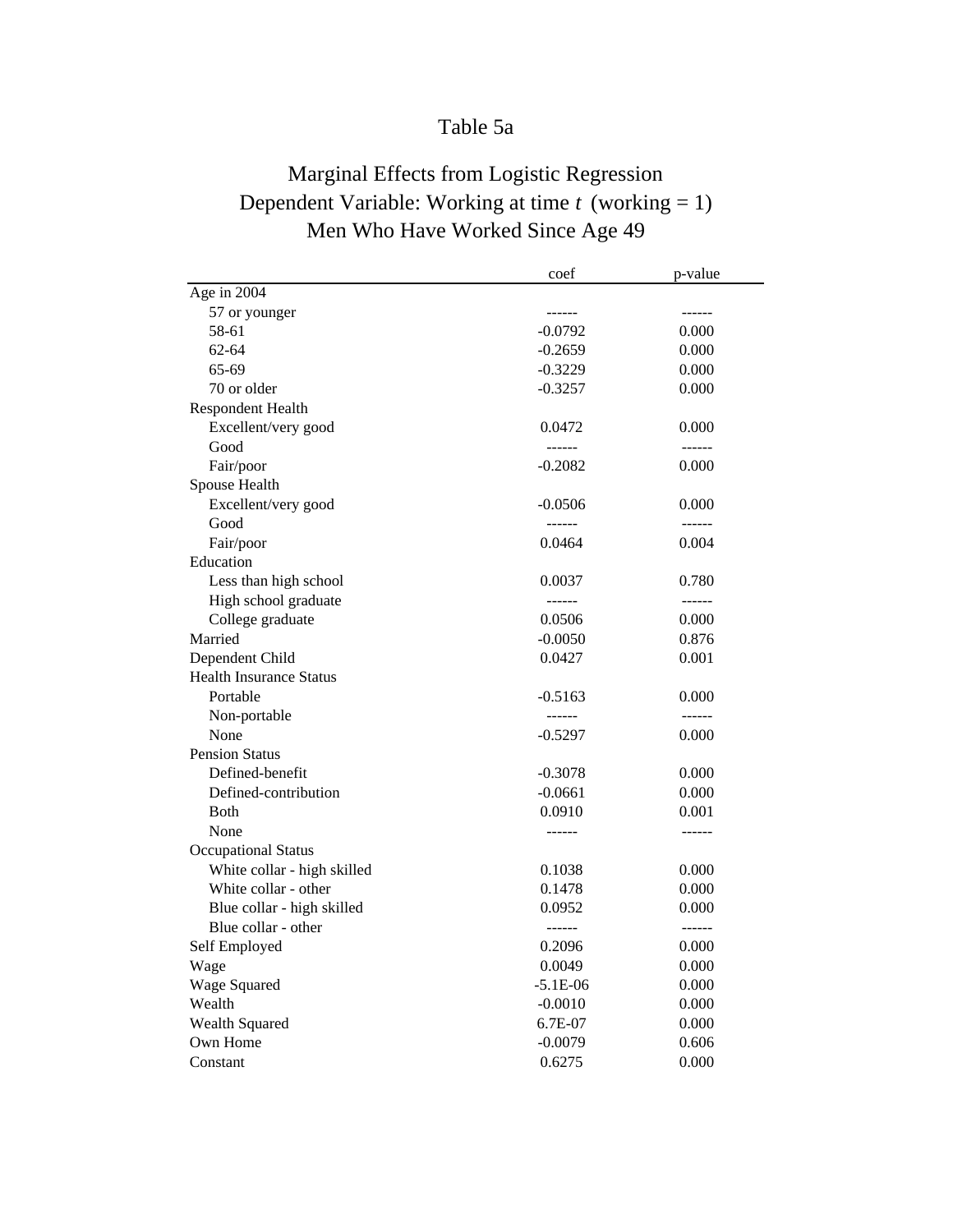| Regressors (continued)     | coef   | p-value |
|----------------------------|--------|---------|
| War Baby Indicator         | 0.1589 | 0.000   |
| <b>Year Indicators</b>     |        |         |
| 1992                       | 1.1682 | 0.000   |
| 1994                       | 0.4175 | 0.000   |
| 1996                       | 0.2484 | 0.000   |
| 1998                       | 0.1955 | 0.000   |
| 2000                       | 0.1195 | 0.000   |
| 2002                       | 0.0661 | 0.000   |
| 2004                       |        |         |
| War Baby Interaction Terms |        |         |
| War Baby * 1998            | 0.8244 | 0.000   |
| War Baby $*2000$           | 0.1682 | 0.002   |
| War Baby $*$ 2002          | 0.0017 | 0.970   |
| War Baby $*$ 2004          |        |         |

Source: Authors' calculations based on the Health and Retirement Study.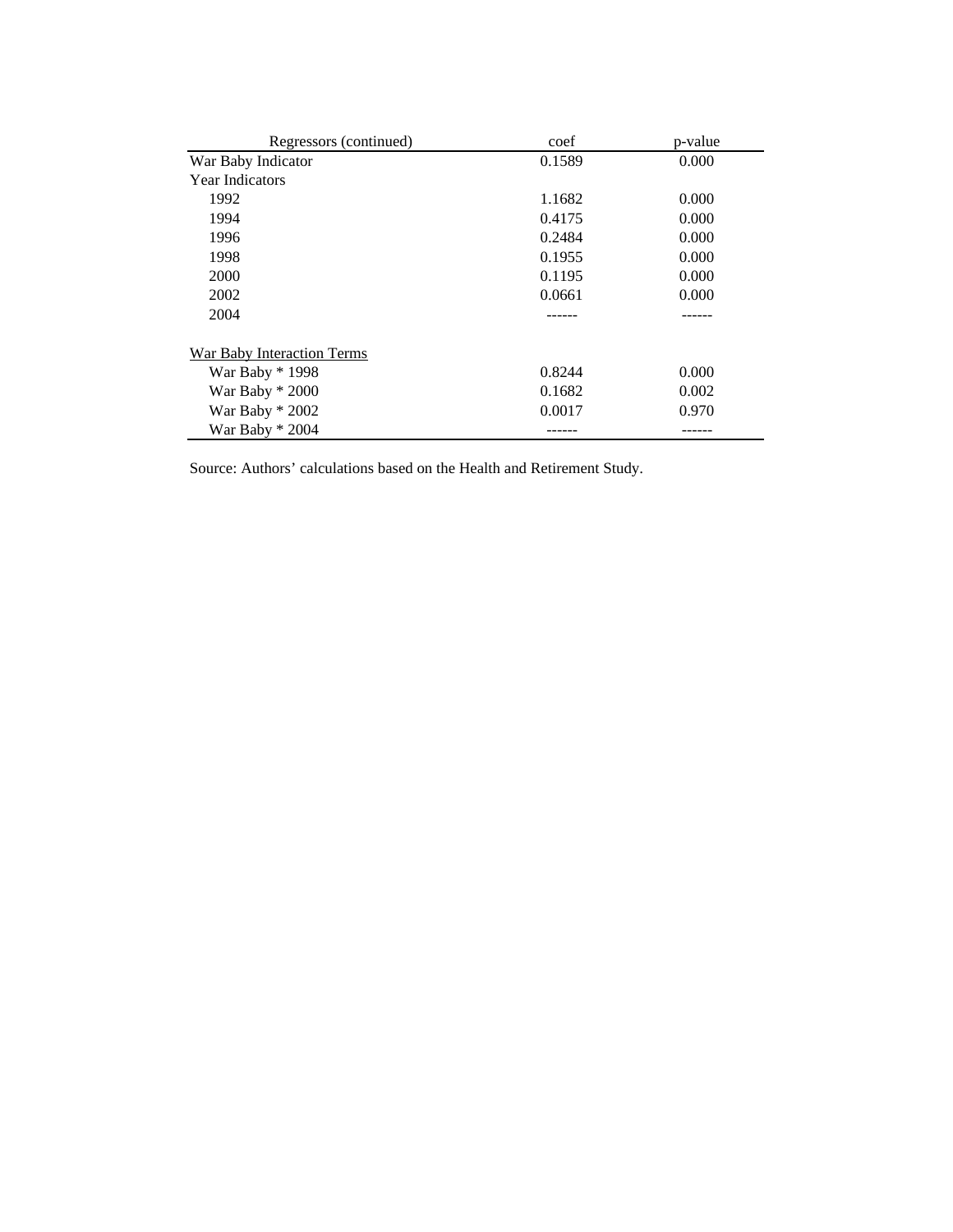### Table 5b

# Marginal Effects from Logistic Regression Dependent Variable: Working at time *t* (working = 1) Women Who Have Worked Since Age 49

|                                | coef       | p-value       |
|--------------------------------|------------|---------------|
| Age in 2004                    |            |               |
| 57 or younger                  | ------     | ------        |
| 58-61                          | $-0.1021$  | 0.000         |
| $62 - 64$                      | $-0.2422$  | 0.000         |
| 65-69                          | $-0.3106$  | 0.000         |
| 70 or older                    | $-0.3958$  | 0.000         |
| <b>Respondent Health</b>       |            |               |
| Excellent/very good            | 0.0353     | 0.004         |
| Good                           | ------     | ------        |
| Fair/poor                      | $-0.2202$  | 0.000         |
| Spouse Health                  |            |               |
| Excellent/very good            | $-0.0474$  | 0.002         |
| Good                           | ------     | $- - - - - -$ |
| Fair/poor                      | 0.0384     | 0.032         |
| Education                      |            |               |
| Less than high school          | $-0.0093$  | 0.541         |
| High school graduate           | ------     | ------        |
| College graduate               | $-0.0305$  | 0.062         |
| Married                        | $-0.0526$  | 0.170         |
| Dependent Child                | 0.0485     | 0.000         |
| <b>Health Insurance Status</b> |            |               |
| Portable                       | $-0.4896$  | 0.000         |
| Non-portable                   | ------     | ------        |
| None                           | $-0.4643$  | 0.000         |
| <b>Pension Status</b>          |            |               |
| Defined-benefit                | $-0.2532$  | 0.000         |
| Defined-contribution           | $-0.1423$  | 0.000         |
| None                           | ------     | ------        |
| Both                           | 0.2051     | 0.000         |
| <b>Occupational Status</b>     |            |               |
| White collar - high skilled    | 0.0909     | 0.000         |
| White collar - other           | 0.1467     | 0.000         |
| Blue collar - high skilled     | 0.1116     | 0.000         |
| Blue collar - other            | ------     | ------        |
| Self Employed                  | 0.1809     | 0.000         |
| Wage                           | 0.0107     | 0.000         |
| Wage Squared                   | $-1.4E-05$ | 0.000         |
| Wealth                         | $-0.0010$  | 0.000         |
| Wealth Squared                 | 2.3E-07    | 0.000         |
| Own Home                       | $-0.0024$  | 0.876         |
| Constant                       | 0.5910     | 0.000         |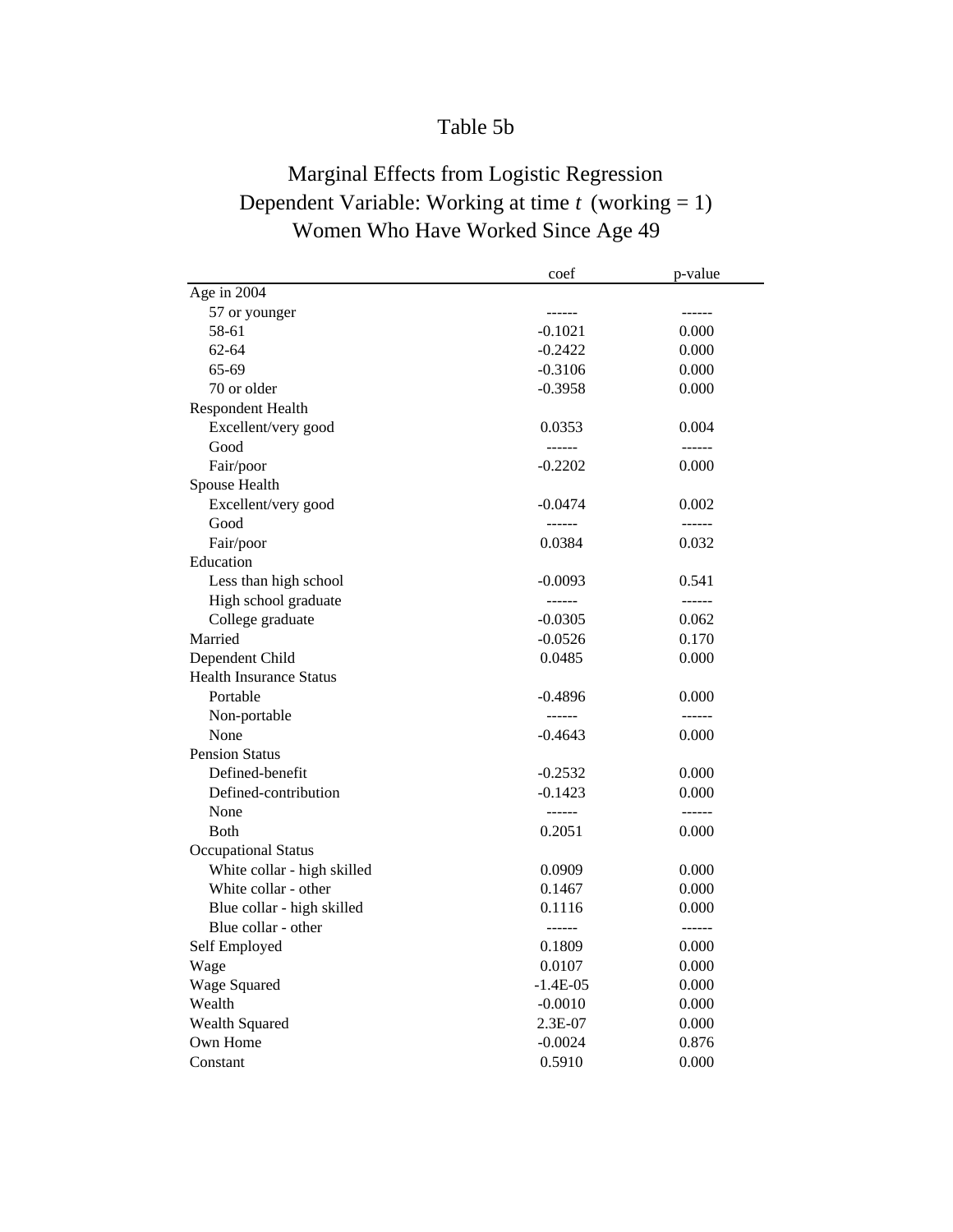| Regressors (continued)     | coef      | p-value |
|----------------------------|-----------|---------|
| War Baby Indicator         | 0.1354    | 0.001   |
| <b>Year Indicators</b>     |           |         |
| 1992                       | 0.9709    | 0.000   |
| 1994                       | 0.4776    | 0.000   |
| 1996                       | 0.2637    | 0.000   |
| 1998                       | 0.2514    | 0.000   |
| 2000                       | 0.1780    | 0.000   |
| 2002                       | 0.1126    | 0.000   |
| 2004                       |           |         |
| War Baby Interaction Terms |           |         |
| War Baby * 1998            | 0.6714    | 0.000   |
| War Baby $*$ 2000          | 0.1490    | 0.013   |
| War Baby $*$ 2002          | $-0.0119$ | 0.814   |
| War Baby $*$ 2004          |           |         |

Source: Authors' calculations based on the Health and Retirement Study.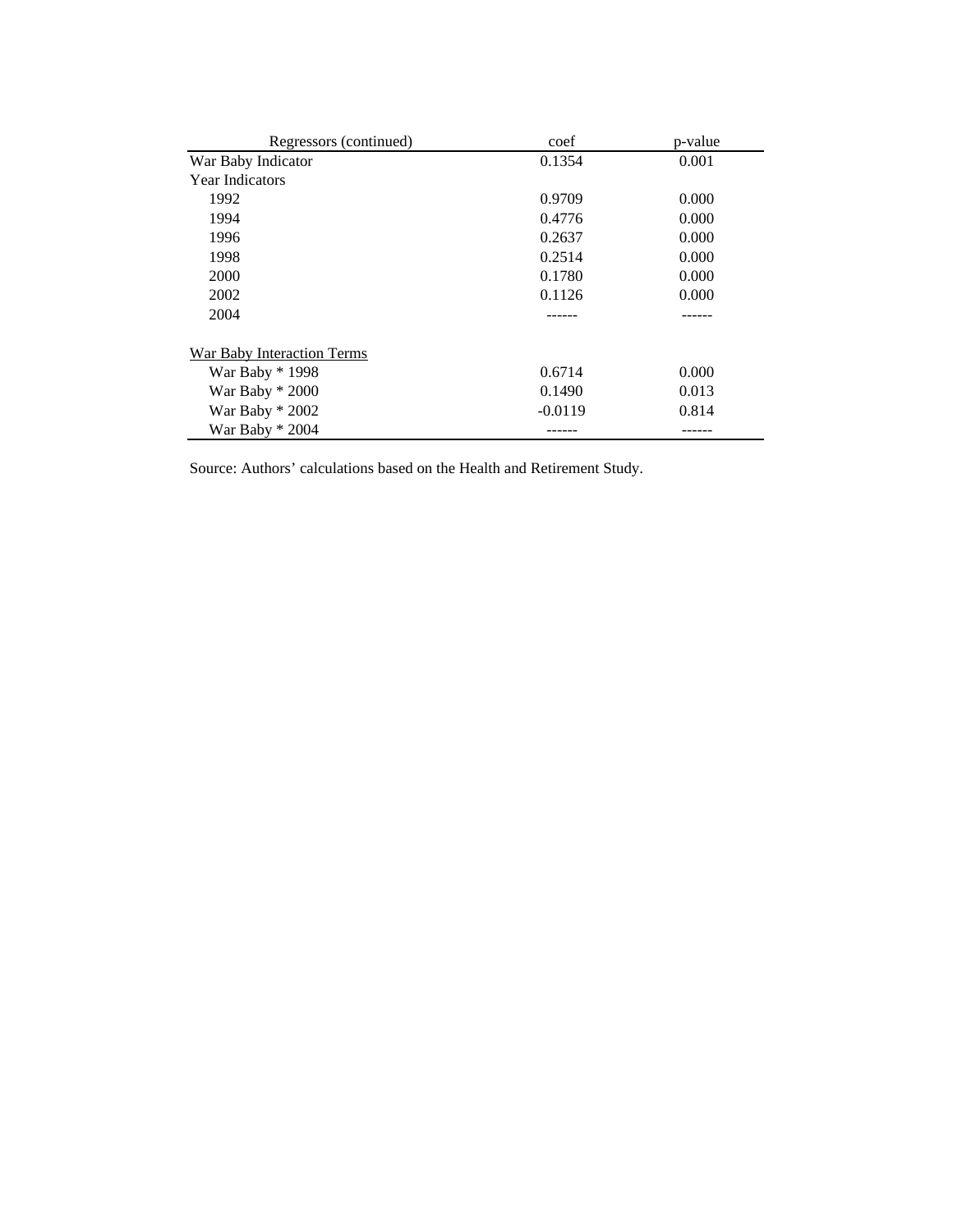### Table 6a

# Coefficients from OLS Regression Dependent Variable: Hours Worked per Year Men with a FTC Job Since Age 49 Prior to Transition from FTC Job

|                                | coef          | p-value       |
|--------------------------------|---------------|---------------|
| Age in 2004                    |               |               |
| 57 or younger                  | ------        |               |
| $58 - 61$                      | 27.1          | 0.002         |
| $62 - 64$                      | $-72.3$       | 0.000         |
| $65 - 69$                      | $-133.2$      | 0.000         |
| 70 or older                    | $-207.3$      | 0.000         |
| Respondent Health              |               |               |
| Excellent/very good            | 24.7          | 0.002         |
| Good                           | ------        | ------        |
| Fair/poor                      | $-17.7$       | 0.143         |
| Spouse Health                  |               |               |
| Excellent/very good            | 12.1          | 0.172         |
| Good                           | ------        |               |
| Fair/poor                      | 0.6           | 0.961         |
| Education                      |               |               |
| Less than high school          | $-8.7$        | 0.386         |
| High school graduate           | ------        | $- - - - - -$ |
| College graduate               | $-31.0$       | 0.004         |
| Race                           |               |               |
| White                          | $- - - - - -$ | ------        |
| <b>Black</b>                   | $-33.4$       | 0.003         |
| Other                          | $-29.6$       | 0.145         |
| Married                        | 47.1          | 0.049         |
| Dependent Children             | 11.6          | 0.258         |
| <b>Health Insurance Status</b> |               |               |
| Portable                       | $-24.6$       | 0.003         |
| Non-portable                   | $- - - - - -$ | ------        |
| None                           | 1.8           | 0.927         |
| <b>Pension Status</b>          |               |               |
| Defined-benefit                | 14.1          | 0.094         |
| Defined-contribution           | 72.3          | 0.000         |
| None                           | ------        | $- - - - - -$ |
| <b>B</b> oth                   | $-24.2$       | 0.100         |
| <b>Occupational Status</b>     |               |               |
| White collar - high skilled    | 57.0          | 0.000         |
| White collar - other           | 54.8          | 0.000         |
| Blue collar - high skilled     | $-2.7$        | 0.778         |
| Blue collar - other            | ------        |               |
| Self-employed                  | 1.9           | 0.896         |
| Wage                           | $-1.7$        | 0.000         |
| Wage Squared                   | 0.002         | 0.000         |
| Wealth (\$1,000)               | 0.1           | 0.169         |
| Wealth Squared (\$1,000)       | 0.000         | 0.290         |
| Own Home                       | 18.9          | 0.082         |
| Constant                       | 2230.8        | 0.000         |
|                                |               |               |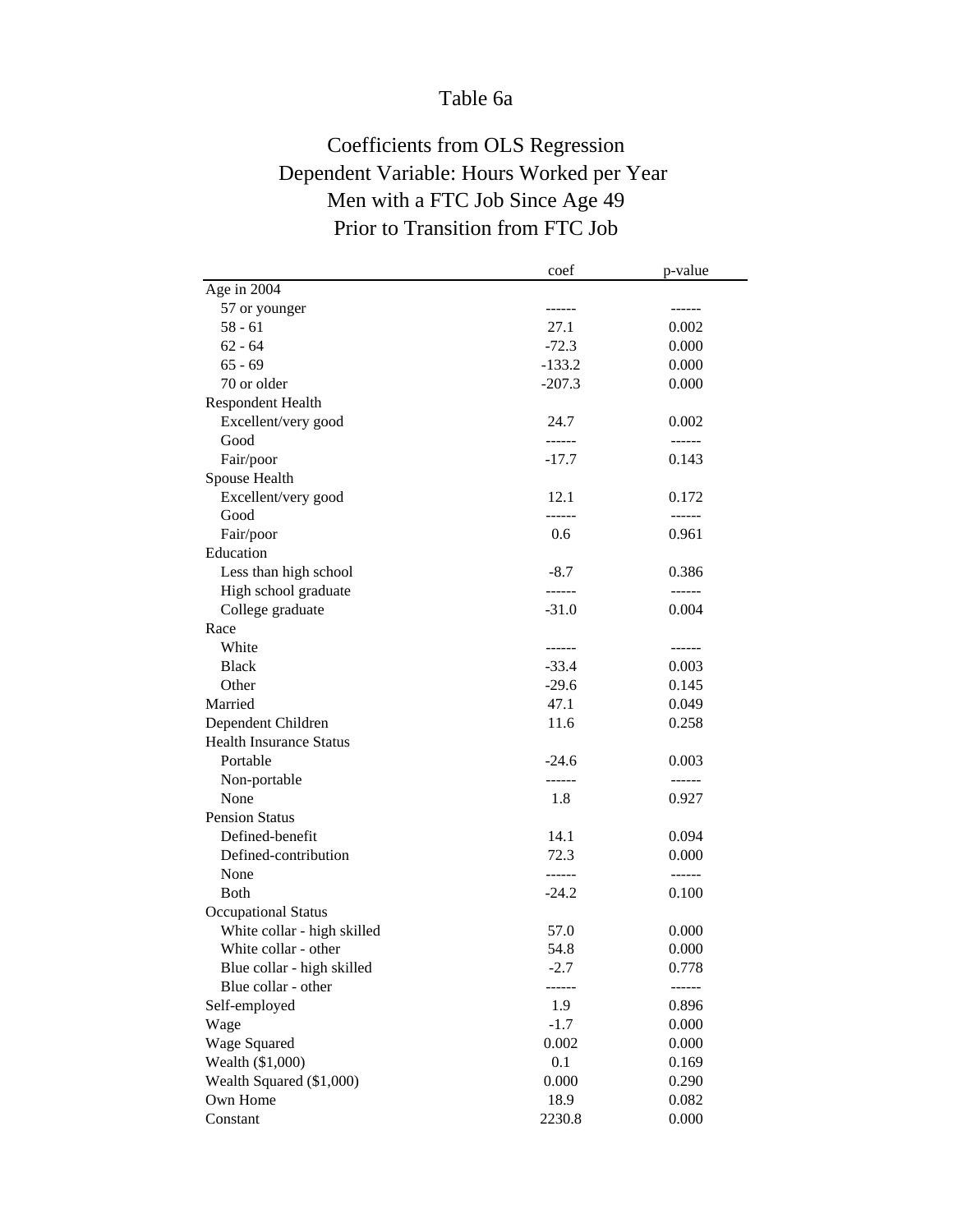| Regressors (continued)     | coef     | p-value |
|----------------------------|----------|---------|
| War Baby Indicator         | $-36.4$  | 0.179   |
| <b>Year Indicators</b>     |          |         |
| 1992                       | $-110.3$ | 0.000   |
| 1994                       | $-72.2$  | 0.002   |
| 1996                       | $-147.2$ | 0.000   |
| 1998                       | $-75.5$  | 0.002   |
| 2000                       | $-76.3$  | 0.002   |
| 2002                       | $-113.2$ | 0.000   |
| 2004                       |          |         |
| War Baby Interaction Terms |          |         |
| War Baby * 1998            | 18.1     | 0.574   |
| War Baby * 2000            | 4.6      | 0.892   |
| War Baby $*$ 2002          | 75.7     | 0.034   |
| War Baby $*$ 2004          |          |         |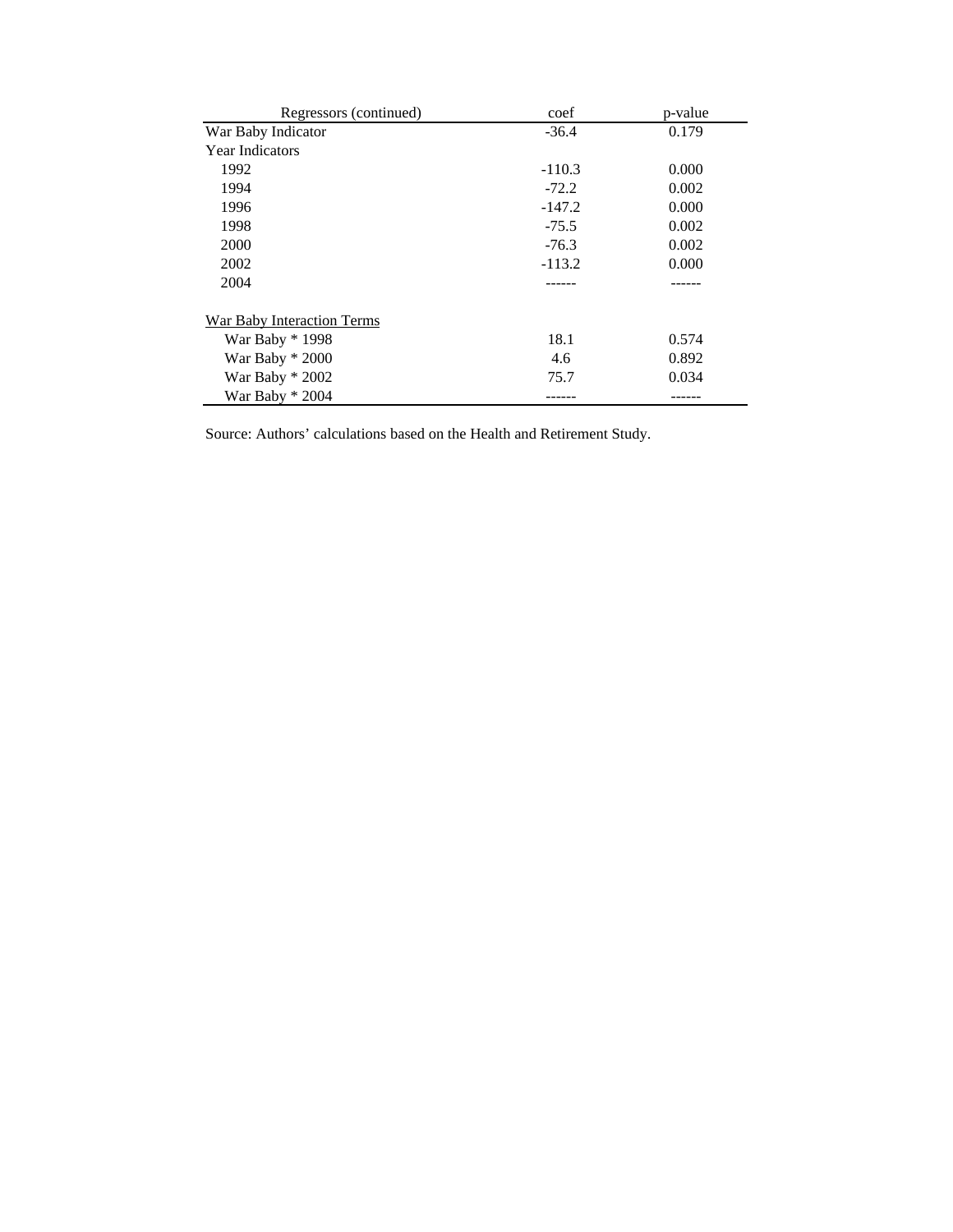### Table 6b

# Coefficients from OLS Regression Dependent Variable: Hours Worked per Year Men with a FTC Job Since Age 49 After Transition from FTC Job

|                                | coef     | p-value       |
|--------------------------------|----------|---------------|
| Age in 2004                    |          |               |
| 57 or younger                  |          |               |
| $58 - 61$                      | $-4.7$   | 0.862         |
| $62 - 64$                      | $-253.6$ | 0.000         |
| $65 - 69$                      | $-397.2$ | 0.000         |
| 70 or older                    | $-602.1$ | 0.000         |
| Respondent Health              |          |               |
| Excellent/very good            | 24.5     | 0.227         |
| Good                           | ------   | $- - - - - -$ |
| Fair/poor                      | $-77.1$  | 0.006         |
| Spouse Health                  |          |               |
| Excellent/very good            | $-14.6$  | 0.511         |
| Good                           | ------   | ------        |
| Fair/poor                      | 60.2     | 0.034         |
| Education                      |          |               |
| Less than high school          | 85.0     | 0.001         |
| High school graduate           | ------   | ------        |
| College graduate               | $-107.5$ | 0.000         |
| Race                           |          |               |
| White                          | ------   | ------        |
| <b>Black</b>                   | $-73.5$  | 0.010         |
| Other                          | 56.0     | 0.312         |
| Married                        | 109.4    | 0.056         |
| Dependent Children             | 90.0     | 0.000         |
| <b>Health Insurance Status</b> |          |               |
| Portable                       | $-234.6$ | 0.000         |
| Non-portable                   | ------   |               |
| None                           | $-171.9$ | 0.000         |
| <b>Pension Status</b>          |          |               |
| Defined-benefit                | 175.7    | 0.000         |
| Defined-contribution           | 301.7    | 0.000         |
| None                           | ------   |               |
| <b>Both</b>                    | $-174.0$ | 0.006         |
| <b>Occupational Status</b>     |          |               |
| White collar - high skilled    | 61.3     | 0.037         |
| White collar - other           | 68.6     | 0.018         |
| Blue collar - high skilled     | 38.1     | 0.120         |
| Blue collar - other            | ------   | ------        |
| Self-employed                  | $-207.3$ | 0.000         |
| Wage                           | $-2.5$   | 0.000         |
| Wage Squared                   | 0.001    | 0.040         |
| Wealth (\$1,000)               | $-0.5$   | 0.007         |
| Wealth Squared (\$1,000)       | 0.0003   | 0.000         |
| Own Home                       | $-124.8$ | 0.000         |
| Constant                       | 1695.8   | 0.000         |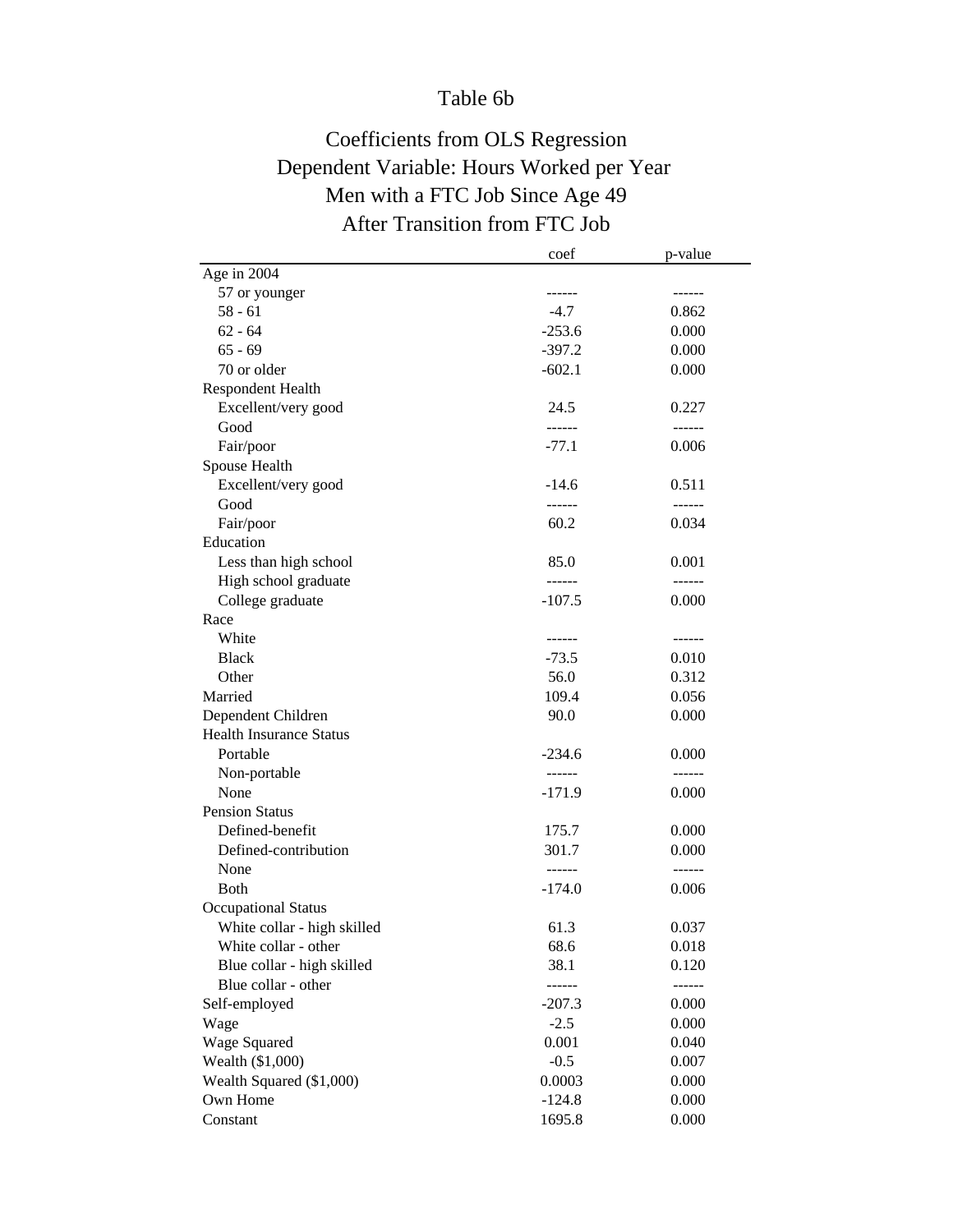| Regressors (continued)            | coef  | p-value |
|-----------------------------------|-------|---------|
| War Baby Indicator                | 8.1   | 0.905   |
| <b>Year Indicators</b>            |       |         |
| 1992                              | 91.2  | 0.056   |
| 1994                              | 129.1 | 0.005   |
| 1996                              | 95.8  | 0.025   |
| 1998                              | 103.7 | 0.010   |
| 2000                              | 123.8 | 0.002   |
| 2002                              | 175.6 | 0.000   |
| 2004                              |       |         |
| <b>War Baby Interaction Terms</b> |       |         |
| War Baby * 1998                   | 274.7 | 0.001   |
| War Baby $*2000$                  | 181.7 | 0.045   |
| War Baby * 2002                   | 1.2   | 0.989   |
| War Baby $*$ 2004                 |       |         |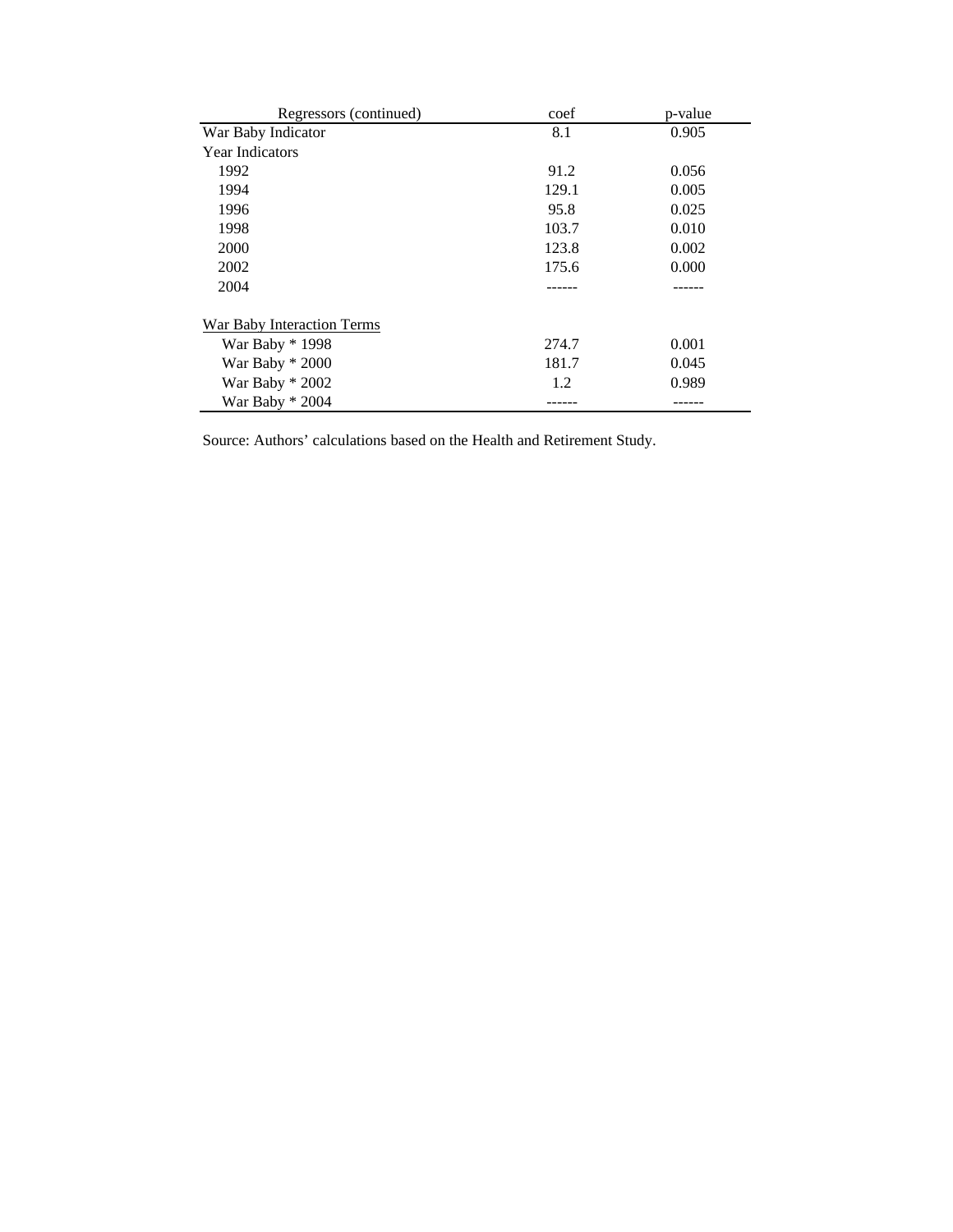### Table 6c

# Coefficients from OLS Regression Dependent Variable: Hours Worked per Year Women with a FTC Job Since Age 49 Prior to Transition from FTC Job

|                                | coef      | p-value       |
|--------------------------------|-----------|---------------|
| Age in 2004                    |           |               |
| 57 or younger                  |           |               |
| $58 - 61$                      | $-18.2$   | 0.039         |
| $62 - 64$                      | $-15.7$   | 0.318         |
| $65 - 69$                      | $-0.4$    | 0.989         |
| 70 or older                    | $-59.2$   | 0.365         |
| <b>Respondent Health</b>       |           |               |
| Excellent/very good            | 10.1      | 0.204         |
| Good                           | ------    | $- - - - - -$ |
| Fair/poor                      | $-17.0$   | 0.136         |
| Spouse Health                  |           |               |
| Excellent/very good            | $-4.3$    | 0.666         |
| Good                           | ------    |               |
| Fair/poor                      | 18.8      | 0.124         |
| Education                      |           |               |
| Less than high school          | 9.6       | 0.441         |
| High school graduate           | ------    | ------        |
| College graduate               | 25.4      | 0.027         |
| Race                           |           |               |
| White                          | ------    | ------        |
| <b>Black</b>                   | $-40.3$   | 0.000         |
| Other                          | 4.7       | 0.789         |
| Married                        | $-77.7$   | 0.007         |
| Dependent Children             | $-22.9$   | 0.002         |
| <b>Health Insurance Status</b> |           |               |
| Portable                       | $-12.8$   | 0.095         |
| Non-portable                   | ------    | ------        |
| None                           | $-47.9$   | 0.026         |
| <b>Pension Status</b>          |           |               |
| Defined-benefit                | 38.9      | 0.000         |
| Defined-contribution           | 79.3      | 0.000         |
| None                           |           | ------        |
| <b>Both</b>                    | $-33.5$   | 0.055         |
| <b>Occupational Status</b>     |           |               |
| White collar - high skilled    | 50.2      | 0.000         |
| White collar - other           | $-4.0$    | 0.721         |
| Blue collar - high skilled     | 15.2      | 0.265         |
| Blue collar - other            | ------    | ------        |
| Self-employed                  | 26.5      | 0.196         |
|                                | $-4.1$    |               |
| Wage                           |           | 0.000         |
| Wage Squared                   | 0.003     | 0.029         |
| Wealth (\$1,000)               | 0.4       | 0.003         |
| Wealth Squared (\$1,000)       | $-0.0003$ | 0.028         |
| Own Home                       | 8.2       | 0.457         |
| Constant                       | 2124.9    | 0.000         |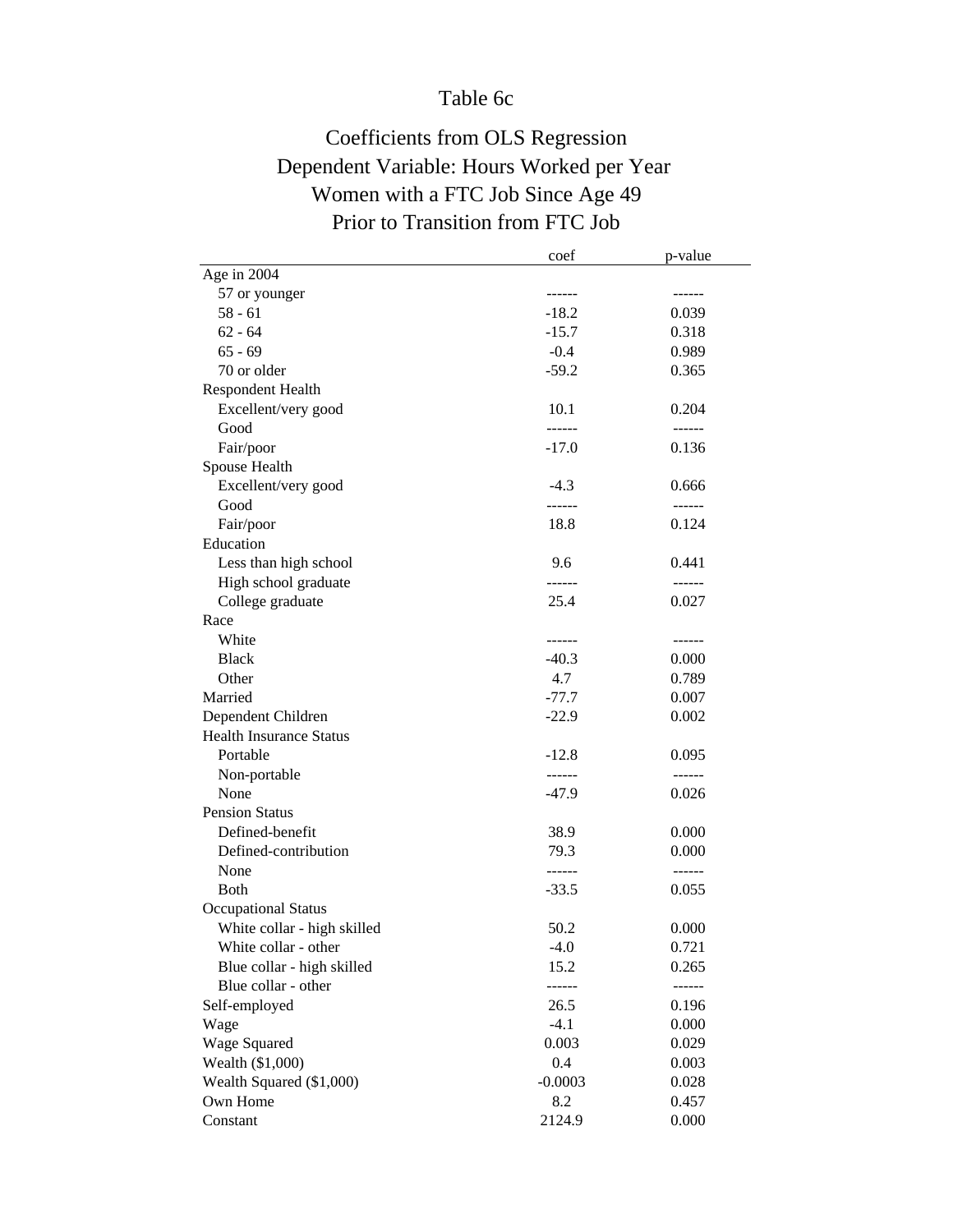| Regressors (continued)            | coef    | p-value |
|-----------------------------------|---------|---------|
| War Baby Indicator                | 62.6    | 0.010   |
| <b>Year Indicators</b>            |         |         |
| 1992                              | $-53.5$ | 0.004   |
| 1994                              | $-1.7$  | 0.924   |
| 1996                              | $-80.7$ | 0.000   |
| 1998                              | $-1.6$  | 0.933   |
| 2000                              | 2.9     | 0.881   |
| 2002                              | $-18.6$ | 0.390   |
| 2004                              |         |         |
| <b>War Baby Interaction Terms</b> |         |         |
| War Baby * 1998                   | $-53.6$ | 0.078   |
| War Baby $*2000$                  | $-53.1$ | 0.086   |
| War Baby * 2002                   | $-28.1$ | 0.406   |
| War Baby $*$ 2004                 |         |         |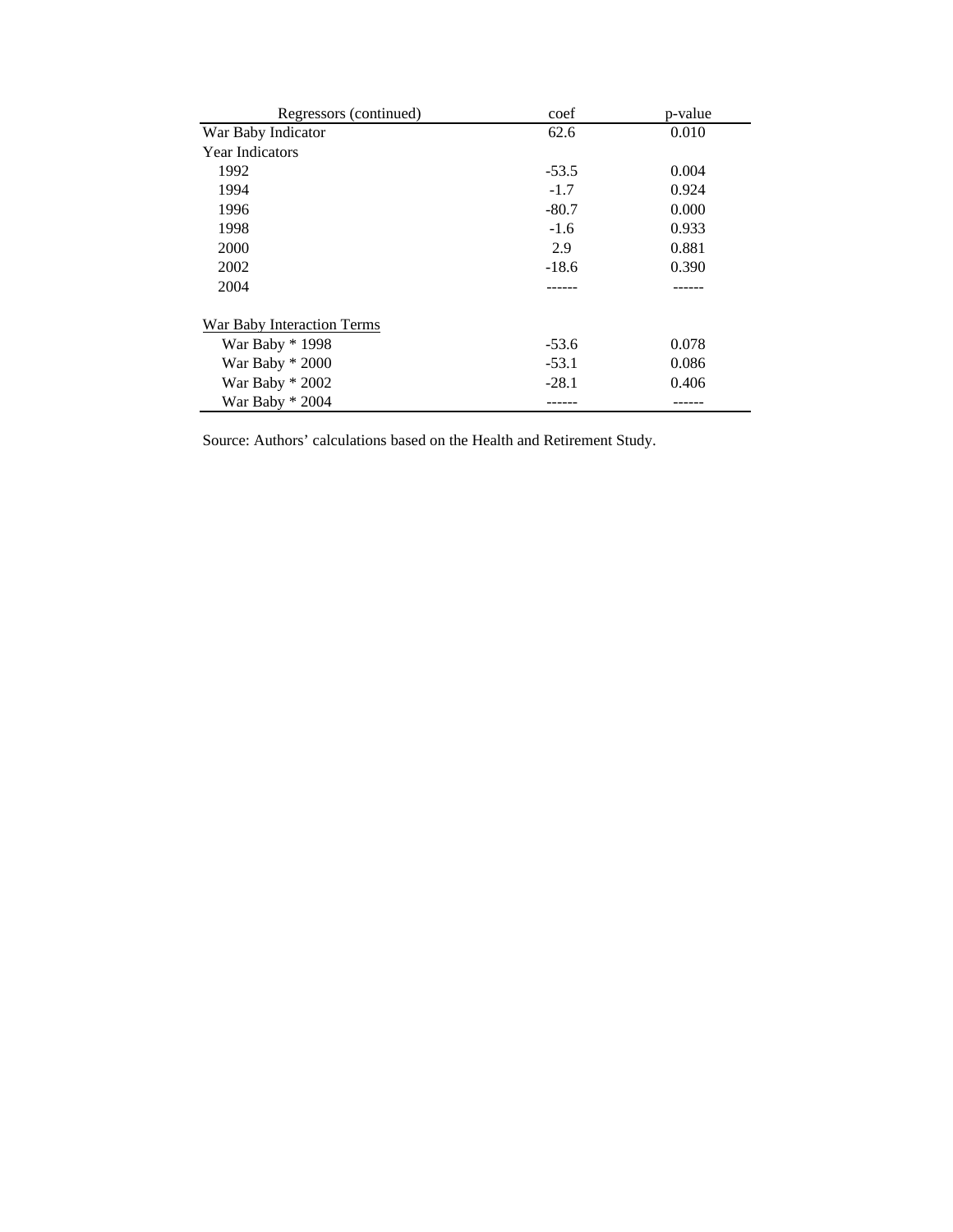# Table 6d

# Coefficients from OLS Regression Dependent Variable: Hours Worked per Year Women with a FTC Job Since Age 49 After Transition from FTC Job

|                                | coef          | p-value |
|--------------------------------|---------------|---------|
| Age in 2004                    |               |         |
| 57 or younger                  |               |         |
| $58 - 61$                      | $-22.8$       | 0.316   |
| $62 - 64$                      | $-223.2$      | 0.000   |
| $65 - 69$                      | $-360.2$      | 0.000   |
| 70 or older                    | $-532.7$      | 0.000   |
| Respondent Health              |               |         |
| Excellent/very good            | $-6.2$        | 0.762   |
| Good                           | ------        | ------  |
| Fair/poor                      | $-26.9$       | 0.391   |
| Spouse Health                  |               |         |
| Excellent/very good            | $-32.4$       | 0.219   |
| Good                           | ------        | ------  |
| Fair/poor                      | $-4.0$        | 0.903   |
| Education                      |               |         |
| Less than high school          | 16.5          | 0.567   |
| High school graduate           | ------        | ------  |
| College graduate               | $-130.5$      | 0.000   |
| Race                           |               |         |
| White                          | $- - - - - -$ | ------  |
| <b>Black</b>                   | -148.1        | 0.000   |
| Other                          | $-48.9$       | 0.291   |
| Married                        | $-113.4$      | 0.059   |
| Dependent Children             | $-9.6$        | 0.636   |
| <b>Health Insurance Status</b> |               |         |
| Portable                       | $-249.7$      | 0.000   |
| Non-portable                   | ------        | ------  |
| None                           | $-190.1$      | 0.000   |
| <b>Pension Status</b>          |               |         |
| Defined-benefit                | 164.2         | 0.000   |
| Defined-contribution           | 271.4         | 0.000   |
| None                           | $- - - - - -$ | ------  |
| <b>Both</b>                    | $-140.4$      | 0.017   |
| <b>Occupational Status</b>     |               |         |
| White collar - high skilled    | 19.6          | 0.541   |
| White collar - other           | $-26.0$       | 0.309   |
| Blue collar - high skilled     | 12.5          | 0.759   |
| Blue collar - other            | ------        | ------  |
| Self-employed                  | $-55.9$       | 0.082   |
| Wage                           | $-4.5$        | 0.000   |
| Wage Squared                   | 0.005         | 0.008   |
| Wealth (\$1,000)               | $-1.7$        | 0.000   |
| Wealth Squared (\$1,000)       | 0.001         | 0.000   |
| Own Home                       | $-39.4$       | 0.141   |
| Constant                       | 1842.5        | 0.000   |